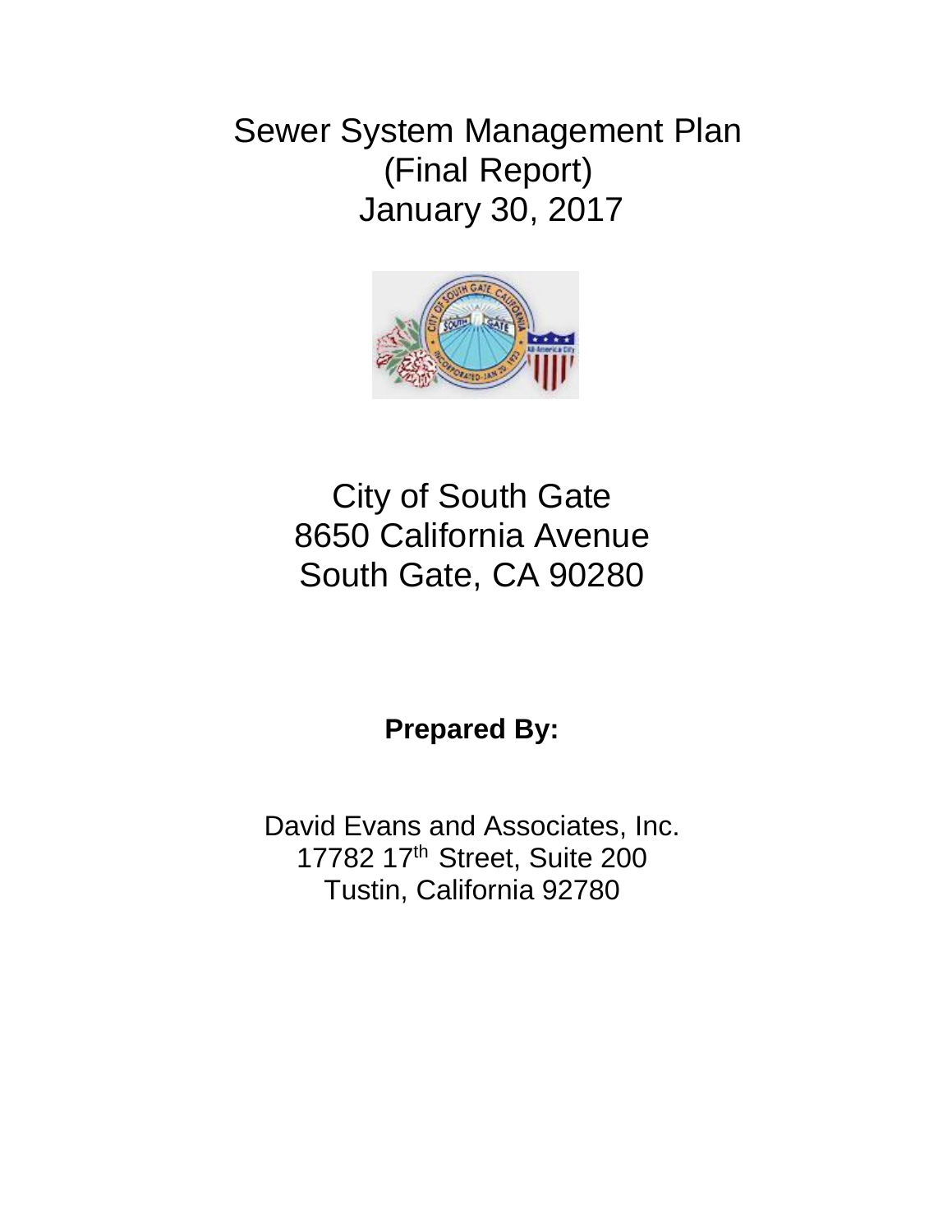# **Table of Contents**

| <b>SECTION 1</b>  |                                                       |  |
|-------------------|-------------------------------------------------------|--|
| <b>SECTION 2</b>  |                                                       |  |
| <b>SECTION 3</b>  |                                                       |  |
| <b>SECTION 4</b>  |                                                       |  |
| <b>SECTION 5</b>  |                                                       |  |
| <b>SECTION 6</b>  |                                                       |  |
| <b>SECTION 7</b>  |                                                       |  |
| <b>SECTION 8</b>  |                                                       |  |
| <b>SECTION 9</b>  |                                                       |  |
| <b>SECTION 10</b> |                                                       |  |
| <b>SECTION 11</b> | MONITORING, MEASUREMENT, AND PROGRAM MODIFICATION  49 |  |
| <b>SECTION 12</b> |                                                       |  |
|                   |                                                       |  |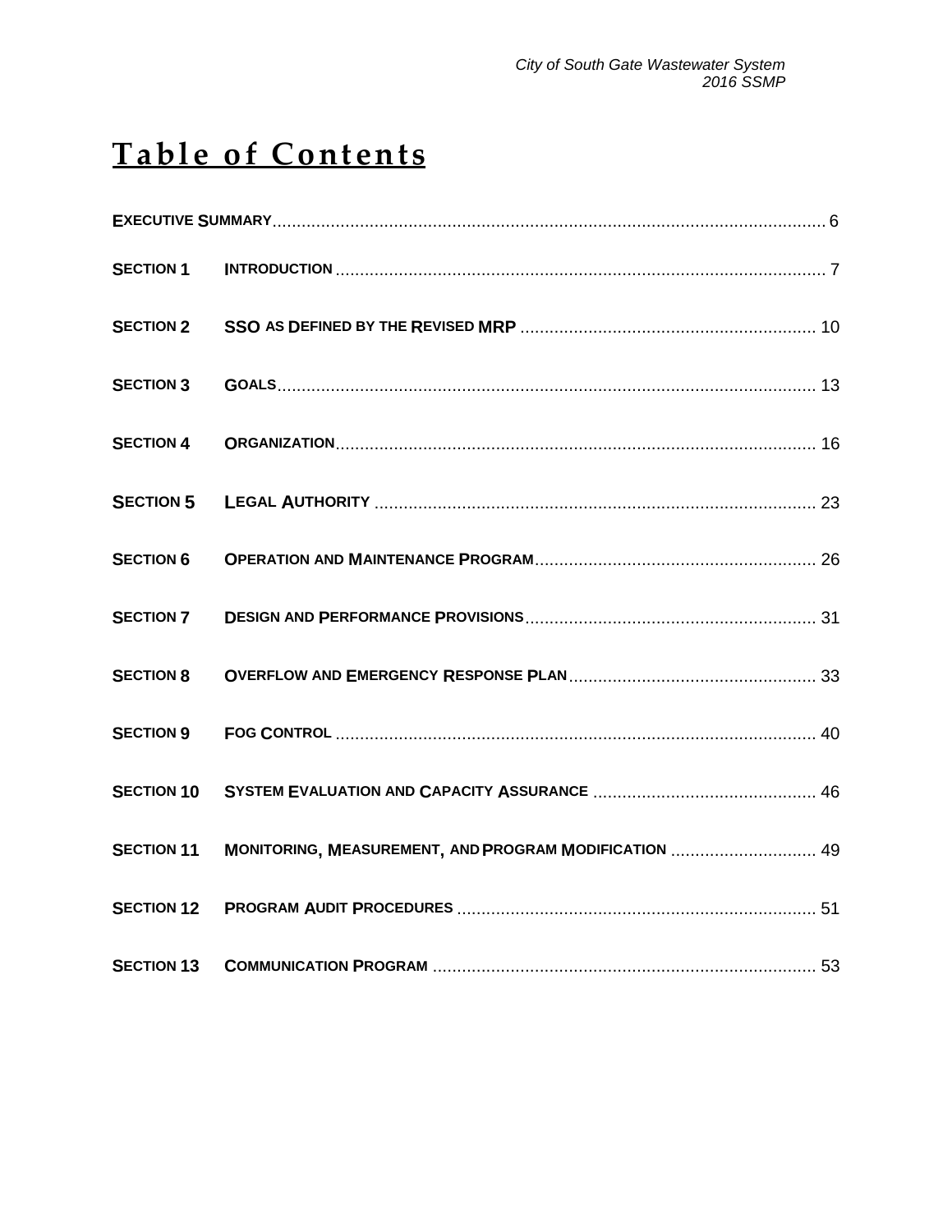## **APPENDICES**

- Appendix A Waste Discharge Requirements (Order No. 2006-0003-DWQ)
- Appendix B Monitoring and Reporting Program (No. 2006-0003-DWQ)
- Appendix C WDR 'Fact Sheet'
- Appendix D Agency WDR Application (NOI)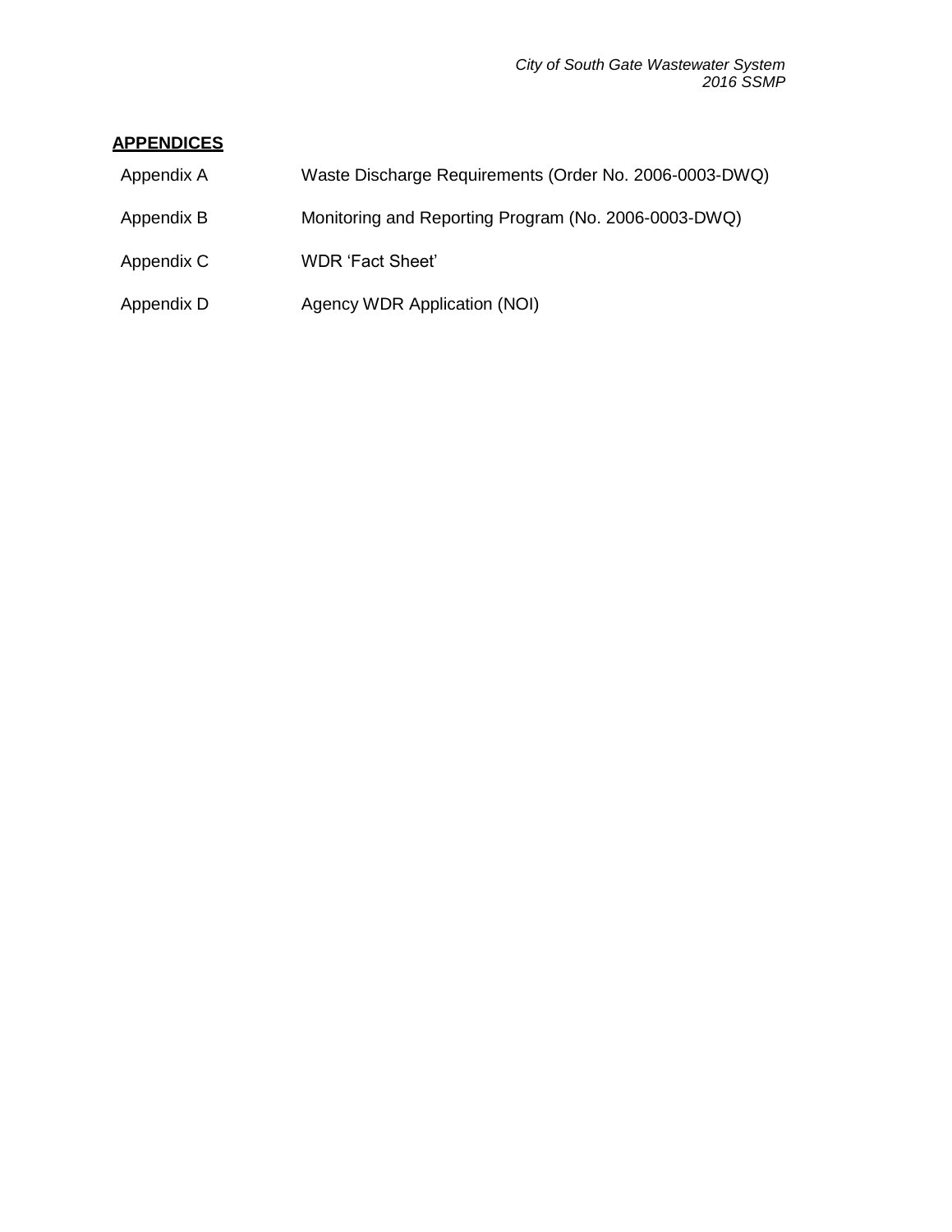# **ABBREVIATIONS**

- BMP Best Management Practice
- CIP Capital Improvement Program
- CIWQS California Integrated Water Quality System
- CMMS Computerized Maintenance Management
- System CWC California Water Code
- CWEA California Water Environment Association
- FOG Fats, Oils, and Grease
- FPS Feet per Second
- GIS Geographic Information Systems
- I/I Infiltration/Inflow
- KPI Key Performance Indicator
- LACSD Los Angeles County Sanitation Districts
- LRO Legally Responsible Official
- MRP Monitoring and Reporting Program
- MMRP Measurement, Monitoring and Reporting Procedures
- NOI Notice of Intent
- NPDES National Pollutant Discharge Elimination
- System OES Office of Emergency Services
- O&M Operations and Maintenance
- PDWF Peak Dry Weather Flow
- PWD Public Works Director
- RWQCB Regional Water Quality Control Board
- SECAP Sewer System Evaluation and Capacity Assurance Plan
- SSMP Sanitary Sewer Management Plan
- SSO Sanitary Sewer Overflow
- SWRCB State Water Resources Control Board
- VCP Vitrified Clay Pipe
- WDR Waste Discharge Regulations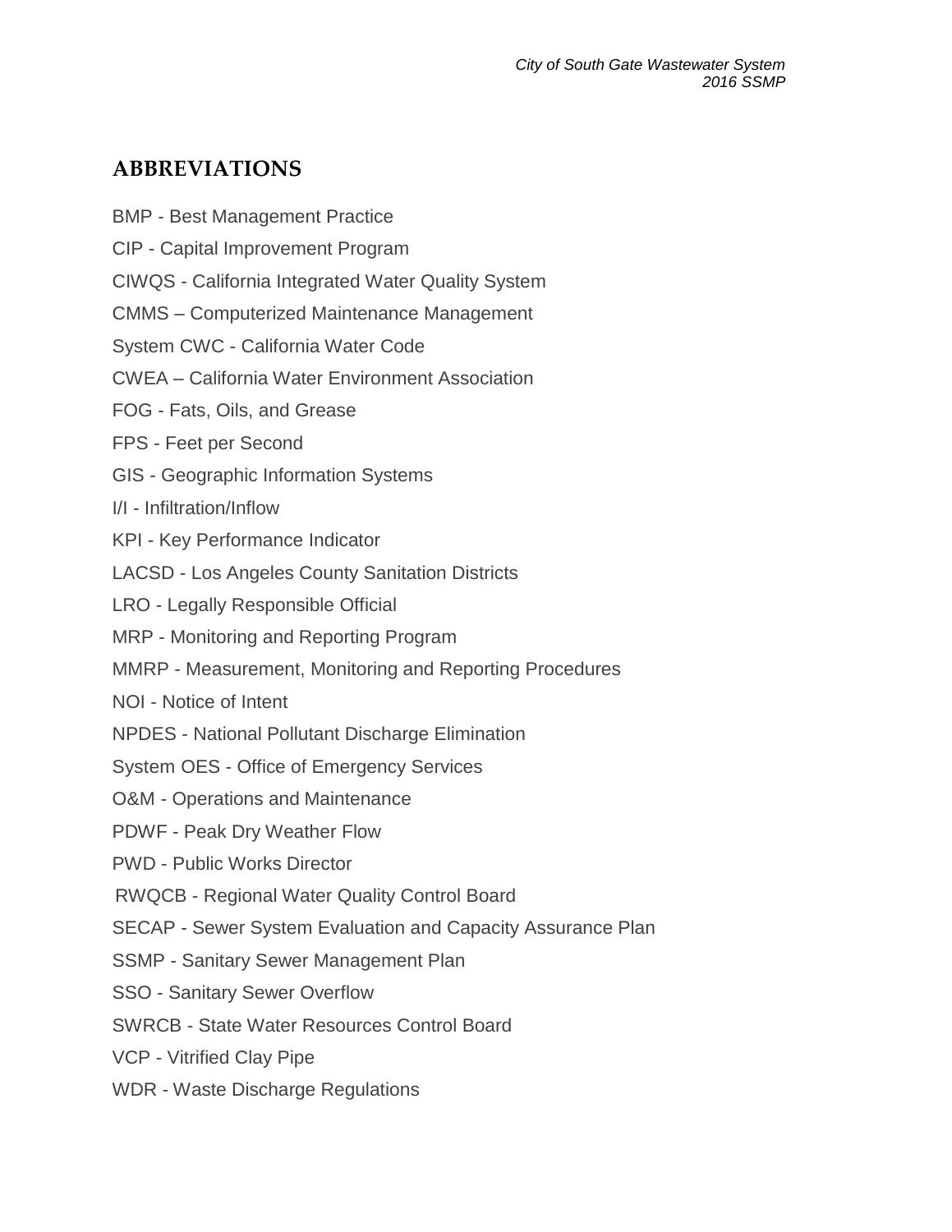#### **DEFINITIONS**

**Blockage or Stoppage -** A buildup of debris in the main sewer line or lateral, which obstructs the flow of wastewater and allows the waste flow to back up behind the blockage, sometimes causing an overflow.

**Geographical Information System (GIS) –** A computerized database linked with mapping, which includes various layers of information used for asset management purposes. A GIS typically contains base information such as streets and parcels. Examples of information contained in sewer system GIS files can include: a sewer main map, sewer features such as pipe location, diameter, material, condition, age, last date cleaned or repaired, and links to pictures or video inspections.

**Infiltration/Inflow** (I/l) -- Infiltration is generally extraneous subsurface water that enters the sewer system over long periods of time, such as groundwater seepage through joints, cracks and manhole structures. Inflow is generally extraneous surface waters that enters the system during a storm or flooding event, such as through manholes, illicit drain connections or other defects in the sewer. While it is impossible to control all I/I, it is highly desirable to reduce I/I when cost-effective.

**Lateral** (House Connection Sewer) **-** The portion of sewer that connects a structure (residence or business) with the main sewer line in the street, alley or easement.

**Wastewater Collection System --** All pipelines pump stations, and other related facilities, upstream of the headworks of the wastewater treatment plant that convey wastewater from its sources to the wastewater treatment plant.

**Waters of the United States** (paraphrased from 33 CFR Part 328) – All waters which are used, were used or may be used in interstate or foreign commerce; including interstate wetlands; all other waters such as intrastate lakes, rivers, streams (including intermittent streams), adjacent wetlands, impoundments of water, etc., the use, degradation or destruction of which could affect interstate or foreign commerce; tributaries of waters so identified; and the territorial seas.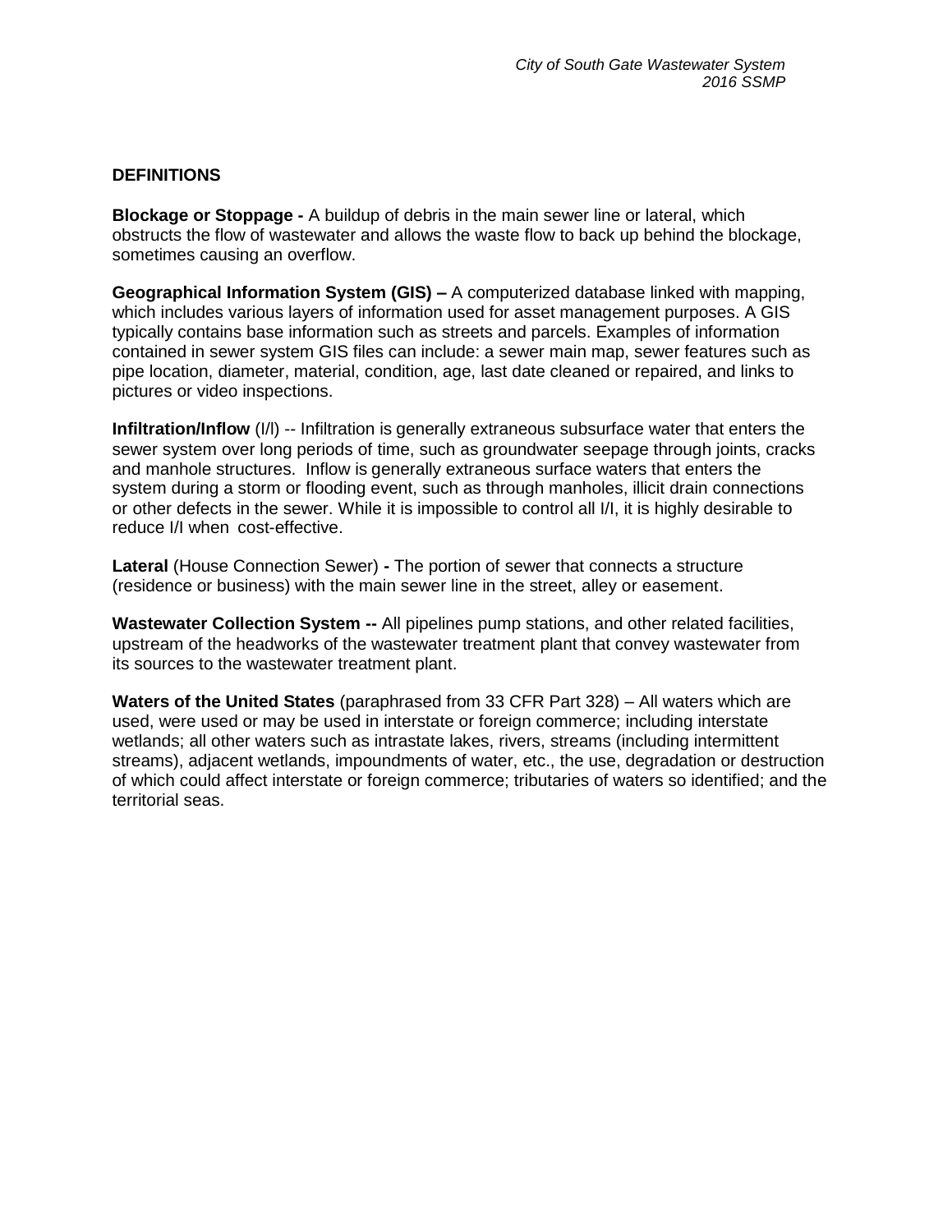#### <span id="page-5-0"></span>**Executive Summary**

This plan document was initially prepared in 2009 and updated in 2014 in compliance with a formal order issued by the State Water Resources Control Board. The order requires every owner and operator of publicly owned sewer systems to develop and implement a system specific Sewer System Management Plan (SSMP). This plan sets forth goals and actions to be followed, and guidelines for various activities involved in managing, operating, maintaining, repairing, replacing, and expanding the sewer system. Section 8 describes actions to follow when responding to a Sewer System Overflow (SSO) occurrence within the community, including reporting obligations. There are chapters that describe legal authorities for managing the system, and ministerial actions required in monitoring, auditing, reporting and communicating with the public and regulators. There are specific requirements for accomplishing public involvement and the reporting and modifying (changing) of the plan. These later requirements are intended to raise public awareness of the hazards associated with SSO events and to minimize the occurrence of such events.

- The City's updated plan is to be approved and certified in early 2017
- The plan is to be monitored and updated no less frequent than every five years
- The plan must be periodically audited for effectiveness, a report compiled and kept on file and such audits must occur no less frequent than every two years
- There are reporting timeframes for both emergency and routine reporting events
- The adoption of and any revision to the plan must be adopted by the City Council at a noticed meeting.
- Copies of the approved plan must be available for public review, and when requested by the State or Local regulatory agencies copies are to be provided, including anyaudit reports.

The key elements to the successful implementation of this plan are: 1) design and construction of replacement pipelines for any identified capacity and structurally deficient pipelines, as identified in the City's upcoming sewer master plan and 2) the continuing annual CCTV inspection of designated areas within the sewer system to determine further defects that may exist. These actions in concert with the routine maintenance and operation activities will help the City to limit the risk of SSO events within the community.

Based on a comprehensive audit and overall review of the previous SSMPs, and discussions with the Public Works Department, and a review of all other related documents, the City of South Gate hereby certifies that all SSMP Goals are on-going and are on-track.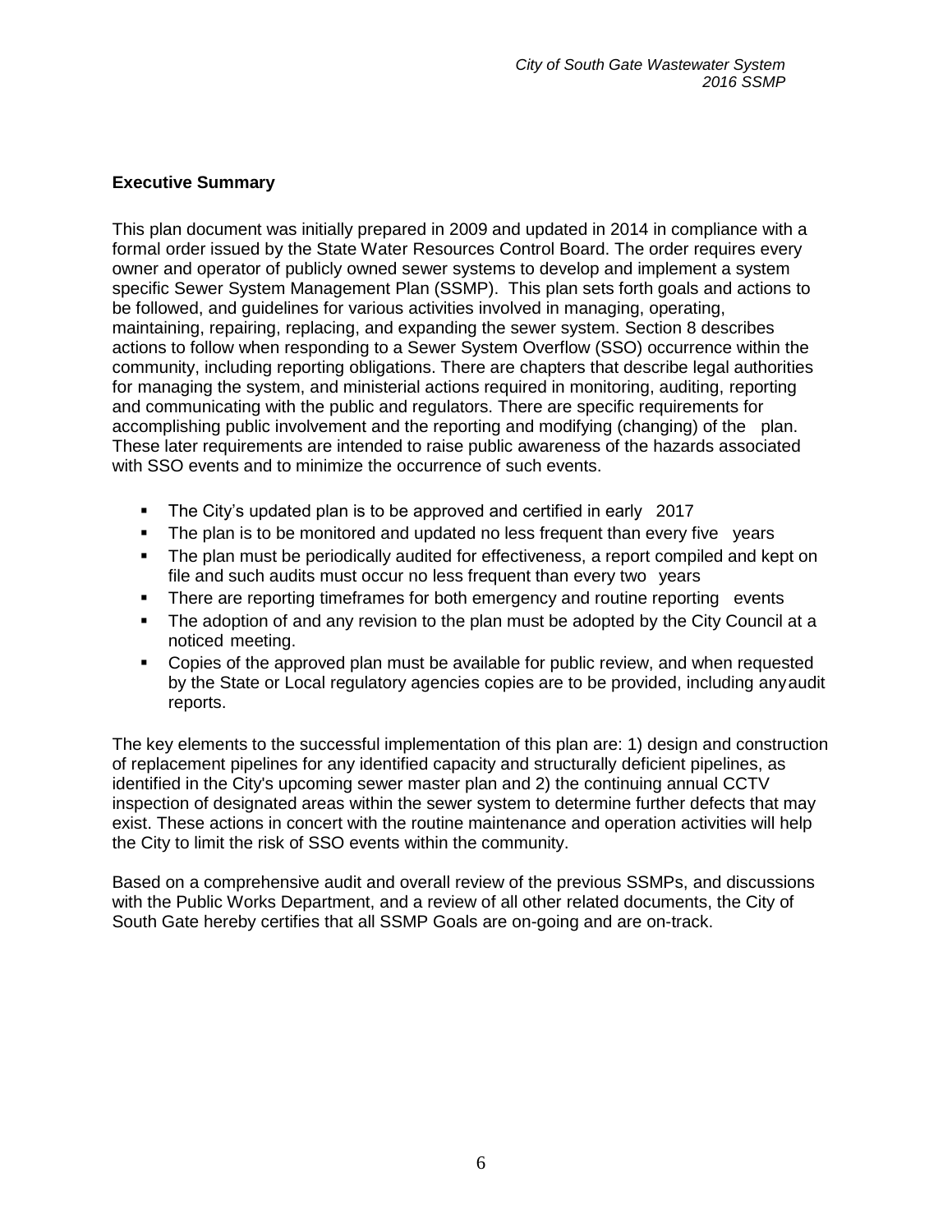## <span id="page-6-0"></span>**SECTION 1 – Introduction**

#### **1.1 Service Area and SewerSystem**

South Gate is located 7 miles (11 km) southeast of downtown Los Angeles. It is part of the Gateway Cities region of southeastern Los Angeles County. The City serves a population of 99,578 people. The City's sanitary sewer collection system is managed by the Public Works Department. The collection system consists of about 119.4 miles of gravity sewer lines, no pump/lift stations, and about 100 sewer siphons within the system. Approximately 99-percent of local wastewater flows, discharge into County Sanitation Districts of Los Angeles County (CSD) facilities for transportation, treatment and disposal. The remaining one percent of total sewage generated within the City passes into the City of Paramount system and is then discharged into CSD facilities.

The City has three (3) full-time equivalent positions budgeted in the sewer maintenance fund. The distribution of City personnel is shown in the organization chart presented in Section 4.2 of this plan. These personnel provide evaluation of proposed and existing sewer facilities, administer the City's sewer service charge and enforcement ordinances, maintain and report facility maintenance activities and administer preventive maintenance and sewer construction programs.

#### **1.2 Regulatory Overview**

The State Water Resources Control Board (State Water Board) adopted Water Quality Order 2006-0003, on May 2, 2006, requiring all public agencies that own sanitary sewer collection systems greater than one mile in length to comply with the Statewide General Waste Discharge Requirements (WDR) for Sanitary Sewer Systems. All public agencies must apply for coverage by November 2, 2006, by completing the notice of intent (NOI) and legally responsible official (LRO) forms that the State Water Board distributed. The City of South Gate has completed the NOI and is within the regulatory time frames.

The intent of the WDR is to provide consistent statewide requirements for managing and regulating sanitary sewer systems throughout California. The State Water Board recognized a need to provide this consistent regulatory measure because many of the Regional Water Boards were beginning to implement similar measures inconsistently throughout the State, which was creating confusion in the discharger community. The State Water Board believes that providing a consistent regulatory measure that identifies regulatory expectations and comprehensive sanitary sewer overflow data will ultimately yield better collection system management and performance.

There are three major components to the WDR, including:

- o Sanitary Sewer Overflow (SSO) Prohibitions;
- o Sanitary Sewer Management Plan (SSMP) Elements; and
- o SSO reporting.

While there are many other relevant components and findings within the WDR, the major components identified above represent most of the State Water Board's regulatory expectations for the implementation of the WDR. This regulatory audit is intended to provide an analysis of the current programs and practices within the City of South Gate that address the above issues. This document will provide recommendations to ensure the development of appropriate SSMP programs and an appropriate time schedule necessary to comply with the WDR.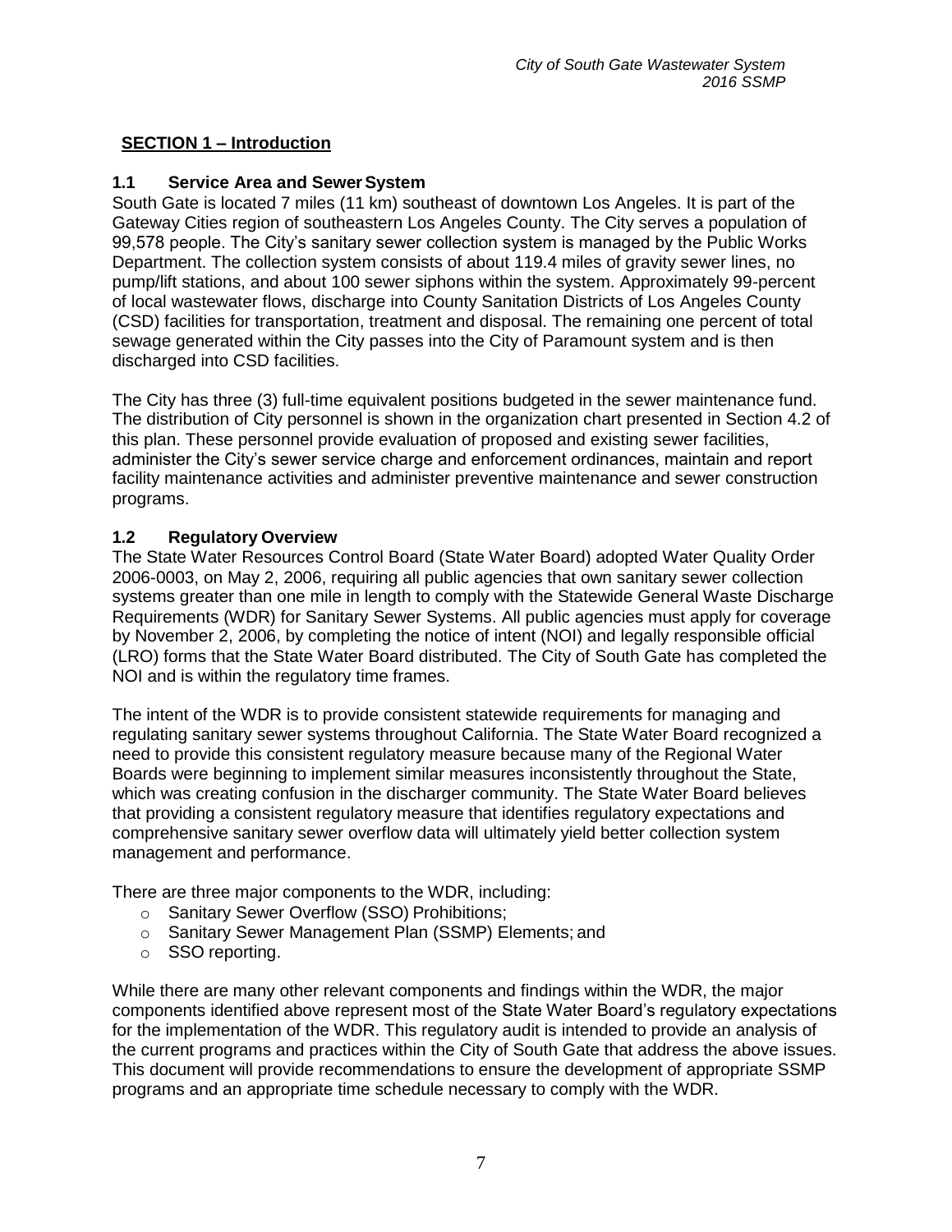## **1.3 Prohibitions**

Section C of the WDR identifies and prohibits SSOs that results in a discharge of untreated or partially treated wastewater to waters of the United States and/or creates a nuisance as defined in California Water Code (CWC) Section 13050(m) is prohibited. CWC section 13050, subdivision (m), defines nuisance as anything which meets **all** of the following requirements:

- a) Is injurious to health, or is indecent or offensive to the senses, or an obstruction to the free use of property, so as to interfere with the comfortable enjoyment of life or property.
- b) Affects at the same time an entire community or neighborhood, or any considerable number of persons, although the extent of the annoyance or damage inflicted upon individuals may be unequal.
- c) Occurs during, or as a result of, the treatment or disposal of wastes.

Since the State Water Board has not specifically defined SSOs that are subject to this prohibition and criteria for determining whether or not an SSO violates the above prohibition, the State and/or Regional Water Board will consider potential violations on a case-by-case basis. In general however, if an SSO results in a discharge to a surface water or drainage channel, the Water Board will consider this a discharge to Waters of the US. Additionally, if an SSO reaches an enclosed storm drainage pipe, and the SSO was not fully contained, captured, and pumped back into the sanitary sewer system, the Water Board will generally assume that the SSO reached a water of the US. In both cases the SSO will probably result in a violation of the WDR prohibition.

Determining whether an SSO created a nuisance is even more problematic and subjective. Again, since the State Water Board has not specifically defined SSOs that are subject to the nuisance prohibition and criteria for determining whether or not an SSO is in violation of this prohibition, the State and/or Regional Water Board will consider violations on a case-by-case basis.

In both cases, while reporting SSOs, determining whether or not the SSO violated the prohibition is not up to the reporting Agency. It is the enforcement agency's responsibility to determine compliance with the WDR.

#### **1.4 SSO Reporting**

WDR finding number 9 states:

Both uniform SSO reporting and a centralized statewide electronic database are needed to collect information to allow the State Water Board and Regional Water Quality Control Boards (Regional Water Boards) to effectively analyze the extent of SSOs statewide and their potential impacts on beneficial uses and public health. The monitoring and reporting program required by this Order and the attached Monitoring and Reporting Program No. 2006-0003-DWQ, are necessary to assure compliance with these waste discharge requirements (WDRs).

Furthermore, the State Water Board Fact Sheet states:

SSOs can be distinguished between those that impact water quality and/or create a nuisance, and those that are indicators of collection system performance. Additionally, SSO liability is attributed to either private entities (homeowners, businesses, private communities, etc.) or public entities.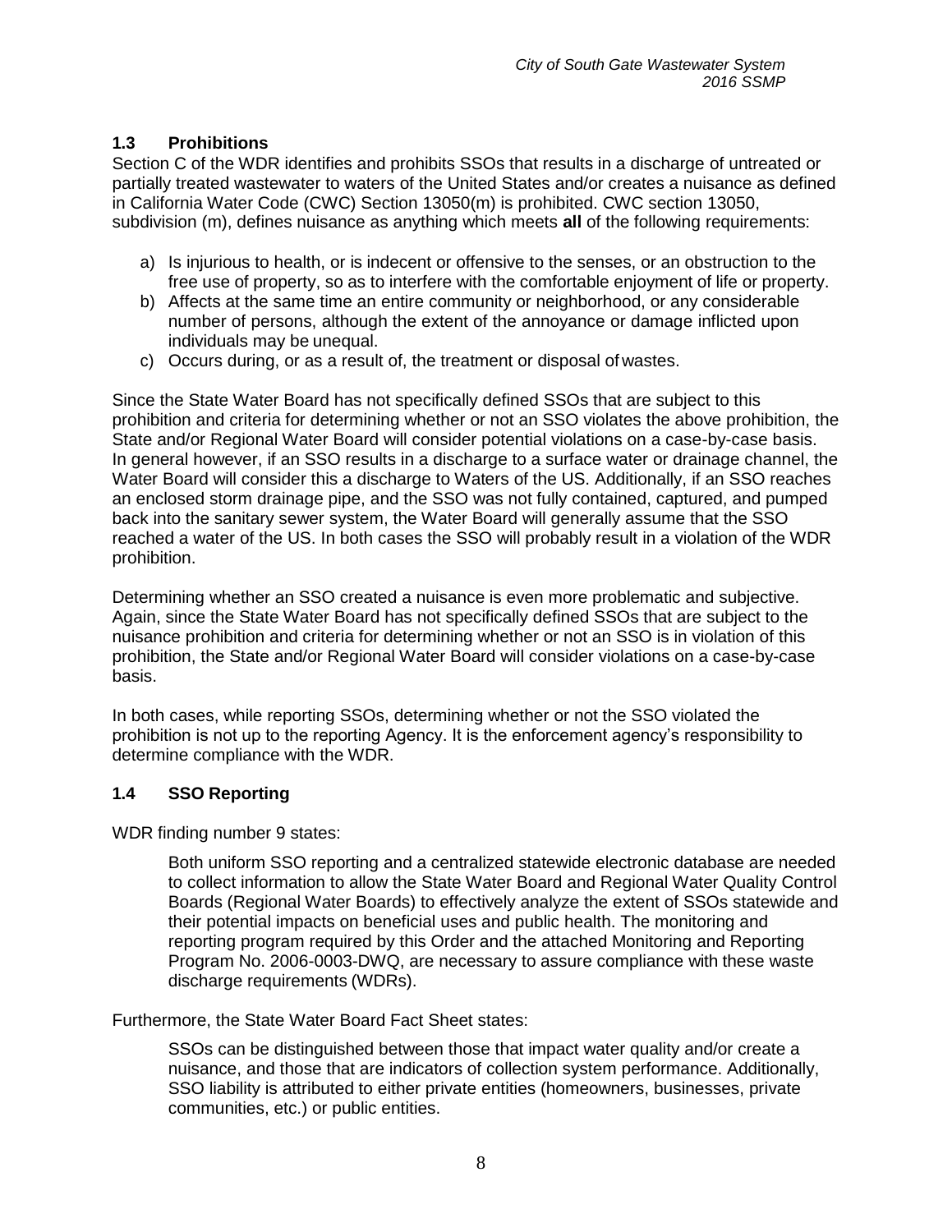Although all types of SSOs are important to track, the reporting time frames and the type of information that need to be conveyed differ. The Reporting Program and Online SSO Database clearly distinguish the type of spill (major or minor) and the type of entity that owns the portion of the collection system that experienced the SSO (public or private entity). The reason to require SSO reporting for SSOs that do not necessarily impact public health or the environment is because these types of SSOs are indicators of collection system performance and management program effectiveness, and may serve as a sign of larger and more serious problems that should be addressed. Although these types of spills are important and must be regulated by collection system owners, the information that should be tracked and the time required to get them into the online reporting system are not as stringent.

Obviously, SSOs that are large in nature, affect public health, or affect the environment must be reported as soon as practicable and information associated with both the spill and efforts to mitigate the spill must be detailed. Since the Online SSO Database is a web based application requiring computer connection to the internet and is typically not as available as telephone communication would be, the Online Database will not replace emergency notification, which may be required by a Regional Water Board, Office of Emergency Services, or a County Health or Environmental Health Agency.

In order to implement the above vision, the State Water Board has developed a web based database that will be used to report all SSOs. This online spill reporting system is hosted, controlled, and maintained by the State Water Board. The web address for this site is [http://ciwqs.waterboards.ca.gov](http://ciwqs.waterboards.ca.gov/)

This online database is maintained on a secure site and is controlled by unique usernames and passwords. Once the City has enrolled into the WDR, and has identified a Legally Responsible Official (LRO), the State Water Board will issue both a user name and password to the LRO and notify that individual of this information.

These accounts will allow controlled and secure entry into the SSO Database. Additionally, within thirty (30) days of receiving an account and prior to recording SSOs into the SSO Database, all Enrollees must complete the "Collection System Questionnaire", which collects pertinent information regarding an Enrollee's collection system. The "Collection System Questionnaire" must be updated at least every 12 months.

All reports required by this Order and other information required by the State or Regional Water Board shall be signed and certified by a person designated, for a municipality, state, federal or other public agency, as either a principal executive officer or ranking elected official, or by a duly authorized representative. For purposes of electronic reporting, an electronic signature and accompanying certification, which is in compliance with the Online SSO database procedures, meet this certification requirement.

All reporting requirements are described within the Monitoring and Reporting Program (MRP) that was adopted by the State Water Board Order, along with the WDR. (See highlights of the newly revised MRP regulations below)

California Health and Safety Code section 5411.5, states that: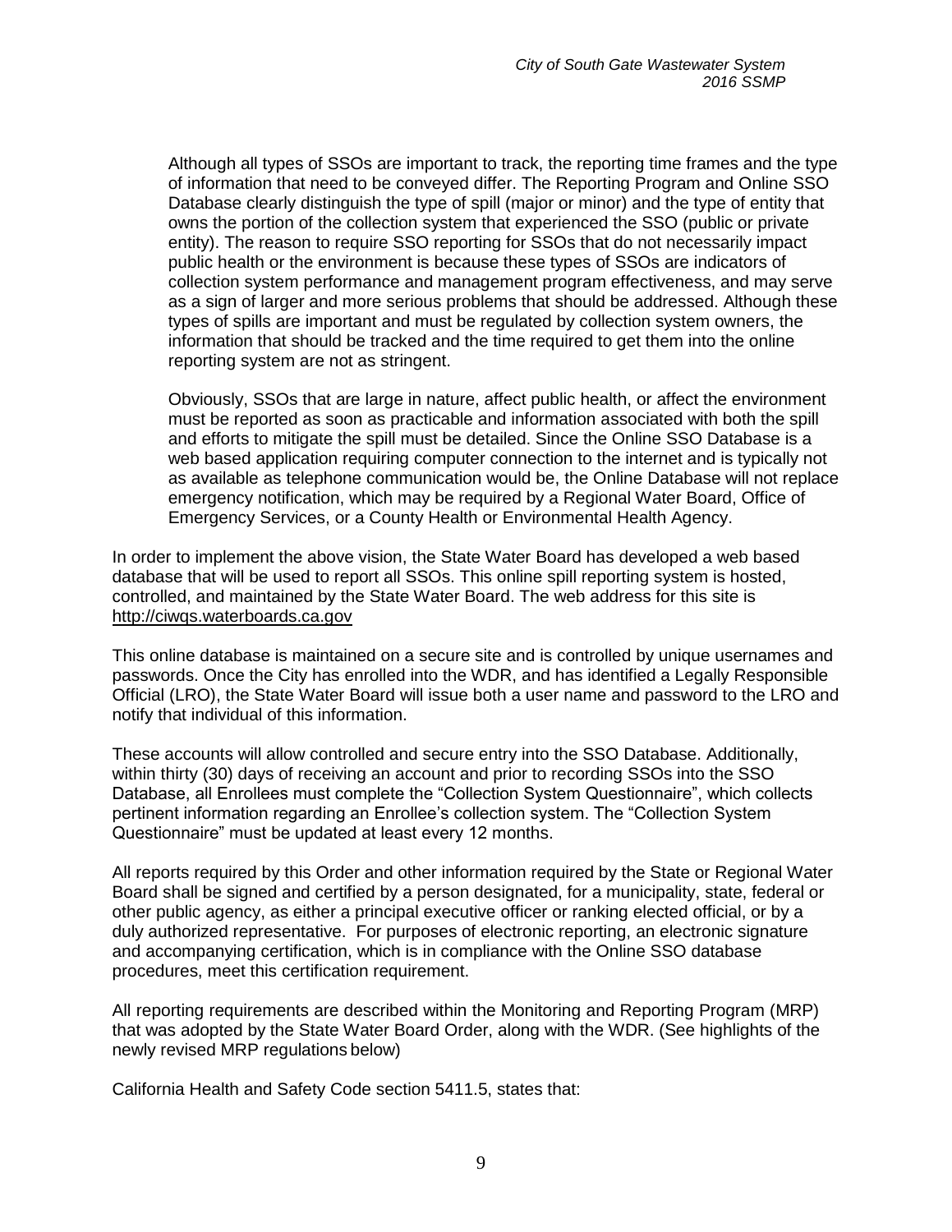Any person who, without regard to intent or negligence, causes or permits any untreated wastewater or other waste to be discharged in or on any waters of the State, or discharged in or deposited where it is, or probably will be, discharged in or on any surface waters of the State, as soon as that person has knowledge of the discharge, shall immediately notify the local health officer of the discharge. Discharges of untreated or partially treated wastewater to storm drains and drainage channels, whether man-made or natural or concrete-lined, shall be reported as required above.

California Water Code section 13271, also requires any SSO greater than 1,000 gallons that is discharged in or on any waters of the State, or discharged in or deposited where it is, or probably will be, discharged in or on any surface waters of the State shall also be reported to the Office of Emergency Services as soon as:

- 1. That person has knowledge of the discharge,
- 2. Notification is possible, and
- 3. Notification can be provided without substantially impeding cleanup or otheremergency measures.

#### <span id="page-9-0"></span>**SECTION 2 - SSO as Defined by the Revised MRP**

An SSO is defined by the WDR as any overflow, spill, release, discharge, or diversion of untreated or partially treated wastewater from a sanitary sewer system, including:

**Category 1** – Discharges of untreated or partially treated wastewater of any volume resulting from an enrollee's sanitary sewer system failure or flow condition that:

 $\triangleright$  Reach surface water and/or reach a drainage channel tributary to a surface water; or Reach a MS4 and are not fully captured and returned to the sanitary sewer system or not otherwise captured and disposed of properly. Any volume of wastewater not recovered from the MS4 is considered to have reached surface water unless the storm drain system discharges to a dedicated storm water or groundwater infiltration basin (e.g., infiltration pit, percolation pond).

**Category 2** – Discharges of untreated or partially treated wastewater greater than or equal to 1,000 gallons resulting from an enrollee's sanitary sewer system failure or flow condition that does not reach a surface water, a drainage channel, or the MS4 unless the entire SSO volume discharged to the storm drain system is fully recovered and disposed of properly.

**Category 3** – All other discharges of untreated or partially treated wastewater resulting from an enrollee's sanitary sewer system failure or flow condition.

SSOs may cause a public nuisance, particularly when raw wastewater is discharged to areas having high public exposure, such as streets or surface waters used for drinking, fishing, or body-contact recreation. SSOs may pollute surface or ground waters, threaten public health, adversely affect aquatic life, and impair the recreational use and aesthetic enjoyment of surface waters.

Agencies in California that own sanitary sewer systems and experience SSOs are required to enter the SSO information into California's Integrated Water Quality System (CIWQS) database—the SWRCB's information management system for regulatory and water quality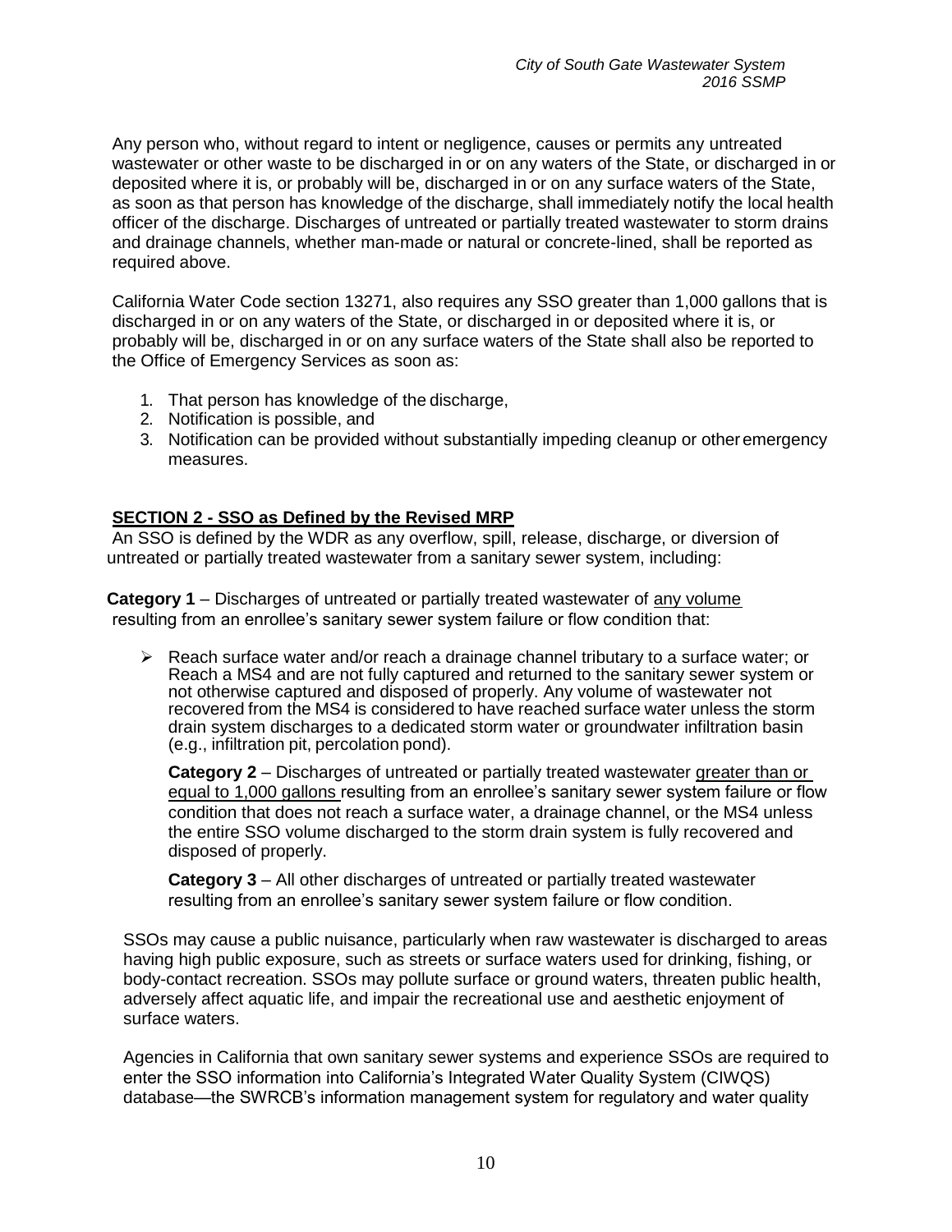data reporting. In addition, SWRCB requires that agencies notify the State Office of Emergency Services (OES) within 24 hours of any spill that exceeds 1,000 gallons.

In summary, the WDR is intended to:

- Provide a consistent and unified statewide approach for the reporting and database tracking of SSOs.
- Establish consistent and uniform requirements for SSMP development and implementation.
- Facilitate consistent enforcement of the WDR regulation and violations.

Capacity assurance is at the heart of the WDR. The SWRCB's WDR requires the preparation of SSMPs, while implementation of SSMPs is the responsibility of the nine Regional Water Quality Control Boards (RWQCBs). The SSMP consists of a set of documented plans to address how a wastewater collection system conducts business management, funding, design, operations, maintenance, and emergency response. The System Evaluation and Capacity Assurance Plan (SECAP) element of the SSMP includes evaluation of peak flows, design criteria, and capacity enhancement measures, and a schedule with planned completion dates of capital improvements.

Goals of City's SSMP are to ensure that:

- 1. The City's sanitary sewer collection system facilities are properly operated, maintained and managed to reduce frequency and severity of sanitary sewer overflows (SSO) and their potential impacts on public health, safety, and on the environment; and,
- 2. When a SSO occurs, prompt action is taken to identify, contain, remove the cause and then to promptly report the event to appropriate regulatory authorities and that the public is adequately and timely notified; and,
- 3. All SSO and system deficiencies and remedial actions taken are well documented; and,
- 4. The City sewer system operators, employees, contractors, responders, or other agents are adequately trained and equipped to address an SSO event; and,
- 5. The City sewer system is properly designed, constructed and funded to provide sufficient capacity to convey base flows and peak flows while meeting or exceeding applicable regulations, laws and generally acceptable practices relative to sanitary sewer system operations and maintenance.

The SSMP prescribes specific milestones that relate to the specific elements required in the WDR:

- 1. Goals,
- 2. Organization,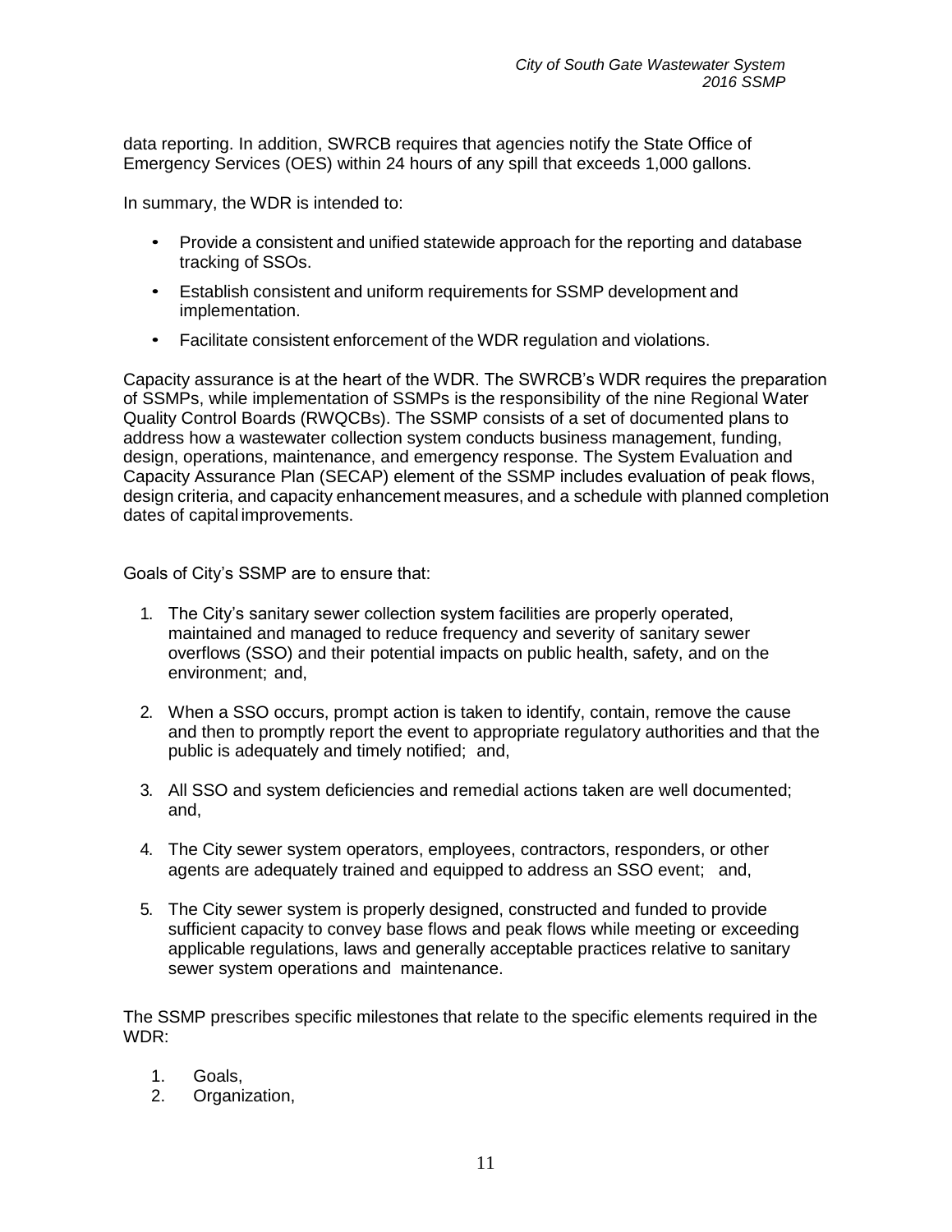- 3. Legal Authority,
- 4. Operations and MaintenanceProgram,
- 5. Design and Performance Provisions,
- 6. Overflow Emergency ResponsePlan,
- 7. Fats, Oil and Grease (FOG) Control Program,
- 8. System Evaluation and Capacity Assurance Plan (SECAP),
- 9. Monitoring, Management, and Plan Modifications,
- 10. SSMP Program Audits, and
- 11. Communication Program.

An SSMP program audit must be conducted at least every two years, and the audit report must be kept on file by the City staff. Successful implementation of an SSMP and compliance with the WDR could result in significant cost-savings to the City and its residents.

The City performed a comprehensive Gap Analysis and audit of its SSMP, utilizing an outside consultant (Hall & Foreman) which was completed in August 2015. The results and recommendations of the Gap Analysis and audit have been incorporated into this document.

In compliance with the WDR Order, the City did file its application form with the SWRCB on October 30, 2006. As a result, the City received its Username and Password for accessing the California Integrated Water Quality System (CIWQS) database. Within the database reporting program, the City completed its "collection system questionnaire" and will file all subsequent updates and all required SSO reporting.

Additionally, this document has been prepared to meet the objectives contained in the WDR Order. The document is divided into 13 sections, which closely align with the respective provisions contained in the WDR. Every section or subsection of each chapter addresses one of the key elements of the SSMP directive.

This document, plus other existing agency programs referenced herein constitute the SSMP for the City of South Gate. By implementing the procedures contained in this SSMP, the occurrence of SSO should decrease or possibly be avoided throughout the City's sanitary sewer collection system.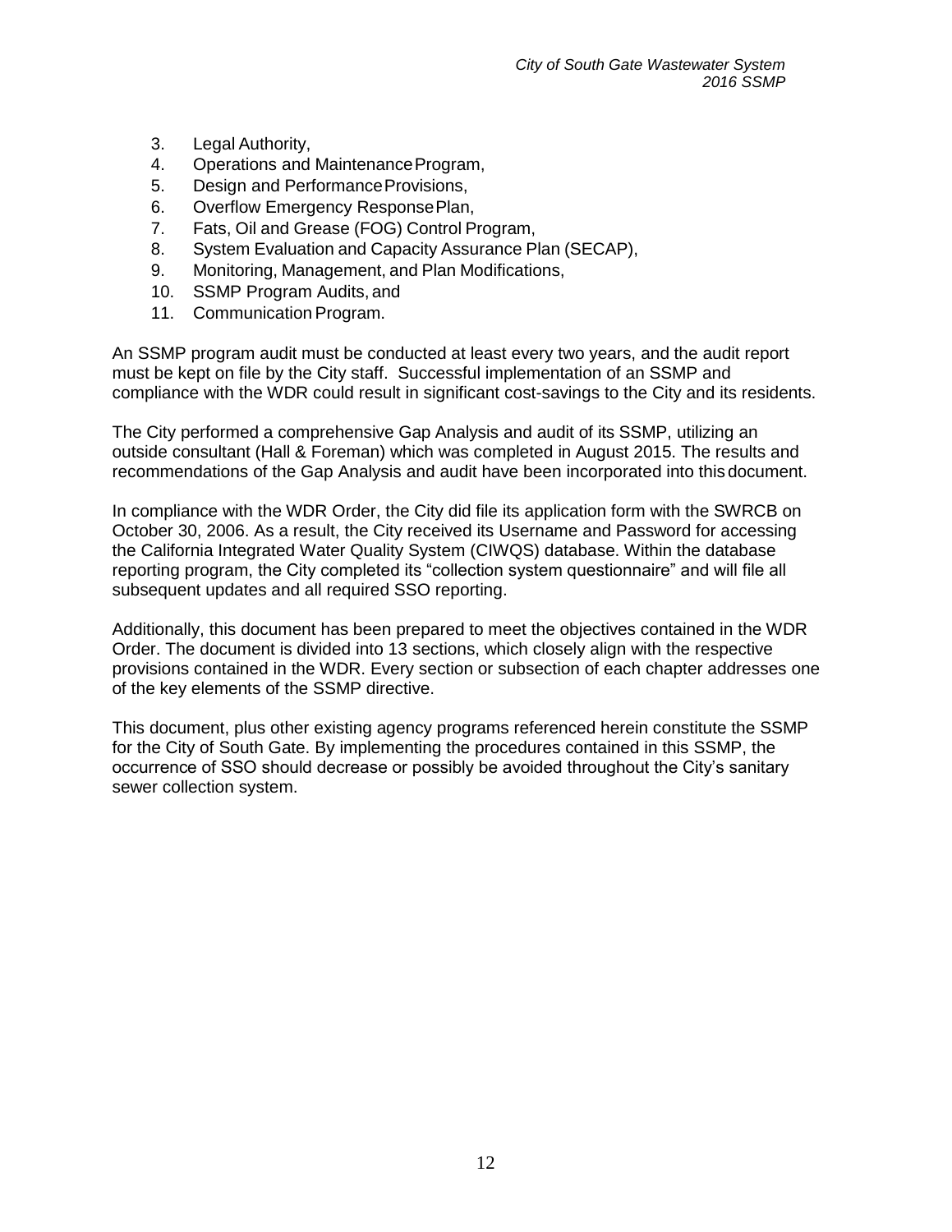## <span id="page-12-0"></span>**SECTION 3 - Goals**

**Section D.13(i) - Goal**: The goal of the SSMP is to provide a plan and schedule to properly manage, operate, and maintain all parts of the sanitary sewer system. This will help reduce and prevent SSOs, as well as mitigate any SSOs that do occur.

## **3.1 Overview**

This section describes the goals of the Sewer System Management Plan (SSMP), which is to provide a documented plan that describes all collection system activities and programs employed by an agency to ensure proper management of all collection system assets. Implementing an SSMP will ensure proper management, operation, and maintenance of all parts of the sanitary sewer system, ultimately helping to reduce and prevent SSOs, as well as mitigate any SSOs that do occur including meeting all applicable regulatory notification and reporting requirements.

Commitment to continual improvement will also ensure that the SSMP is both a living and sustainable document that is continually updated, revised, and tailored towards the City's needs. The City is required to comply with the "State Water Resources Control Board (SWRCB), Order No. 2006-0030 DWQ" (Order) on General Waste Discharge Requirements for publicly owned sewage collection agencies having more than one mile of collection pipelines.

#### **3.2 Purpose**

This element describes the City's stated goals of the SSMP and is intended to clarify the City's desired level of service that it is providing to its customers. Typically, high level statements regarding the overall management of a system includes a vision and mission statement, as well as a statement of short and long term goals.

THE MISSION STATEMENT is the first step in the planning process to identify overall functions or missions of the organization. This broad statement of purpose is commonly known as the mission statement.

THE VISION STATEMENT is a clarifying phrase that states where the City is heading. It helps set the course of future decisions and direction.

A STATEMENT OF GOALS should include both short and long term commitments that will ultimately measure progress toward achieving and accomplishing both the stated Vision and Mission. Goals should be developed specific to the City's desired level of service. Careful thought and planning should occur when developing the Goals, because these are measurable outcomes that can be touted if accomplished or criticized if not accomplished. The development of reasonable Goals is often a balancing act between budget and performance. Creating Goals that meet this balance is often difficult and always specific to individual communities.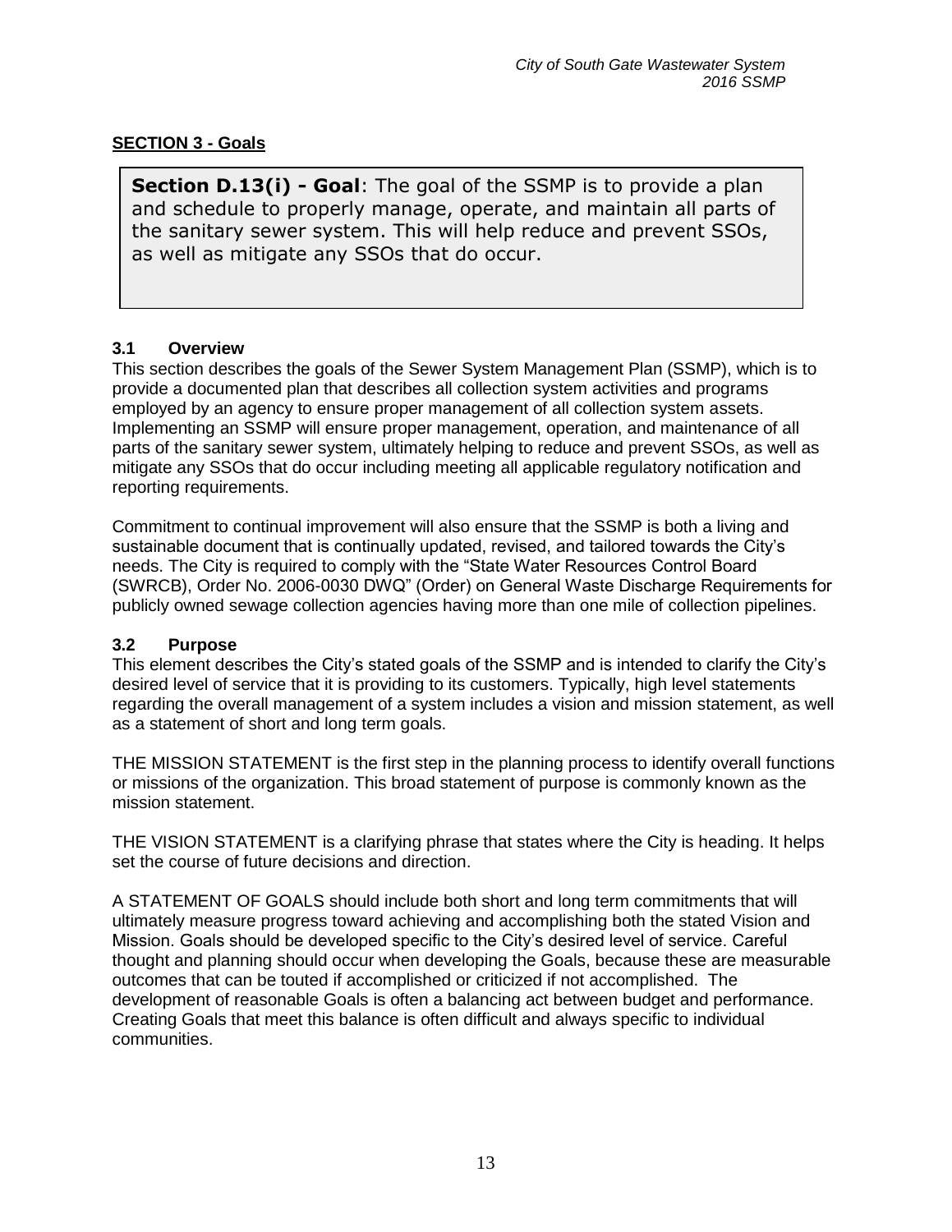## **3.3 Minimum Requirements**

Goals that the City must commit to and are identified in the WDR include:

- 1. Create/develop a management, operation and maintenance plan and schedule to reduce preventable SSOs.
- 2. Respond to and mitigate all SSOs discharging from the City's collectionsystem.
- 3. Ensure adequate system capacity for the current and future needs of the City's service area.
- 4. Establish measurable performance indicators and manage assets at lowest life cycle costs.
- 5. Provide accurate reporting of all SSOs as described by theOrder.
- 6. Properly fund, manage, operate, and maintain, with adequately trained staff and/or contractors.
- 7. All parties involved, shall possess adequate knowledge skills and abilities necessary to ensure the proper management, operation, and maintenance of all parts of thesewage collection system owned and/or operated by the City of SouthGate.

The State Water Board also expects both a plan and schedule to be created by the City to ensure that an SSMP is developed in accordance with the time schedule identified in the WDR and will facilitate proper sanitary sewer system management, operation, and maintenance.

The **goals** of this SSMP are:

- 1. Collection system facilities are properly managed, operated, and maintained to eliminate preventable sanitary system overflows (SSOs);
- 2. Response measures are in place and that all feasible steps are taken to mitigate the impacts of SSOs to public health and the environment when they occur;
- 3. Reporting procedures are in place to notify the appropriate regulatory and health authorities of SSOs within the required time frames; and
- 4. SSO events, mitigation measures, and corrective actions are documented; and
- 5. City sewer system operators, employees, contractors, responders, or other agents are adequately trained and equipped to address an SSO event; and,
- 6. City sewer system is properly designed, constructed and funded to provide sufficient capacity to convey base flows and peak flows while meeting or exceeding applicable regulations, laws and generally acceptable practices relative to sanitary sewer system operations and maintenance.

The **actions** to be taken under the SSMP are:

- 1. Conduct planned and scheduled maintenance and training programs to minimize risk and the occurrence of SSO, in support of the SSMP goals including cleaning and CCTV inspection of all sewer lines. This includes cleaning all sewer lines annually, all Hot Spots monthly and CCTV the entire sewer system every seven (7) years.
- 2. When SSO's do occur, respond to the reported site in a timely manner and undertake feasible remedial actions to contain overflow impacts, including stopping the flow from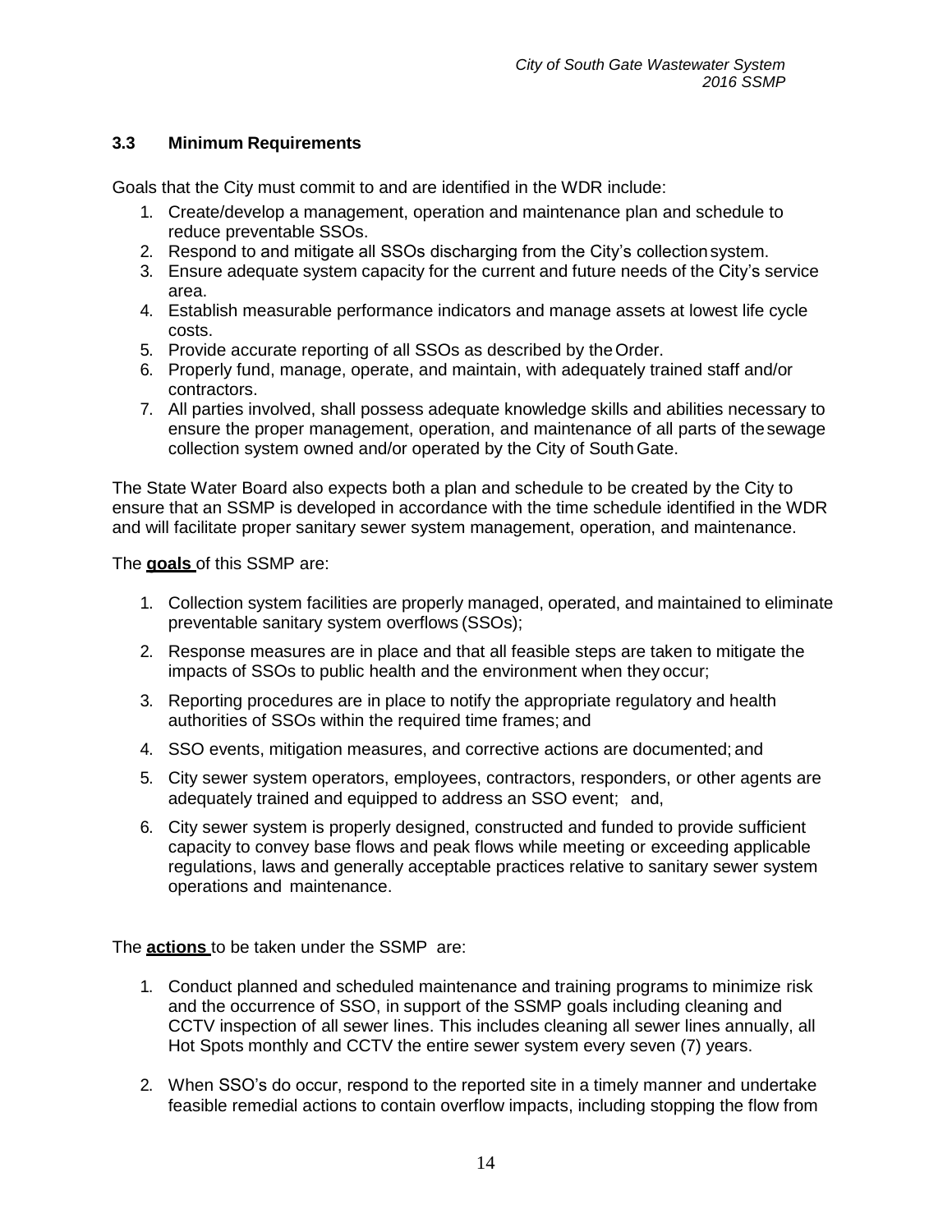reaching the storm drain or water course, if possible; and,

- 3. Stop the overflow as soon as possible and limit public access into the overflow area to prevent public contact with any wastewater contamination; and,
- 4. Completely recover the overflow and return it to the sewer system, and clean up the contaminated area; and,
- 5. Gather and compile all pertinent information regarding the overflow event, investigate as necessary to determine probable cause, document findings, report to the appropriate regulatory agencies in a timely manner, and file the completed report; and,
- 6. Condition all development and capital projects to evaluate, design and construct sewer facilities to the city approved standards and criteria.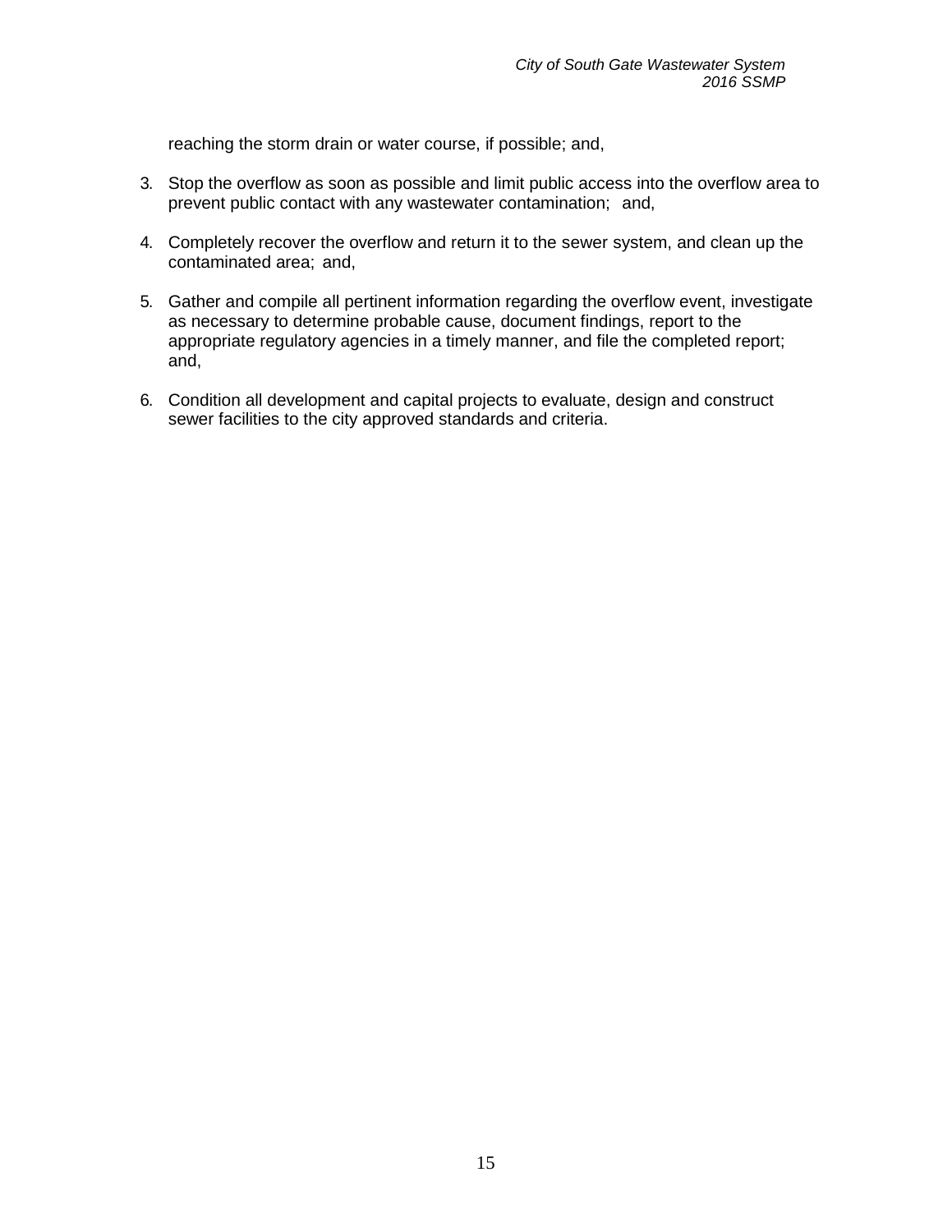#### <span id="page-15-0"></span>**Section 4 – Organization**

# D.13 (ii) - **Organization**: The SSMP must identify: (a) The name of the responsible or authorized representative as described in Section J of this Order. (b) The names and telephone numbers for management, administrative, and maintenance positions responsible for implementing specific measures in the SSMP program. The SSMP must identify lines of authority through an organization chart or similar document with a narrative explanation; and (c) The chain of communication for reporting SSOs, from receipt of a complaint or other information, including the person responsible for reporting SSOs to the State and Regional Water Board and other agencies if applicable (such as County Health Officer, County Environmental Health Agency, Regional Water Board, and/or State Office of Emergency Services (OES)).

# **4.1 Overview**

This element of the WDR describes both the organizational structure of the City as well as activities, duties, and responsibilities for individuals and positions associated with the sanitary sewer system. This section should include typical positions and their associated activities, duties, and responsibilities.

# **4.2 Purpose**

Clearly identifying specific roles and responsibilities within an organization will ensure an a clear understanding of duties that must be performed, as well as training and skill sets that are associated with specific jobs throughout the agency.

# **4.3 Minimum Requirements**

- 1. The name of the responsible or authorized representative as described in Section 5 of this Order.
- 2. The names and telephone numbers for management, administrative, and maintenance positions responsible for implementing specific measures in the SSMP program. The SSMP must identify lines of authority through an organization chart or similar document with a narrative explanation; and
- 3. The chain of communication for reporting SSOs, from receipt of a complaint or other information, including the person responsible for reporting SSOs to the State and Regional Water Board and other agencies if applicable (such as County Health Officer, County Environmental Health Agency, Regional Water Board, and/or State Office of Emergency Services (OES)).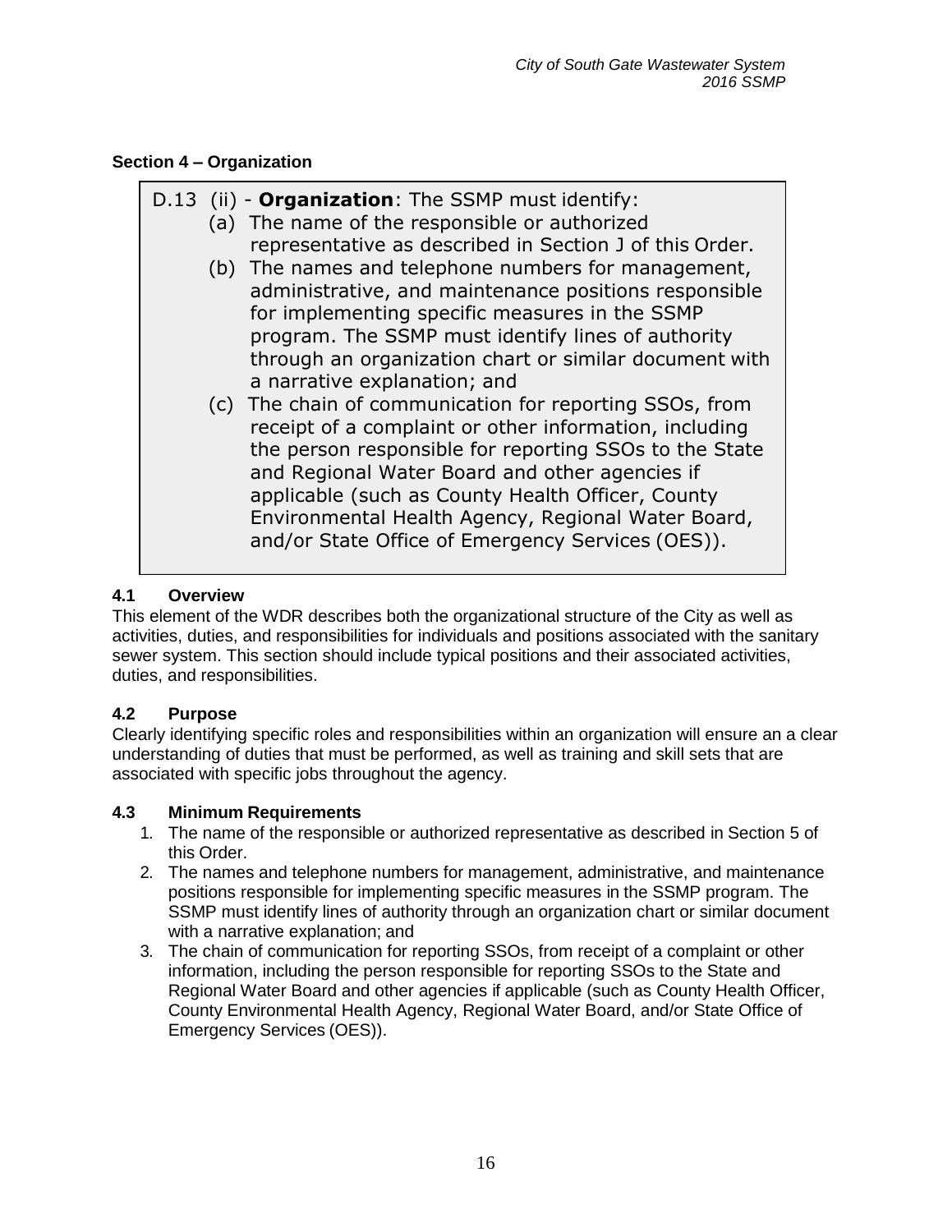## **4.4 Management**

The City was incorporated on January 20, 1923, is currently 7.4 square miles in area, and serves a population of 99,578 people, according to the 2016 estimates. The City's sanitary sewer collection system is managed by the City's Public Works Department. The collection system consists of about 119.4 miles of gravity sewer lines, no pump/lift stations, and about 100 sewer siphons within the system. Approximately 99-percent of local wastewater flows, discharge into County Sanitation Districts of Los Angeles County (CSD) facilities for transportation, treatment and disposal. The remaining one percent of total sewage generated within the City passes into the City of Paramount system and is then discharged into CSD facilities.

The City has three (3) full-time equivalent positions budgeted in the sewer maintenance fund. The distribution of City personnel is shown in the organization chart presented in Section 4.2 of this plan. These personnel provide evaluation of proposed and existing sewer facilities, administer the City's sewer service charge and enforcement ordinances, maintain and report facility maintenance activities and administer preventive maintenance and sewer construction programs.

Distribution of the City's personnel is depicted in the organization chart presented in s e c t i o n

4.7.1 of this plan. These personnel provide engineering evaluation of proposed and existing sewer facilities, administer the City's sewer service charge ordinance, review and permit new service connections or development projects, maintain facility record plans, and administer preventive maintenance and sewer construction programs.

# **4.5 Authorized Representative**

The City's Field Operations Manager is the authorized representative who is responsible for the execution of compliance actions required under the WDR. This includes, but is not limited to, signing and certification of all reports and correspondence as required under this order.

#### **4.6 City's Responsibilities**

The City is required to apply for coverage under the WDR for facilities it owns. The City is required prepare a comprehensive SSMP, and if it has not yet fully adopted applicable codes, local ordinances or resolutions governing the performance of items stipulated in the WDR, it will promptly undertake actions to adopt the legal means to do so.

The City Public Works Department (PWD) plays significant roles, jointly and separately, towards attaining the goals of the WDR. The degree of these collaborative efforts will vary from department to department depending on the degree of SSO related services the PWD is providing under various agreements.

#### **4.7 Organization Chart and Responsibilities**

The organization chart showing the structure and relationships of the City's administrative, management and field positions relative to sewer operations and maintenance (O&M) is presented in Section 4.7.1 and the descriptions of responsibilities and support are presented in Sections 4.7.2 and 4.7.3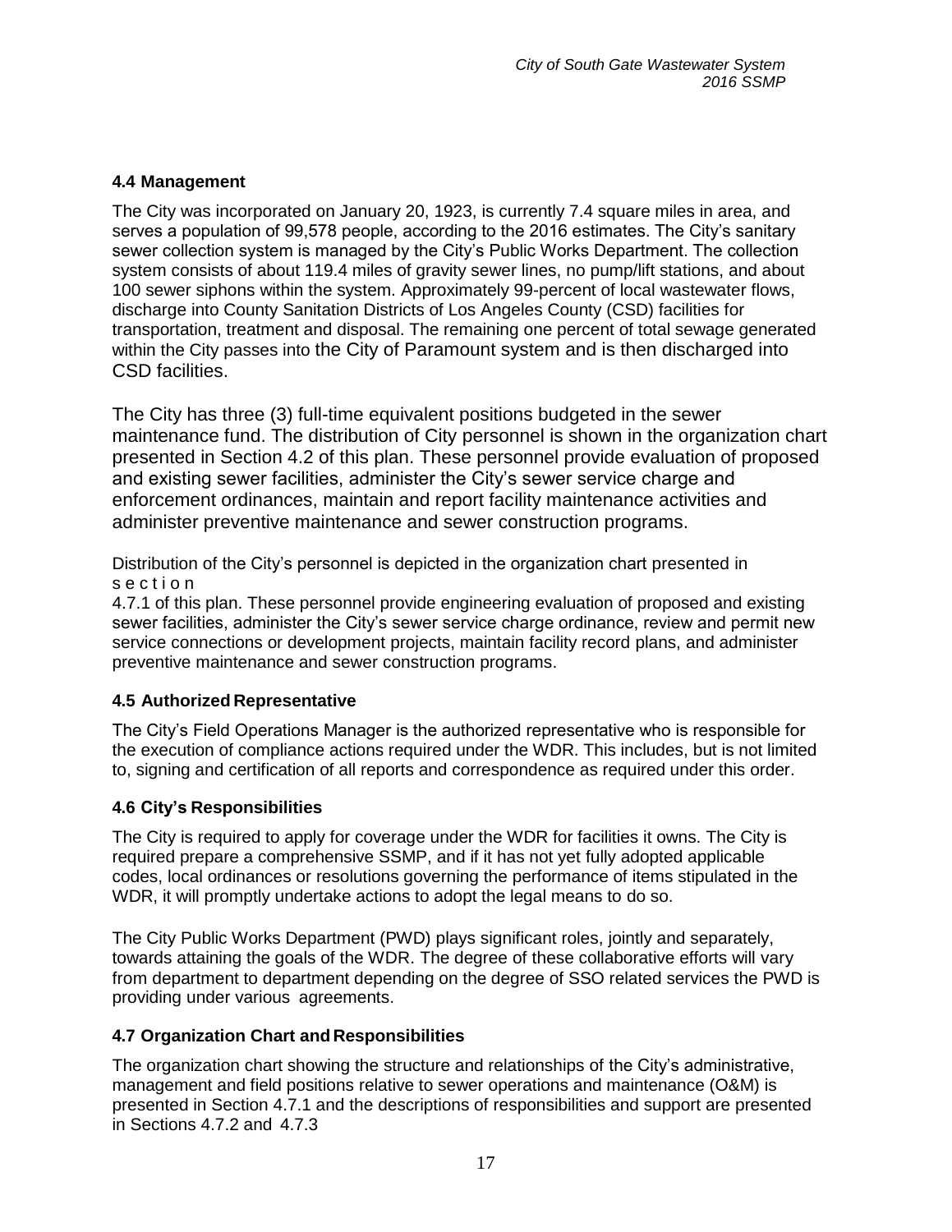*City of South Gate Wastewater System 2016 SSMP*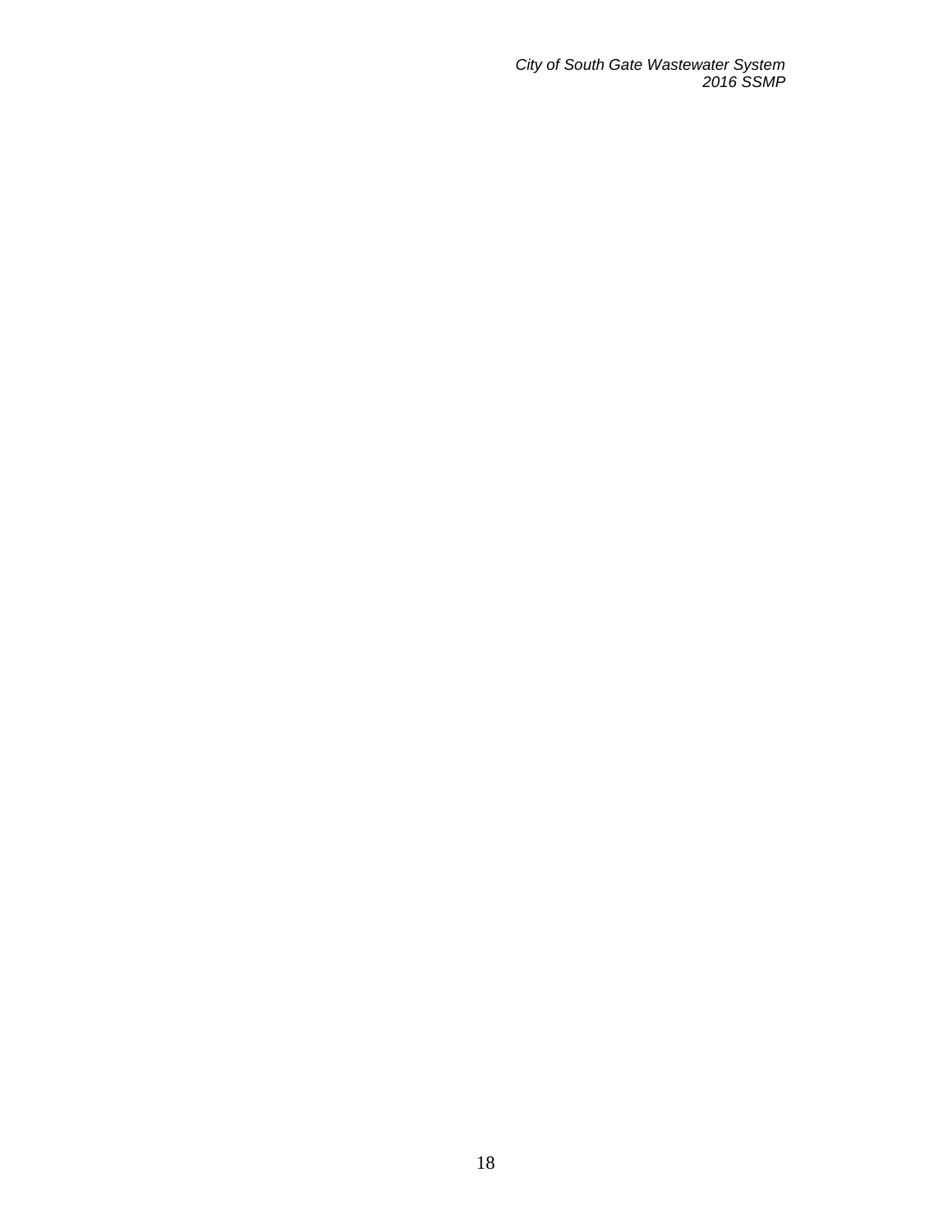

#### **4.7.1 Organization Chart for the City's Sewer System ManagementPlan**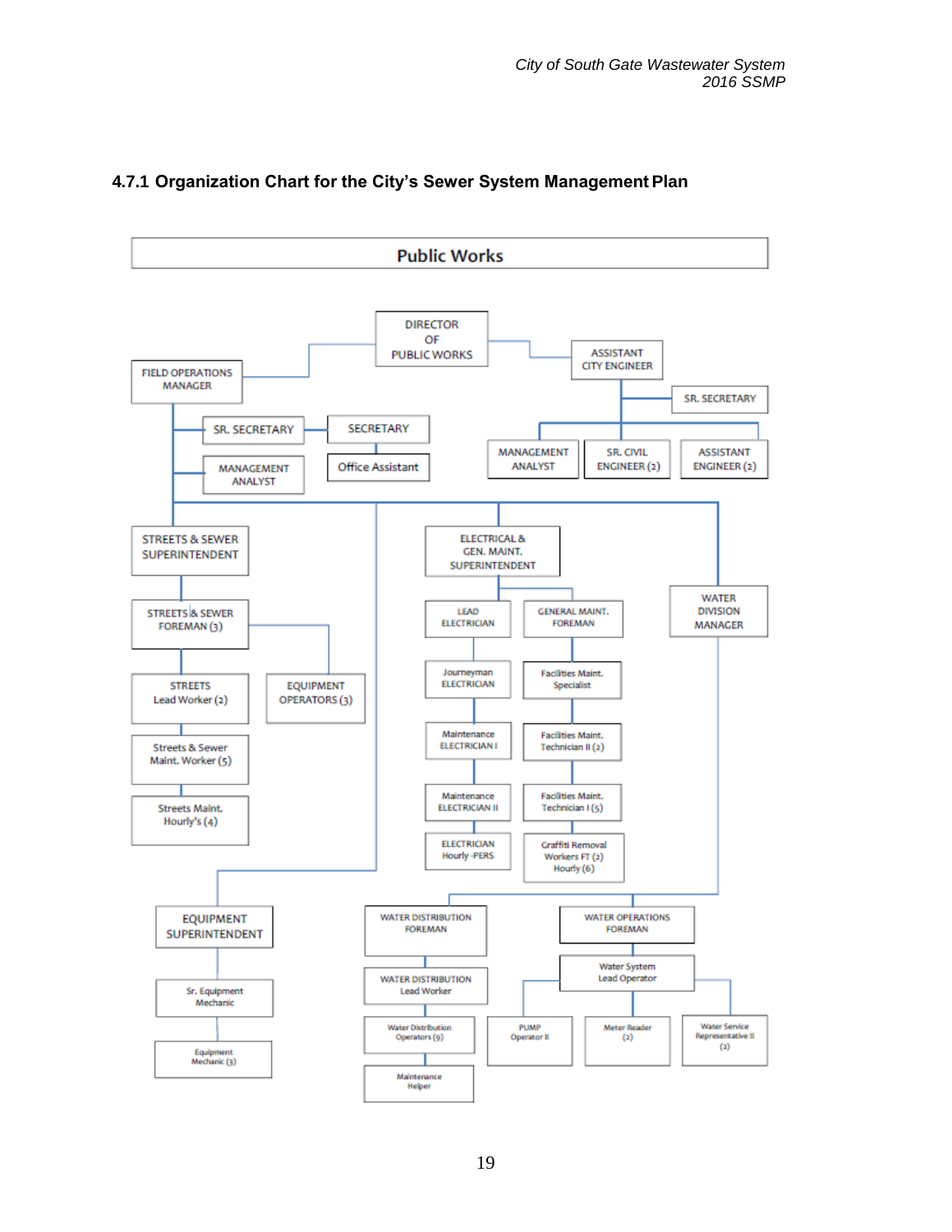# **4.7.2 Description of Responsibilities**

The description of responsibilities or roles of each position especially as related to SSOs are as follows:

- City Council Responsible for establishing new and amending existing ordinances and policies governing the municipal operations, and the operations of the city's sanitary sewer system including the approving of all SO&M contracts and agreements within the community's interest.
- City Manager Responsible for the overall management and application of all legal and policy directives that relate to the city's activities, including the operation and maintenance of the city's sanitary sewer system.
- Director of Public Works Directs the accomplishment of statutory and policy criteria, within the scope of the City Council's policy and legal requirements. Directs its execution, and evaluates work accomplished within his areas of responsibility, including the SO&M program. Also directs the planning, budgeting, design and construction of new and rehabilitation of existing sewage collection systems, and assists with claims and litigations against the City relative to public infrastructure.
- Field Operations Manager Manages policy implementation, manages SSMP implementation, monitors SSMP implementation and effectiveness, ensures adequate resources are available for policy and SSMP activities, communicates SSMP effectiveness to the Public Works Director, recommends improvements to SSMP procedures
- Street/Sewer Superintendent Monitors SSMP plans and procedures, facilitates field operations, assesses SSMP plans and procedures, solicits and provides feedback on effectiveness of plans
- Street Foreman Responsible for assigning work and oversight of the sewer maintenance workers performing sewer collection system operation and maintenance and repairs. Reports to the Street/Sewer Superintendent
- Maintenance Workers (Field Crews) Maintenance workers are responsible for performing daily maintenance activities of the sewer collection system including responding to SSOs, sewer cleaning, repairs and other activities as needed. They report to Street Foreman

# **4.7.3 Key Support Units**

Other Divisions or Departments within the City, and specific contracted services, are currently and will continue to be responsible for carrying out some of the compliance actions called for by the WDR for the City. The key support units and their responsibilities are described below:

- Office Administrative and Clerical Assistants Perform assigned clerical work including but not limited to receive complaints and/or service requests, assist in the preparation and implementation of the annual operating budget, City Council reports and correspondence
- Finance Department Responsible for receiving and recording sewage related fees and charges, tracking expenses attributable to the sewer system, evaluating the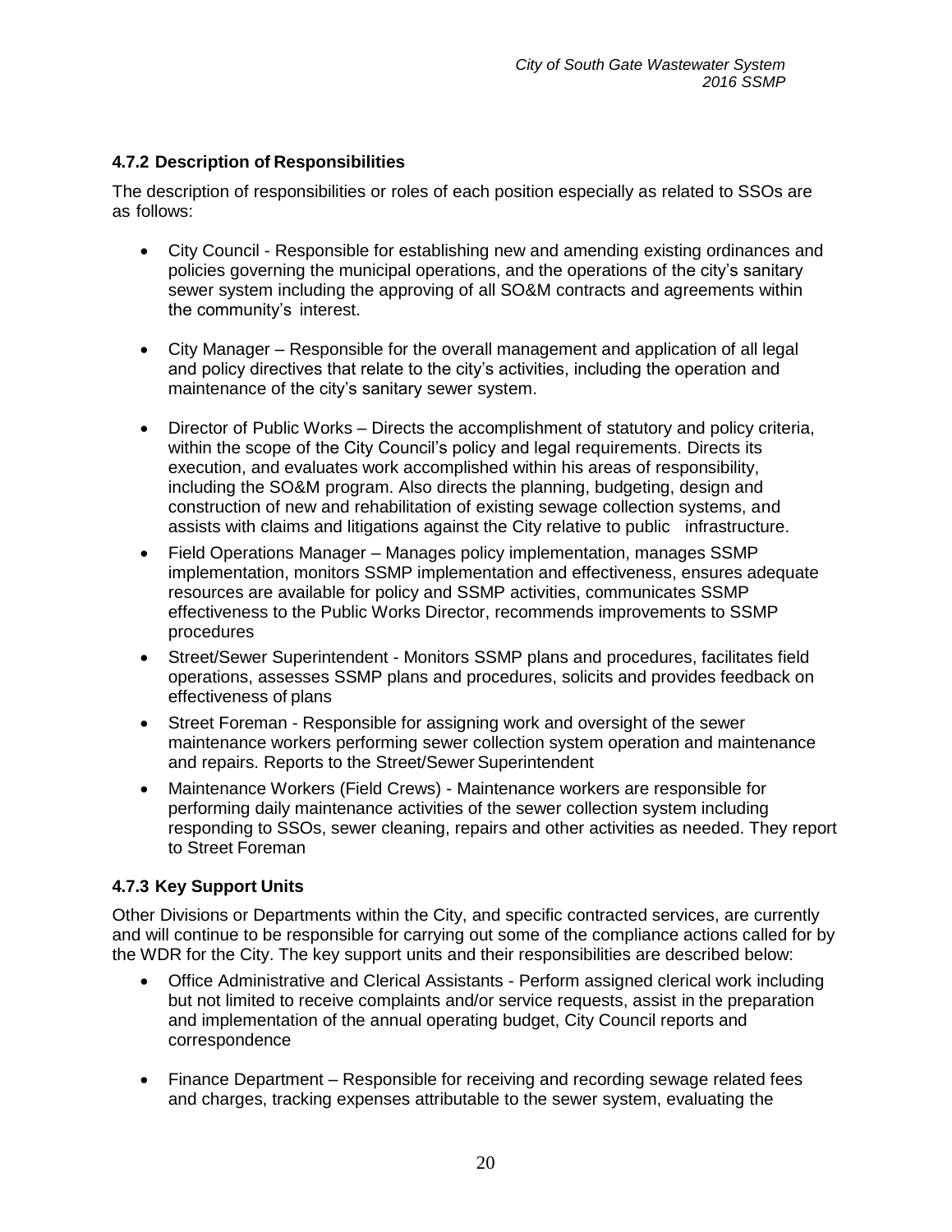relationship of revenues vs expenses for the sewer system, facilitating and tracking any emergency related expenses incurred and participating in the annual audit of the sewer system operations and maintenance functions.

- Community Development Building and Safety Division Responsible for reviewing various building permit applications, their relationship to public easements and facilities, and issuing permits for sewer connections and laterals. Enforcement of the Plumbing Codes involving proper connection and discharge into the public sewer system and the maintenance of sewer laterals between the structure served and the public sewer collection main.
- Public Works Sewer Division is responsible for the enforcement of the Health and Safety Codes regarding waste disposal such as the FOG program, point source control inspection of industrial and commercial waste and grease generating facilities, and investigation of cases of illicit discharge of chemicals, debris, etc. into the public sewer system.
- Public Works Engineering Division Responsible for preparing plans and specifications for sewer construction and rehabilitation projects, and the administration of contracts for accomplishing such projects and emergency sewer repair projects. Also responsible for subdivision or development project plan checks to ensure compliance with the City's standards for construction of new sewer collection systems. Plan checks sewer capacity studies to size proposed sewer lines and sets requirements to ensure adequate capacity in existing systems. Prepares easement documents or identifies and procures access rights for public sewer facilities located within private properties.
- Public Works Department Responsible for reviewing and approving permit applications for industrial waste discharge and also performs FOG related inspections
- LA County Fire Department Responsible for assisting with protecting the public during an SSO event that expands into high use public travel ways and/or those that reach storm drains or water courses and spread the public risk to health and safety impacts.
- Police Department Responsible for operating the Emergency Operation Center for the entire City including handling after-hours service calls reporting SSO's, and pump station malfunction calls and forwarding those reports to the DPW.

#### **4.7.4 Chain of Communication for SSO Reporting**

Once a City of South Gate Public Works staff receives a complaint or information regarding a potential SSO event during working hours, that employee will immediately notify the Street/Sewer Superintendent and the field crews are dispatched and will respond to the location and implement the Sanitary Sewer Overflow Response Plan, as shown in Section 4.7.5. Appropriate regulatory agencies will also be notified accordingly. The City contact directory for communicating with both internal and external parties involved is noted in Section 4.7.6.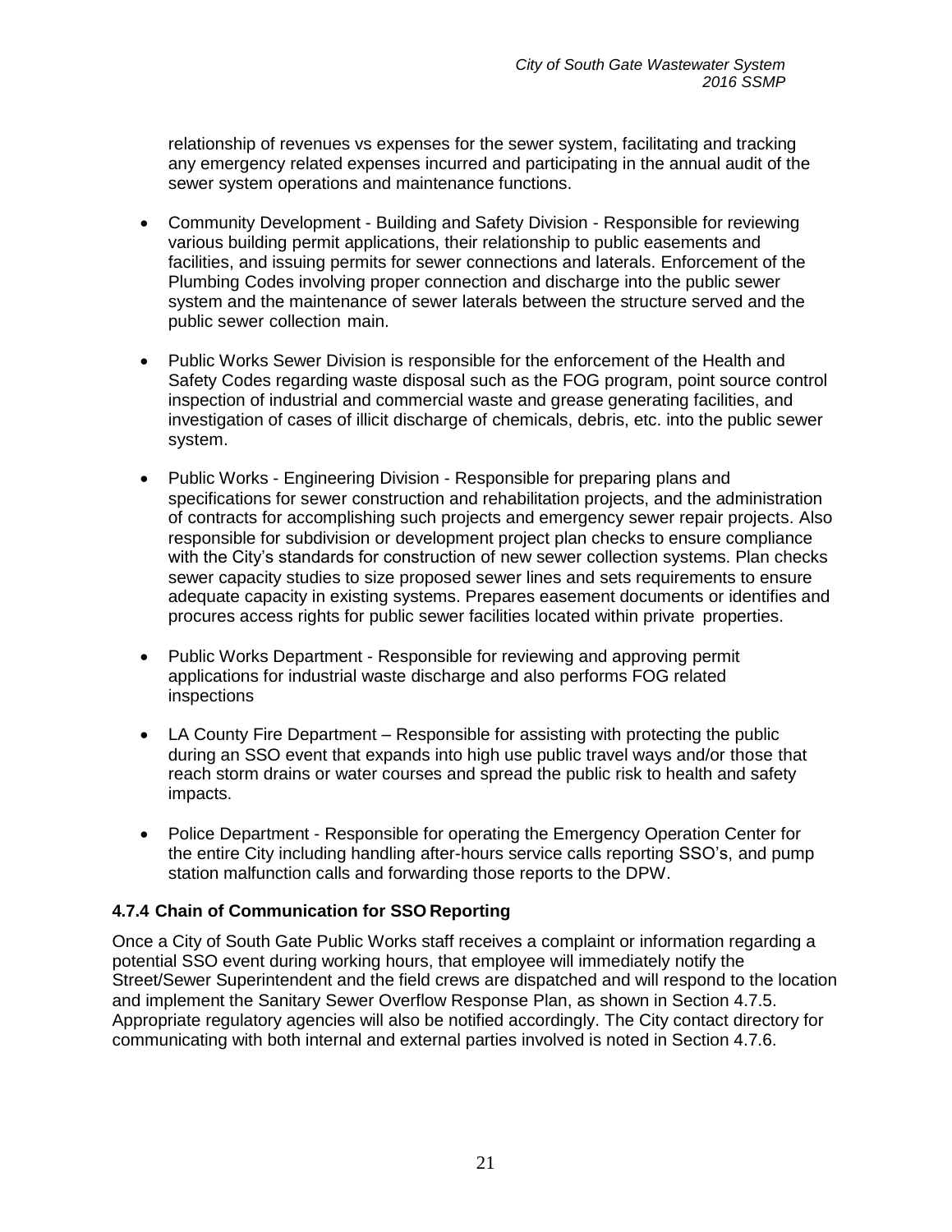

#### **4.7.5 SSO Reporting Procedures Flow Chart**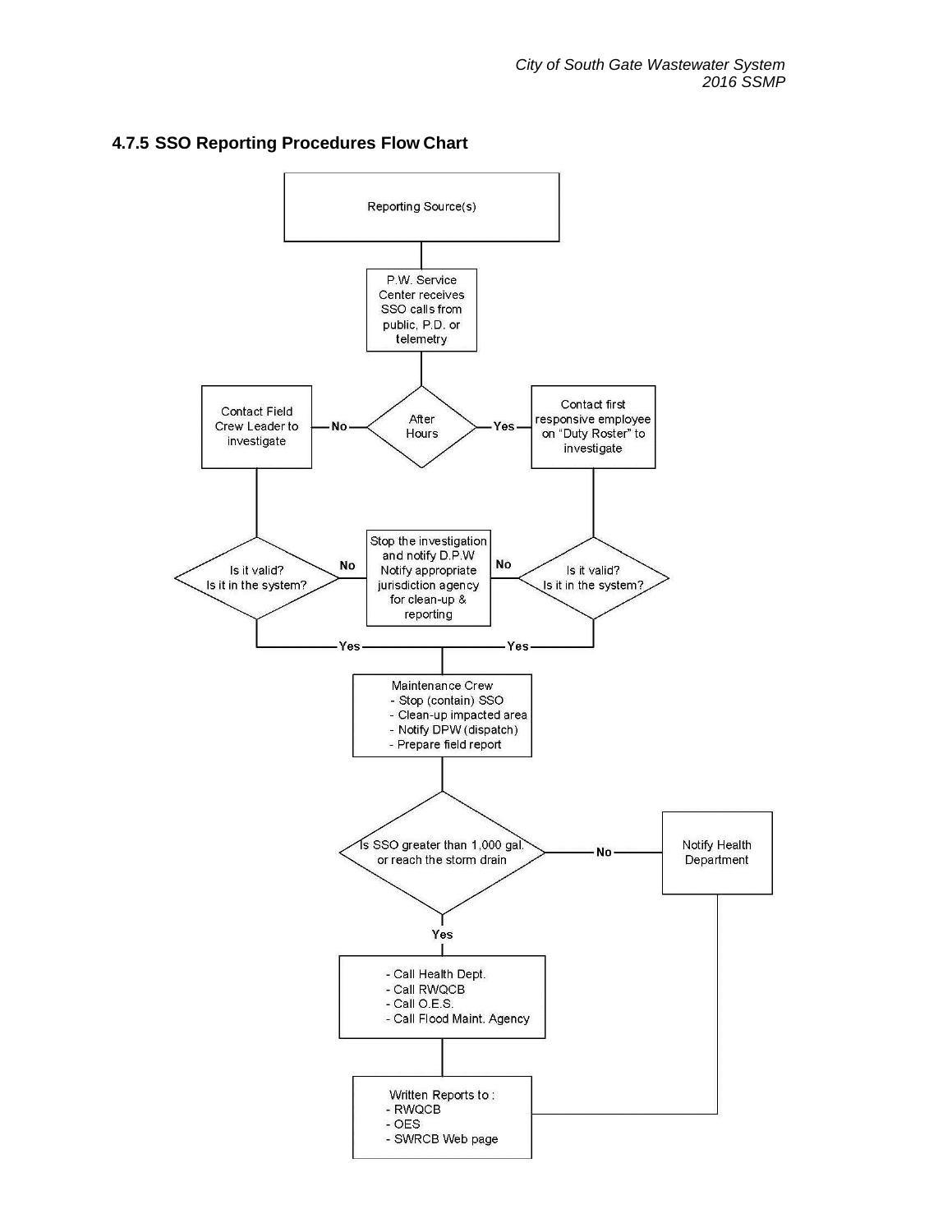| Responsible Party's                                 | Name                                                                    | Phone                                                                | Afterhours or<br><b>Cell Phone</b> |
|-----------------------------------------------------|-------------------------------------------------------------------------|----------------------------------------------------------------------|------------------------------------|
| <b>City Manager</b>                                 | Michael Flad                                                            | $(323) 563 - 9503$                                                   | $(818)$ 632-3110                   |
| Director of Public Works/<br><b>City Engineer</b>   | <b>Arturo Cervantes</b>                                                 | (323) 563-9512                                                       | (323) 314-6173                     |
| <b>Building Official</b>                            | William Campana                                                         | (323) 563-9515                                                       | (323) 816-8230                     |
| <b>Field Operations Manager</b>                     | <b>David Torres</b>                                                     | (323) 563-5784                                                       | (323) 216-9524                     |
| Street & Sewer Superint.<br>(Afterhours Supervisor) | Ray Valenzuela                                                          | (323) 357-5804                                                       | (323) 537-5447                     |
| Duty Person - Afterhours*                           | South Gate PD                                                           | (323) 563-5436                                                       | (323) 563-5436                     |
| Public Works Foreman (Alt.<br>Afterhours Contact)   | <b>Omar Aviles</b>                                                      | (323) 357-5805                                                       | (323) 595-9116                     |
| Public Works Services Yard                          | Receptionist                                                            | (323) 563-5785                                                       |                                    |
| South Gate Police                                   | Watch Commander                                                         | (323) 563-5436                                                       | 911<br>Emergency                   |
| <b>Fire Department</b>                              | <b>Battalion Commander</b><br>Station 54<br>Station 57<br><b>Hazmat</b> | (323) 890-4045<br>(323) 567-8580<br>(323) 531-9700<br>(323) 890-4045 |                                    |
| LA County Health Dept.<br><b>After Hours</b>        |                                                                         | (562) 345-6830<br>(323) 667-1843                                     |                                    |
| LA County Flood                                     |                                                                         | (626) 445-7630                                                       | $(626)$ 458-4357                   |
| <b>RWQCB Region 4</b>                               |                                                                         | $(213) 576-6725$                                                     | $(213)$ 305-2253                   |
| State OES                                           |                                                                         | (800) 852-7550                                                       | (800) 852-7550                     |

# **4.7.6 City's Contact Directory for SSO Responding and Reporting**

\* All afterhour calls are received and dispatched throughthe South Gate Police Department number.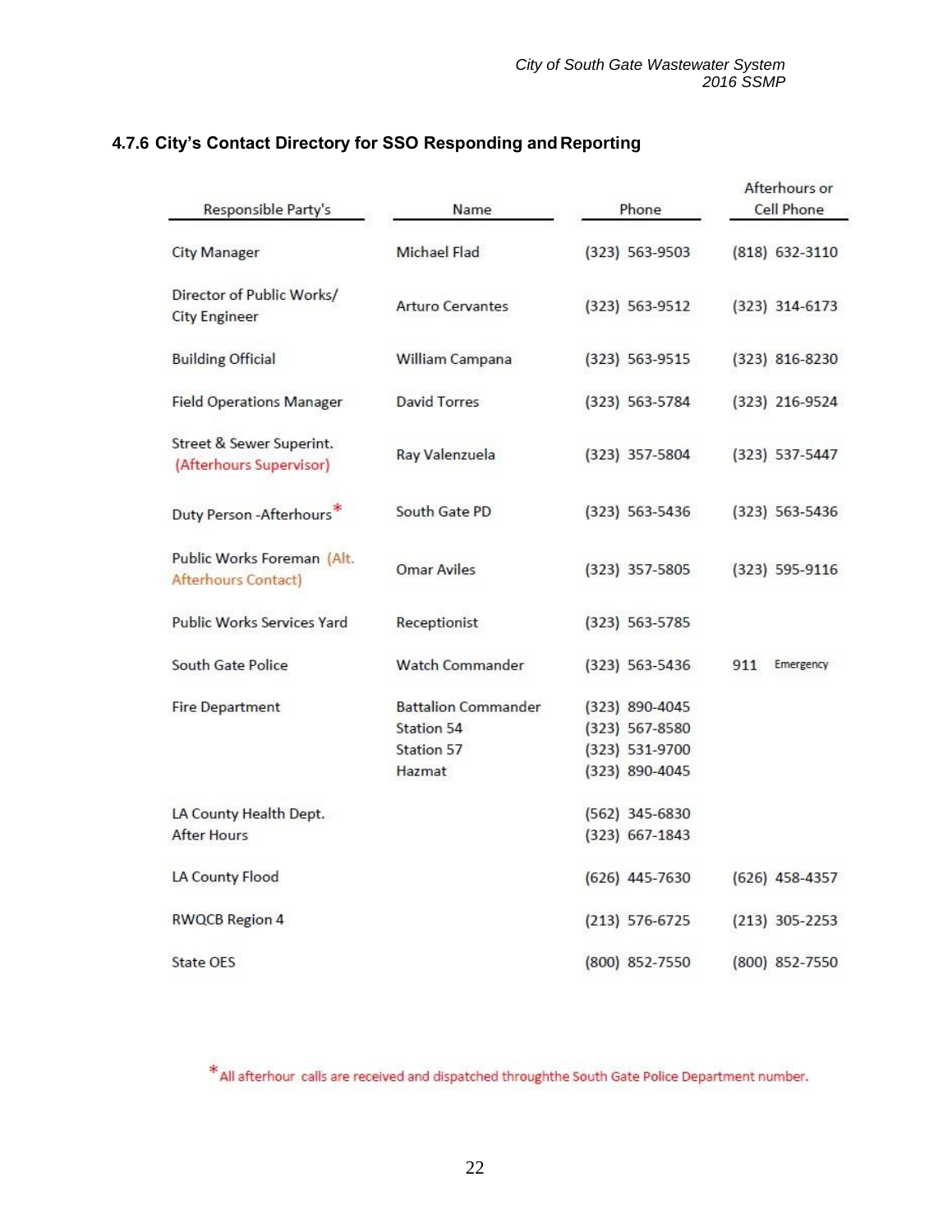## <span id="page-23-0"></span>**SECTION 5 - Legal Authority**

|  | D.13 (iii) Legal Authority: Each Enrollee must demonstrate,<br>through sanitary sewer system use ordinances, service<br>agreements, or other legally binding procedures, that it<br>possesses the necessary legal authority to:<br>(a) Prevent illicit discharges into its sanitary sewer system<br>(examples may include I/I, stormwater, chemical<br>dumping, unauthorized debris and cut roots, etc.); |
|--|-----------------------------------------------------------------------------------------------------------------------------------------------------------------------------------------------------------------------------------------------------------------------------------------------------------------------------------------------------------------------------------------------------------|
|  | (b) Require that sewers and connections be properly<br>designed and constructed;                                                                                                                                                                                                                                                                                                                          |
|  | (c) Ensure access for maintenance, inspection, or repairs<br>for portions of the lateral owned or maintained by the<br>Public Agency;                                                                                                                                                                                                                                                                     |
|  | (d) Limit the discharge of fats, oils, and grease and other<br>debris that may cause blockages, and                                                                                                                                                                                                                                                                                                       |
|  | (e) Enforce any violation of its sewer ordinances                                                                                                                                                                                                                                                                                                                                                         |

# **5.1 Overview**

This chapter is intended to identify and describe the necessary legal authority that an agency must have in order to implement SSMP plans, programs, and procedures. Regulatory mechanisms that are used by cities quite often include City Ordinances, Codes, and Resolutions, State and Federal Laws, Licensing and Permitting Processes, Memorandum of Agreements, Contractual Agreements, as well as other programmatic mechanisms necessary to carry out asset management activities.

#### **5.2 Purpose**

The basis of all authority to manage, operate, and maintain agency's infrastructure is derived from documents adopted by its elected board or council. In order to ensure that the City has the proper legal authority established to implement and enforce all of the programs required by the WDR, the City must first establish necessary legal authority to do so.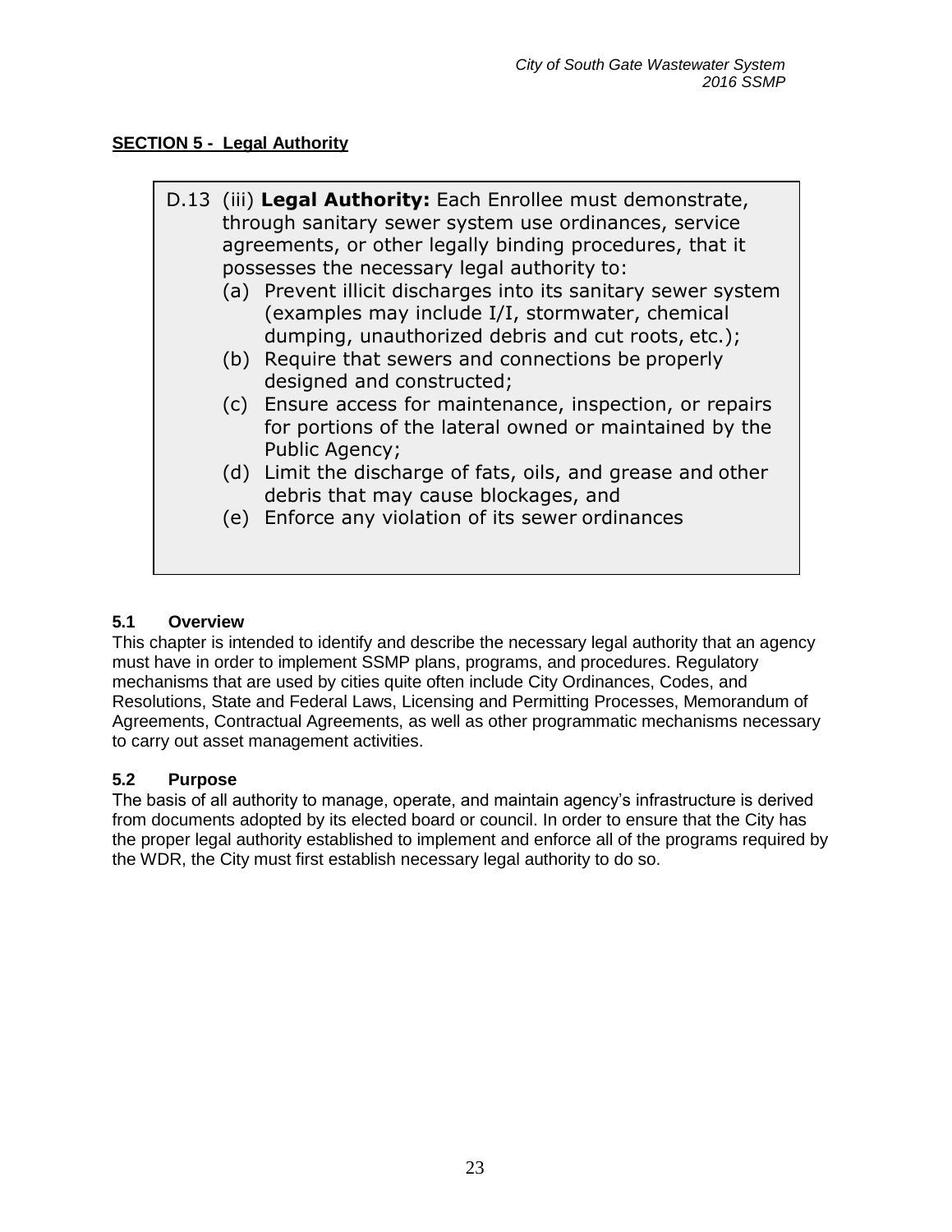#### **5.3 Minimum Requirements**

The SSMP must include the legal authority, through sewer use ordinances, service agreements, or other legally binding procedures, to:

- a) Prevent illicit discharges into its sanitary sewer system (examples may include I/I, stormwater, chemical dumping, unauthorized debris and cut roots,etc.);
- b) Require that sewers and connections be properly designed andconstructed;
- c) Ensure access for maintenance, inspection, or repairs for portions ofthe lateral owned or maintained by the Public Agency;
- d) Limit the discharge of fats, oils, and grease and other debris that maycause blockages, and
- e) Enforce any violation of its sewer ordinances.

#### **5.4 Statutory Authority**

Pursuant to the California Government Code, Sections 37100 and 54350, the City Council, as the local legislative body, may by ordinances and resolutions make and enforce all rules and regulations necessary for the administration of the city's Sewer O&M plan. Such actions include, but are not limited to, the design, construction, cleaning, repair, reconstruction, rehabilitation, replacement, operation, maintenance, discharges into, blockage of, access to, and violation enforcement pertaining to the sanitary sewers within the City's System. Consistent with the law, several ordinances have been established by the City Council to govern all aspects of the Sewer O&M plan. The legal authorities for the specific areas stipulated in the WDR are discussed below.

South Gate Municipal Code (SGMC) Section 6.62.010 expressly adopted by reference, Sections 20.20.010 through 20.36.650 of the Los Angeles County Code (LACC) identified as Title 20 (Utilities), Division 2, as modified, to be the rules and regulations governing sanitary sewers and industrial wastes within the City of South Gate.

SGMC Section 9.05.010 has expressly adopted by reference, the 2007 edition of the State of California Plumbing Code (Title 24, Part 5 of the California Code of Regulations) based upon the 2006 Uniform Plumbing Code, as the Plumbing Code of the City of South Gate. Additionally, SGMC Section 9.05.010 has been updated and states that "the 2013 Edition of the State of California Plumbing Code (California Code of Regulations, Title 24, Part 5) based in the 2012 Uniform Plumbing Code, including any amendments and appendices thereof, as promulgated and published by the International Association of Plumbing and Mechanical Officials, is hereby adopted by reference as though fully set forth herein, and shall constitute and is hereby established as "the Plumbing Code of the City of South Gate".

#### **5.4.1 Authority to prohibit illicit discharges into the sewer system**

LACC Sections 20.36.010 and 20.36.400 of Title 20 prohibit unauthorized discharge of stormwater runoff, the dumping or deposit of offensive or damaging substances such as chemicals, debris, garbage, solid matter, grease, oils, tars, etc. which may clog, obstruct, or otherwise interfere with the effective use of the sewer system. Similar restrictions are contained in the Plumbing Code, Chapters 7, 10, and 11.

#### **5.4.2 Authority to require sewers and connections be properly designed and constructed**

Los Angeles County Code Sections 20.32.330, 340, 350, 580, 590, 600, 610, 620 and 630, require proper design and construction of new and rehabilitation work in the sanitary sewer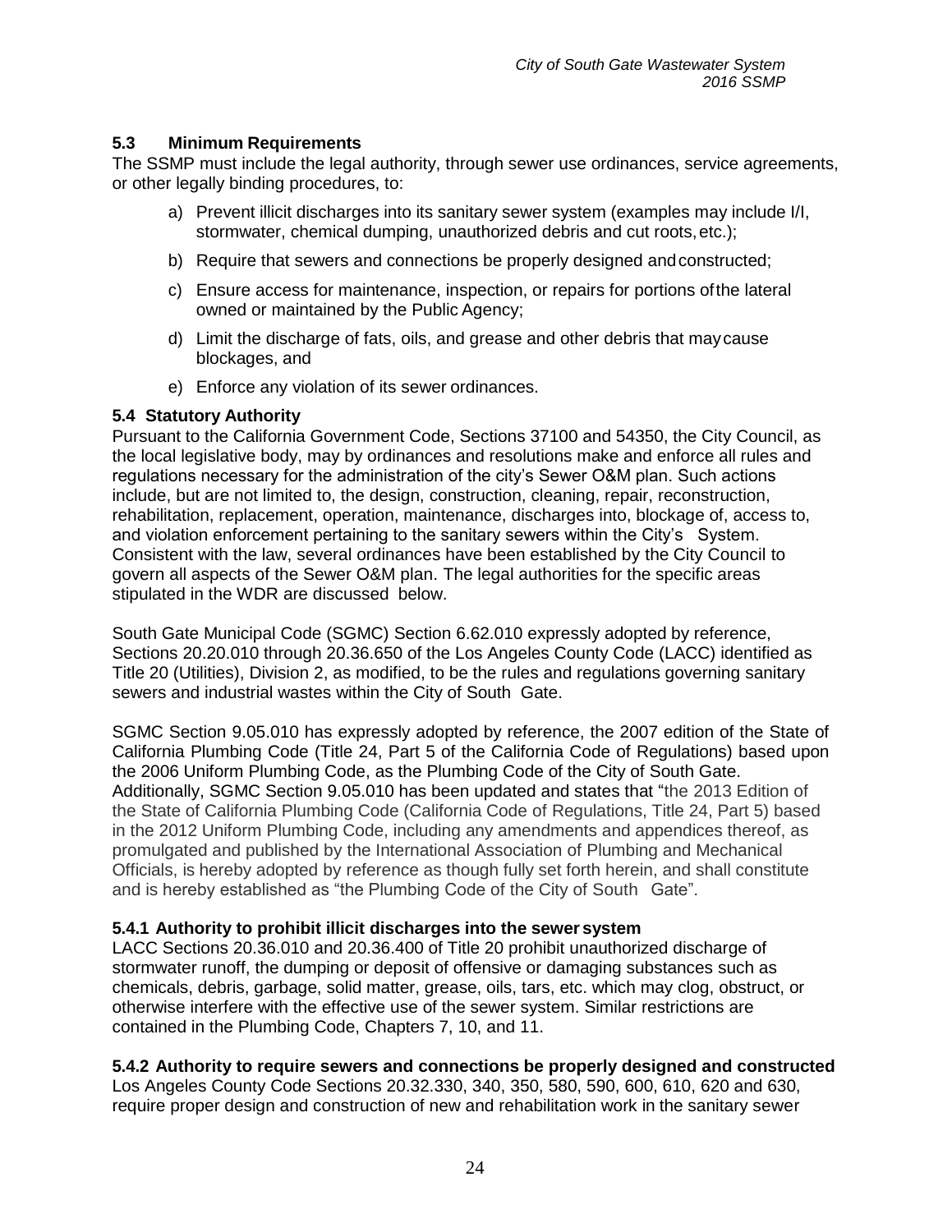system within the City of South Gate. Additionally, the City will update this ordinance to add a requirement that all new sewer construction must be cleaned and CCTV'd before being accepted by the City.

#### **5.4.3 Authority to ensure access for maintenance, inspection, orrepairs**

LACC Sections 20.24.090 and 20.24.140, authorizes the City Engineer the right to access to the sanitary sewer system for maintenance, repair and inspection within the City of South Gate.

LACC Section 20.24.080 of Title 20 requires the owner of property served by a house lateral, septic tank outlet, an industrial connection sewer, and appurtenances thereto to be responsible for its maintenance in a safe and sanitary m a n n e r .

#### **5.4.4 Authority limiting discharge of FOG and other debris that may cause blockage**

Chapter 10 of the Plumbing Code provides the Building Official (or other Authorized Authority) with legal authority to require installation of interceptors (clarifiers) where waste flow conditions necessitate the proper handling of the liquid waste stream flow to protect the sewer system and the public (commonly at food service establishments, processing facilities, industrial facilities, etc., that generate grease, oil, grit, acids, alkaline or flammable wastes). This authority would apply at any facility that generates FOG in an amount that will damage or otherwise increase the maintenance costs of the wastewater collection system. See Section 5.4.1 above for related prohibitions on discharges to the wastewater collection system

#### **5.4.5 Legal Authority to Enforce any Violation of SewerOrdinances**

LACC Section 20.24.100 provides authority of the enforcement measures that can be taken by City Engineer.

#### **5.4.6 Legal Authority to Fund the operations & maintenance of the sewer system**

SGMC Section 6.63 "Sewer Maintenance Fund" provides the authority to deposit and transfer monies, sets the base service charge, and authorizes the City Council to adjust rates for the operation, maintenance, and improvement of the sanitary sewersystem.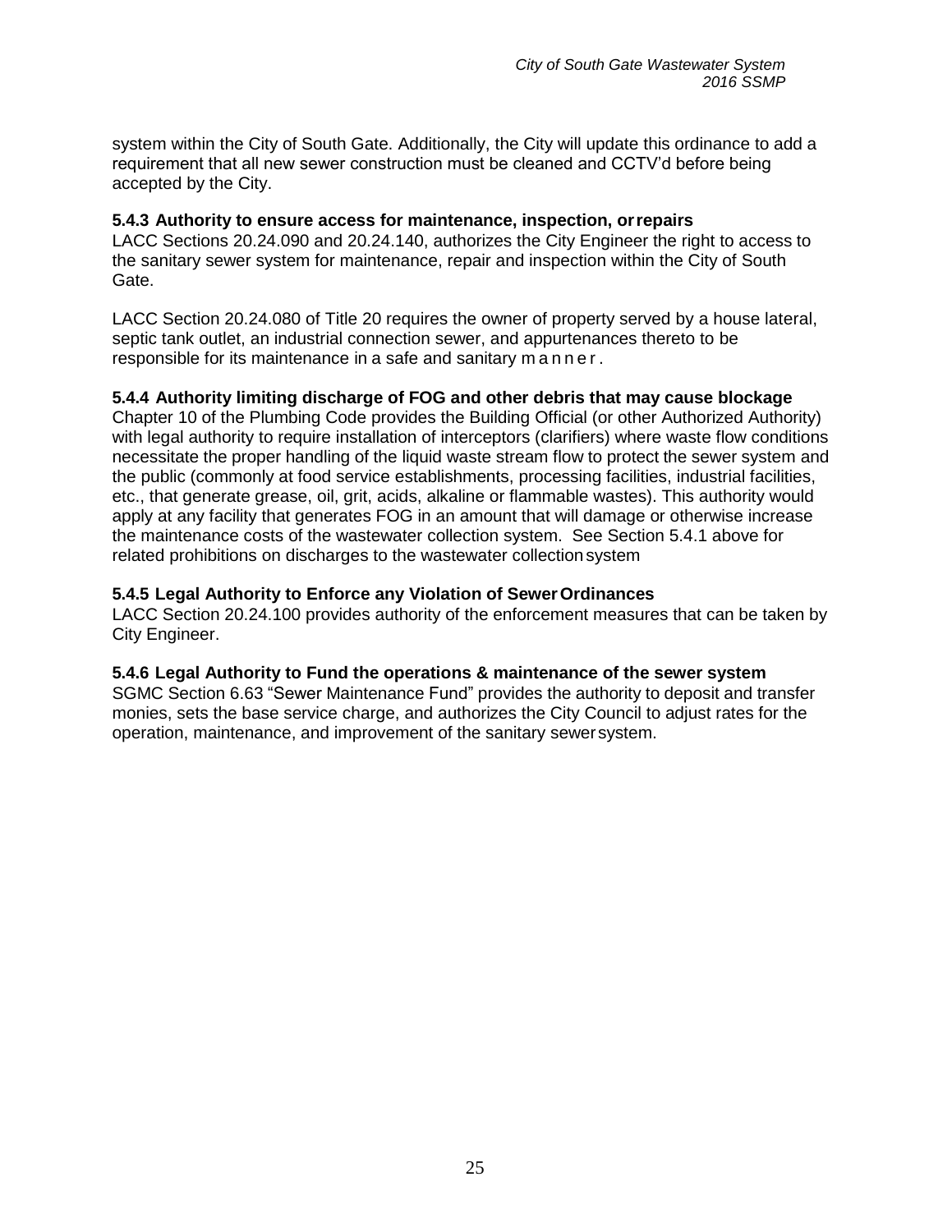# <span id="page-26-0"></span>**SECTION 6 - Operation and Maintenance Program**

- D.13 (iv) **Operation and Maintenance Program:** The SSMP must include those elements listed below that are appropriate and applicable to the Enrollee's system:
	- (a) Maintain an up-to-date map of the sanitary sewer system, showing all gravity line segments and manholes, pumping facilities, pressure pipes and valves, and applicable stormwater conveyance facilities;
	- (b) Describe routine preventative operation and maintenance activities by staff and contractors, including a system for scheduling regular maintenance and cleaning of the sanitary sewer system with more cleaning and maintenance targeted at known problem areas. The Preventative Maintenance (PM) program should have a system to document scheduled and conducted activities, such as work orders;
	- (c) Develop a rehabilitation and replacement plan to identify and prioritize system deficiencies and implement shortterm and long-term rehabilitation actions to address each deficiency. The program should include regular visual and TV inspections of manholes and sewer pipes, and a system for ranking the condition of sewer pipes and scheduling rehabilitation. Rehabilitation and replacement should focus on sewer pipes that are at risk of collapse or prone to more frequent blockages due to pipe defects. Finally, the rehabilitation and replacement plan should include a capital improvement plan that addresses proper management and protection of the infrastructure assets. The plan shall include a time schedule for implementing the short- and long-term plans plus a schedule for developing the funds needed for the capital improvement plan;
	- (d) Provide training on a regular basis for staff in sanitary sewer system operations and maintenance and require contractors to be appropriately trained; and
	- (e) Provide equipment and replacement part inventories, including identification of critical replacement parts.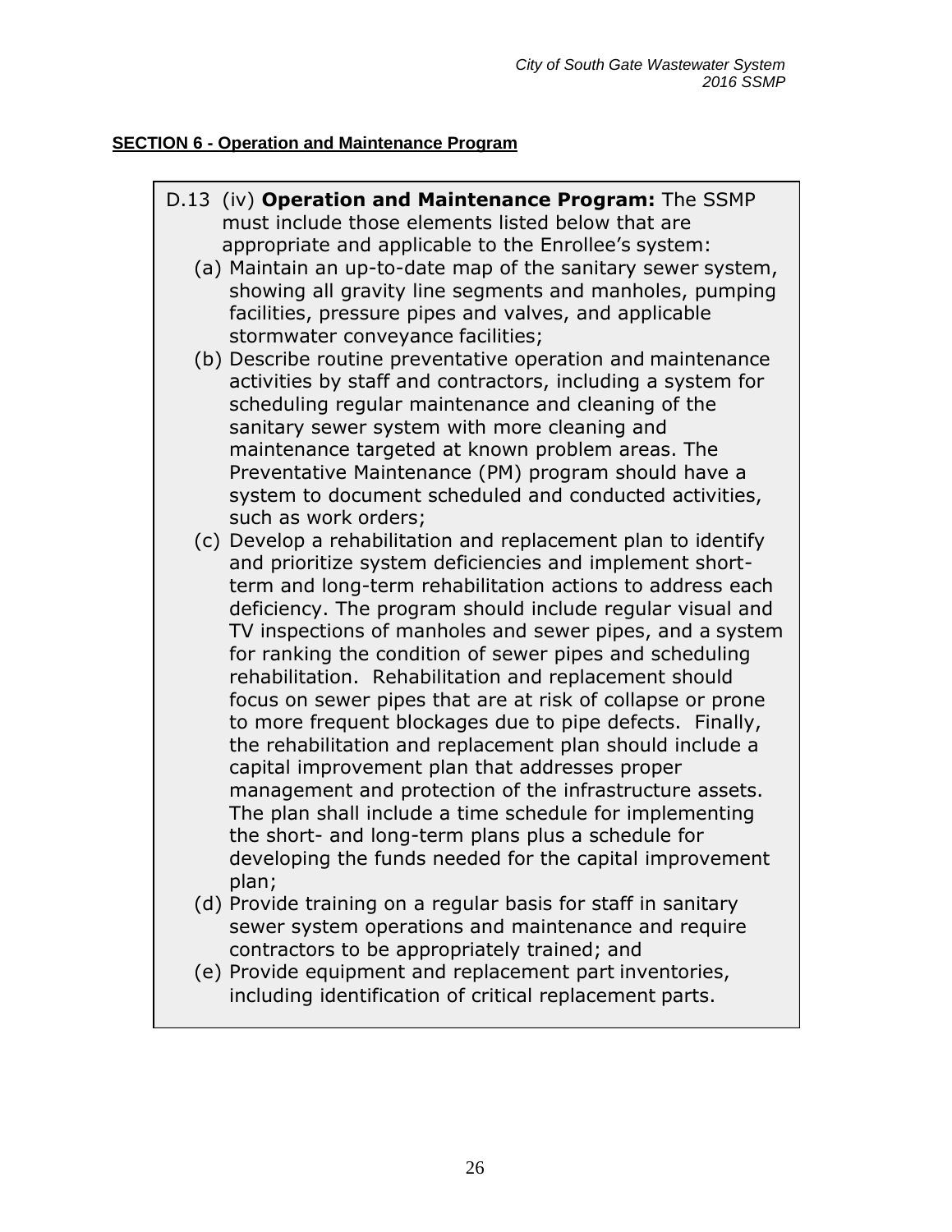# **6.1 Overview**

This section of the SSMP describes how the City will operate and maintain the sanitary sewer system within its jurisdiction. It will involve the development and implementation of several major programs and activities including the production of maps, maintenance and cleaning schedules, and a comprehensive rehabilitation and replacement plan.

# **6.2 Purpose**

Thorough assessment of the present condition of the sanitary sewer system, deficiencies and defects within the system can be identified so that these issues can be targeted and prioritized for rehabilitation. This program of preventative maintenance will help to ensure that costly catastrophic system failures are preempted and will serve to reduce the amount of SSOs to be reported within the City.

# **6.3 Minimum Requirements**

At a minimum, each enrollee must:

- 1) Create and maintain an up-to-date map of the sanitary sewer system withinan Enrollee's jurisdiction;
- 2) Develop and implement a Preventative Maintenance program that describes preventative operation and maintenance activities and a system to document scheduled and conducted activities;
- 3) Develop a rehabilitation and replacement plan to identify and prioritize system deficiencies and rehabilitation actions, including regular inspections of theconditions within the system.
- 4) Provide regular training for staff and contractors
- 5) Provide equipment and replacement part inventories.

# **6.4 Preventive Maintenance Program**

The City has developed a Preventative Maintenance program including cleaning of all sewer lines every one to two years. Additionally, the sewers are typically cleaned by putting high pressure water jetting nozzles in the pipe and manually removing debris from the downstream manhole and purchased equipment or staff-made appurtenances are inserted at the downstream manhole to capture and remove debris. City will also be implementing a comprehensive CCTV program to inspect all its sewer lines over a seven (7) year cycle.

The following is a summary of the key preventive maintenance activities and where applicable, frequencies for these services have been included:

- 6.4.1 Sewer O&M Mapping System The City maintains "as-built" plans of the sewer facilities. Data on these plans, such as location, alignment, pipe material, size, etc. are stored in the drawing file system at City Hall. Overall sewer system information (generated in GIS) has been printed to map sheets. These maps have been distributed to the City's PWD and its street and sewer field crew, for reference, work scheduling, for responding to emergencies and to other assisting agencies as needed. Periodic updates of these maps are scheduled and requested by the PWD when it is necessary to reflect changes in the system.
- 6.4.2 Sewer Line, Manhole and Pump Station Inspection **–** On an as-need basis, sewer lines can be mirrored to assess a potential problem. However, a more thorough inspection using CCTV methods has been scheduled to be accomplished over a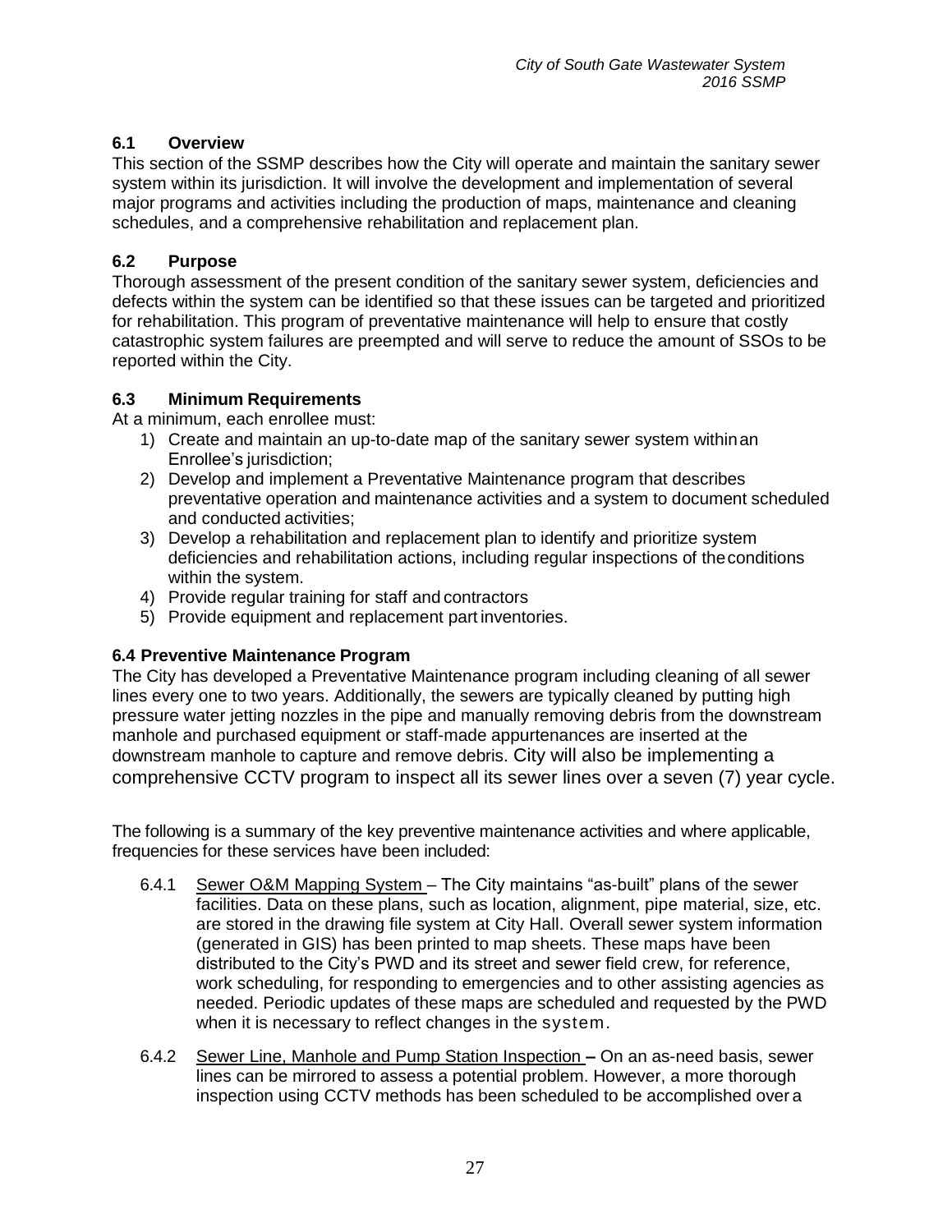seven-year cycle, with defined lengths and areas to be inspected every year.

Today's CCTV technology and tools digitize analog video output from the inspection camera on the fly while being recorded and displayed on a computer monitor used by the inspecting camera crew. While the video is being captured, a crew member views and logs events such as defects and observations using standard Pipeline Assessment and Certification Program (PACP) event codes. The digital video inspections files are transferred to an external hard drive and/or DVD disks for storage and subsequent reference use.

The inspection of manholes, interior and lid area, can be performed on a scheduled cycle to identify any structural defects, sewage flow condition, presence of vermin or rodents, deleterious industrial waste, odors and any signs of unusual settlement around the manholes and along joining sewer alignments.

- 6.4.3 Drop Manholes, Gas Trap Manholes and Siphons **–** Where these facilities exist, they are inspected and cleared of stoppages and flow restrictions on variable frequencies based on prior inspection records, but no less frequent than monthly.
- 6.4.4 Sewer Line Cleaning **--** Sewer lines are typically cleaned by hydro jet or mechanical root cutting (rodding). The frequency of cleaning and inspection is based on inspection records and/or call-outs on reported complaints, but system cleaning is accomplished on a 2-year cycle. Sewer lines known to accumulate FOG, garbage grinds or other grit or have root intrusions are labeled maintenance "Hot Spots" and are put on a quarterly or monthly cleaning schedule. Pipe segments prone to root growth are periodically cleared using a chemical herbicide or root cutter. Those prone to accumulate FOG are periodically cleaned using caustics, surfactants, enzymes, microbes or high pressure jetting.
- 6.4.5 Vermin and Rodent Control **--** Sewers infested by insects are chemically treated. Those infested by rodents are baited.
- 6.4.6 Work Scheduling and Documentation **-** Work orders are generated and tracked using a system called CitiTech CMMS. Maintenance activities (by city or contractor) are recorded in CitiTech CMMS and are kept on City's servers as well as at the City Yard located at 4244 Santa Ana Street.
- 6.4.3 Operating Revenues Key to supporting a sound preventative maintenance program are the receipt of funds sufficient to support scheduled maintenance activities as described above. The City is utilizing revenues generated within the city service area based on current sewer service charge rates and total number of sewage units.

#### **6.5 Rehabilitation and Replacement Plan**

Sewer facilities assessment and rehabilitation are an integral part of the city's SO&M program. A summary of recent years background of city capital improvement activities, a plan to identify and prioritize system deficiencies (condition assessment), and the programming of short-term and long-term rehabilitation projects and related funding development for those capital improvement projects are discussed below.

6.5.1 Recent Years CIP Activities **–** The City had developed a rehabilitationand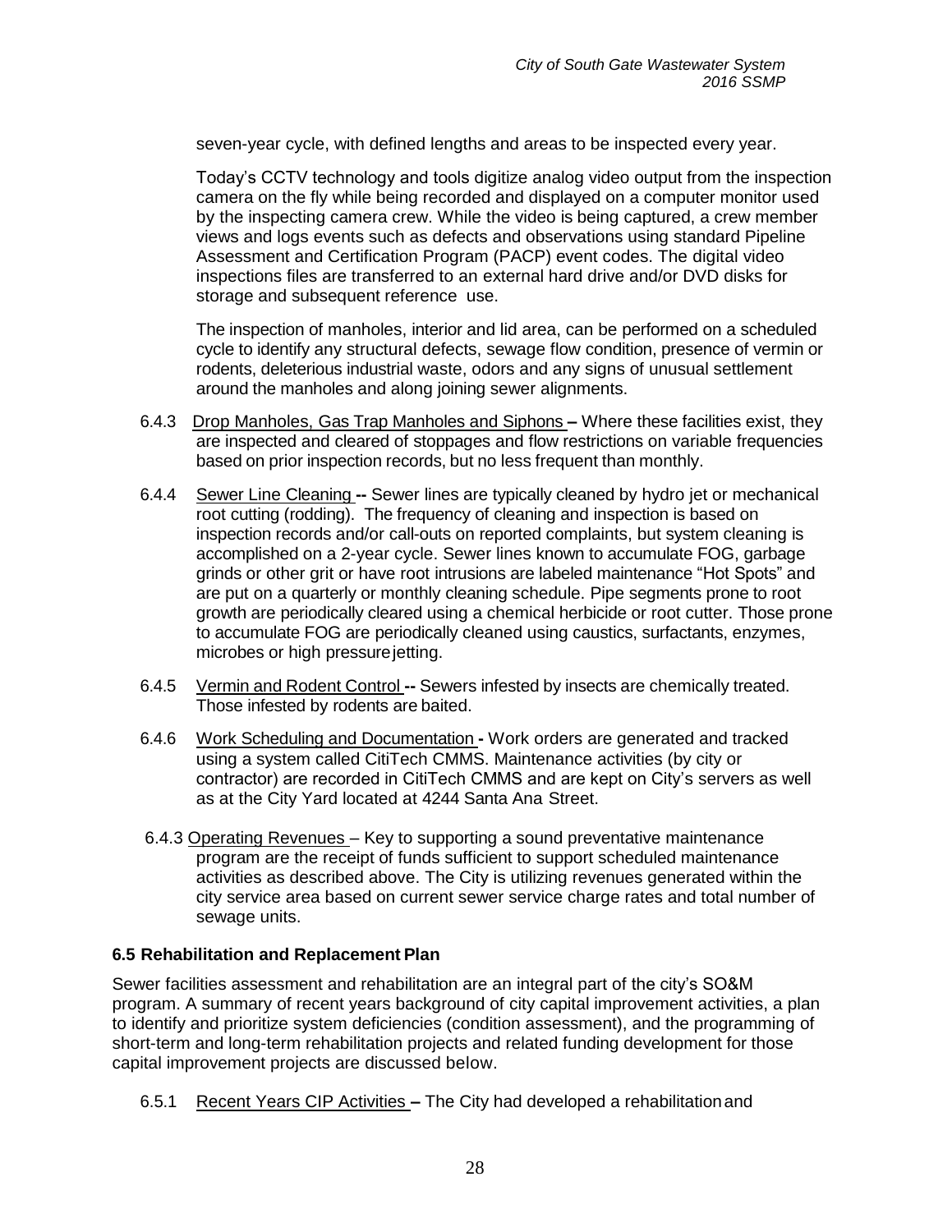replacement plan in the past which have relied on the City's previous (1996) sewer master plan. This included removal and replacement of 5.3 miles of sewer pipe with vitrified clay pipe (VCP). Additionally 83.3 miles of sewer pipe were lined in place using cast in place pipe (CIPP) lining methods. This rehabilitation work was initiated in 2002 and completed in 2005, and involved 88.6 miles (74%) of the entire sewer system. The City will be updating its Sewer Master Plan in 2017. The new master plan will update the previous CIP recommendations from 1996.

6.5.2 Identification and Prioritization of System Deficiencies – Nearly all sewer pipelines within the City are made of concrete or vitrified clay and range in diameter from 6 inches to 33-inches. Sewer pipes in the original township area were constructed in the 1920's with the majority of the city's sewers being installed by 1950's. This results in a current sewer system age ranging from 40 years to over 90 years old.

Most of the concrete pipelines have been rehabilitated by CIPP lining methods between 2002 and 2005 with the follow-on CCTV inspection as the work was completed.

As the sewer collection system continues to age, the risk of failure also increases. The types of failure or risk include: deterioration collapse, blockage, overflow, excessive inflow and infiltration, and other potential service disruptions. The City will be actively addressing these issues by undertaking an update of its sewer master plan and updating and prioritizing the structural and hydraulic deficiency of the sewer collection system.

6.5.3 Short and Long Term Rehabilitation Action Plans – SGMC Section 6.63 authorizes the collection of fees for operations, maintenance, and for capital improvements, including rehabilitation and replacement, to the sanitary sewer s y s t e m .

As previously described, the programmed CCTV inspection and evaluation activity is a key factor in the scheduling of any rehabilitation project. Those sewer segments previously inspected and evaluated will be scheduled for corrective action as funding is made available in the budget to perform the work.

In addition, as deteriorated lines are discovered during preventive maintenance activities, these locations are either immediately repaired by force account, use of emergency contractors or added into the list of future CIP projects.

#### **6.6 Equipment Maintenance and Replacement Policy**

The City has a comprehensive equipment maintenance program. Equipment is regularly checked, adjusted, repaired or replaced as necessary. Those major fixed assets are replaced when they meet or exceed the City's established fixed assets replacement criteria based on age, mileage, hours of use, repair history, safety, etc. Replacement of or additions to the major assets are done through the annual budget process of the City.

#### **6.7 Training for Field Operations Personnel and Contractors**

The SO&M personnel and the public works inspectors attend structured collection system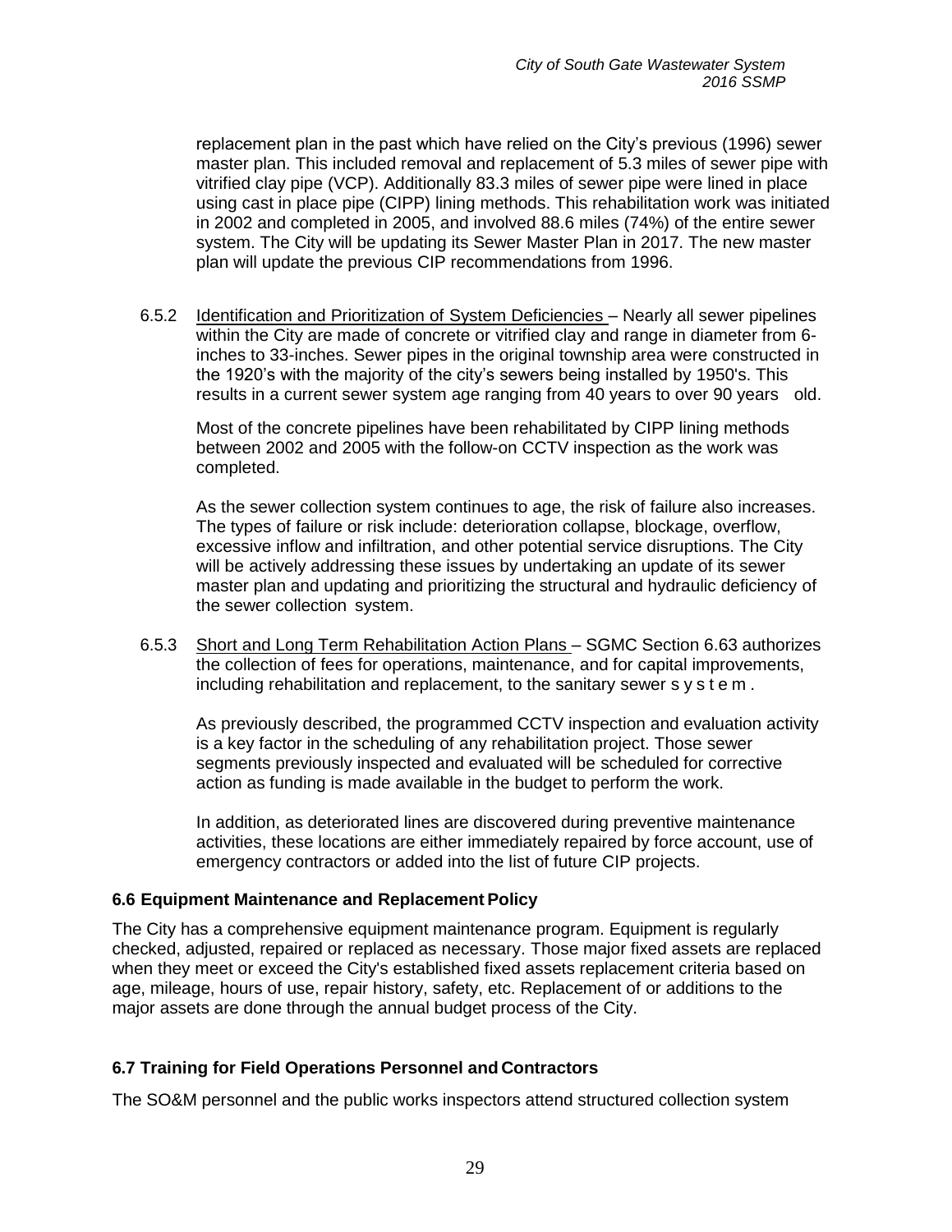training classes or seminars given by other agencies including: California Occupational, Safety and Health Administration (CALOSHA), California Water Environment Association (CWEA), County Sanitation Districts' (CSD), etc. This is to keep them abreast with the latest information in the industry on how to safely and efficiently carry out their tasks. The City also utilizes informal training approaches, such as tailgate meetings, monthly safety meetings and apprenticeship training program from higher level staff

Additionally, only companies with well trained and experienced personnel are considered for emergency SSO mitigation or sewer construction and rehabilitation work.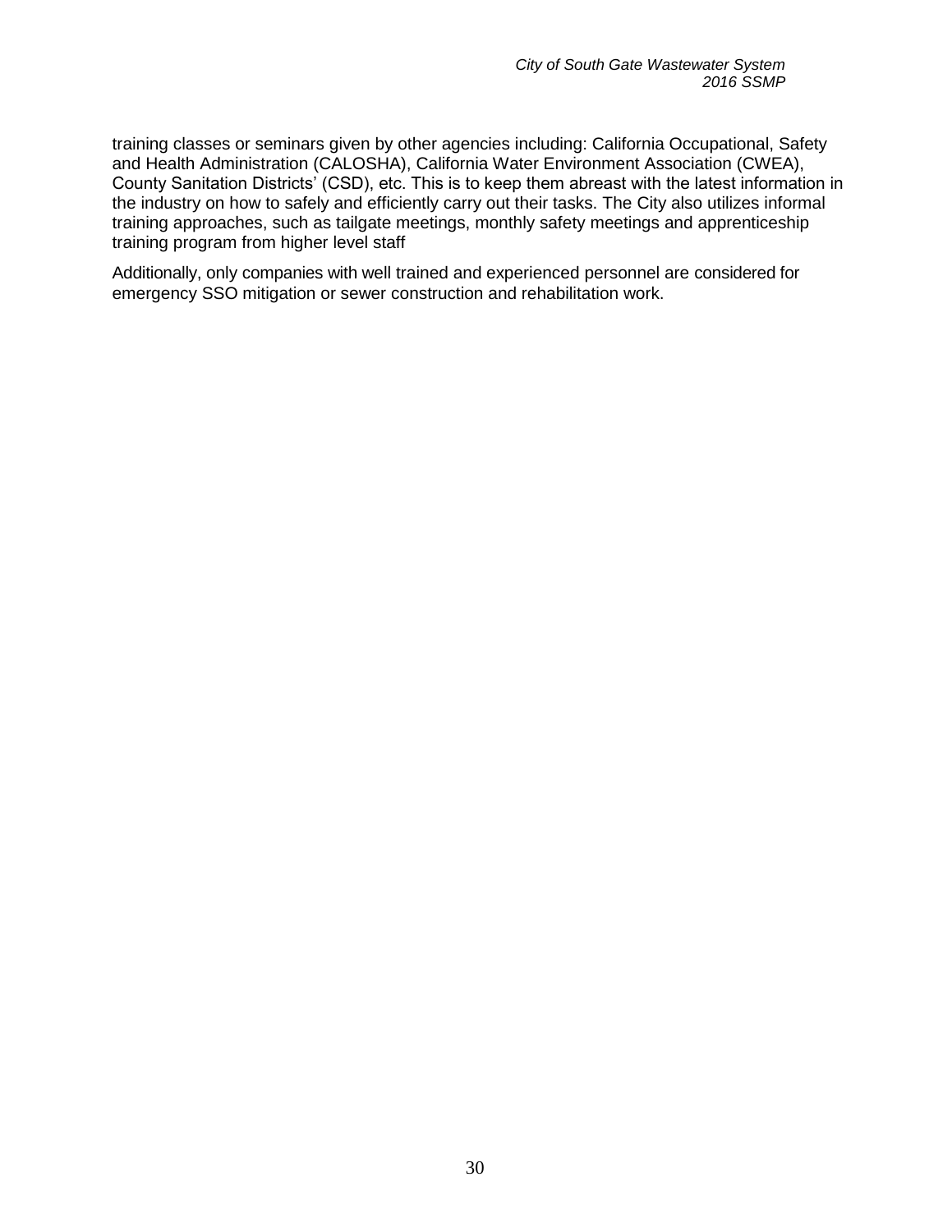# <span id="page-31-0"></span>**SECTION 7 - Design and Performance Provisions**

# D.13 (v) **Design and Performance Provisions:** :

- (a) Design and construction standards and specifications for the installation of new sanitary sewer systems, pump stations and other appurtenances; and for the rehabilitation and repair of existing sanitary sewer systems; and
- (b) Procedures and standards for inspecting and resting the installation of new sewers, pumps and other appurtenances and for rehabilitation and repair projects.

# **7.1 Overview**

Development of standards for the design, construction, inspection, testing and acceptance of new, rehabilitated, or repaired portions for the collection system is key in ensuring a safe, and reliable collection system. Even if the City has existing standards in place a comprehensive review of these is required to establish meeting the SSMP criterion.

# **7.2 Purpose**

This requirement will create continuity within the system, preventing inconsistencies from leading to hydraulic deficiencies which can result in a sanitary sewer overflow.

# **7.3 Minimum Requirements**

At a minimum, each enrollee must:

- 1) Develop and implement consistent design and construction standards for the installation of new sanitary sewer systems, pump stations and other appurtenances; and for the rehabilitation and repair of existing sanitary sewer systems; and
- 2) Develop and implement procedures and standards for inspecting and resting the installation of new sewers, pumps and other appurtenances and for rehabilitation and repair projects.

# **7.4 Design and construction standards and specification**

The City has adopted, by reference, Title 20 of the Los Angeles County Code. Part 3 of Section 20-32 in County's Code includes the general design and construction requirements for the City's wastewater collection system. The sections include the requirements for sewer pipe size, minimum grades, manholes, and construction requirements.

# **7.5 Procedures and standards for inspection and testing**

The City provides inspection for the installation of new and rehabilitation of deteriorated public sewer facilities within the City's jurisdiction. Inspectors are well trained in pipeline and pumping station construction, they attend training classes and educational seminars to stay familiar with advancements in the industry. The inspectors are also provided with adequate tools and materials to perform their jobs, including the project specific Construction Plans and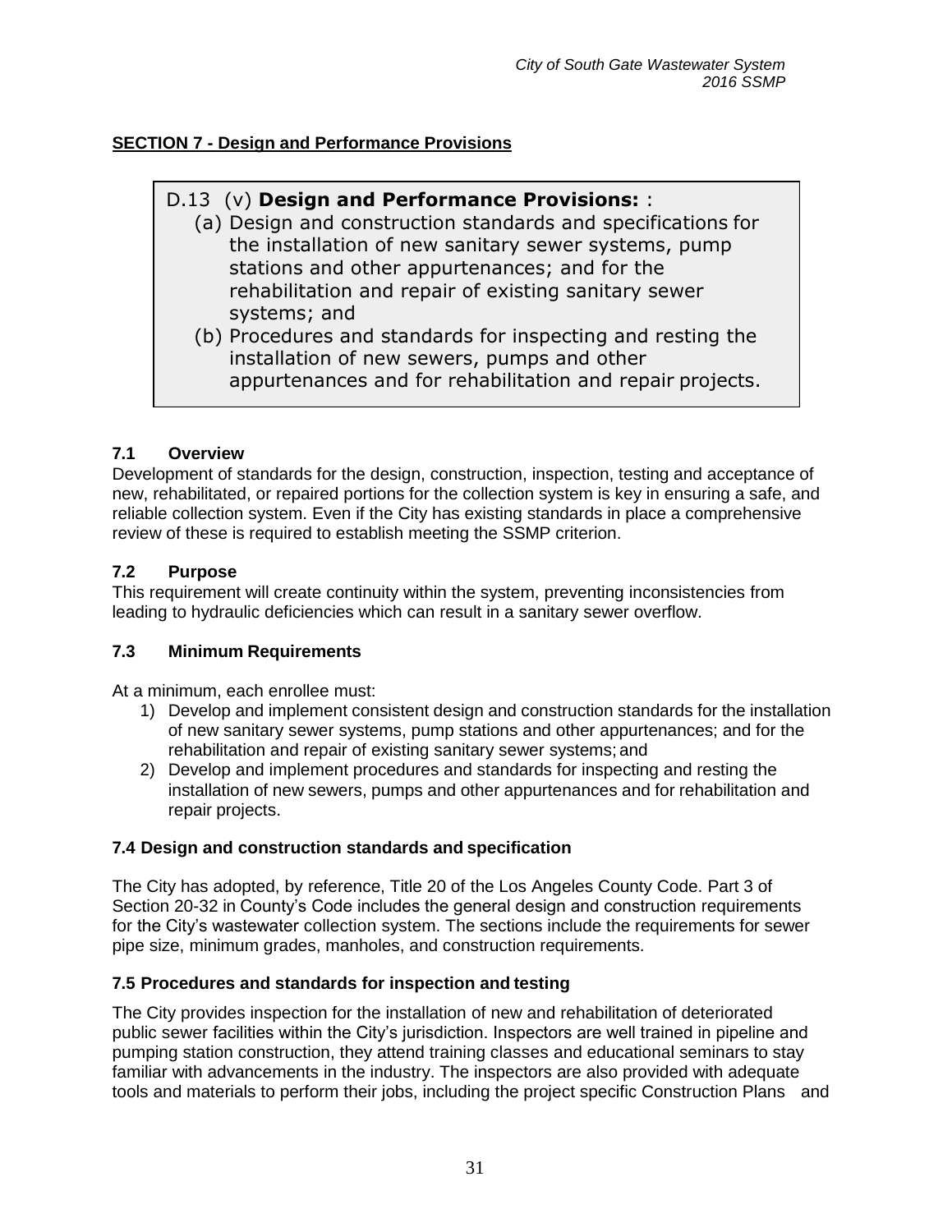Specifications, the Standard Specifications and Standard Plans for Public Works Construction and the Public Works Inspector's Manual and reporting forms. The City also requires the preparation and submittal of "Record Drawings" of each as-constructed and completed project prior to final approval and acceptance of the project as public infrastructure.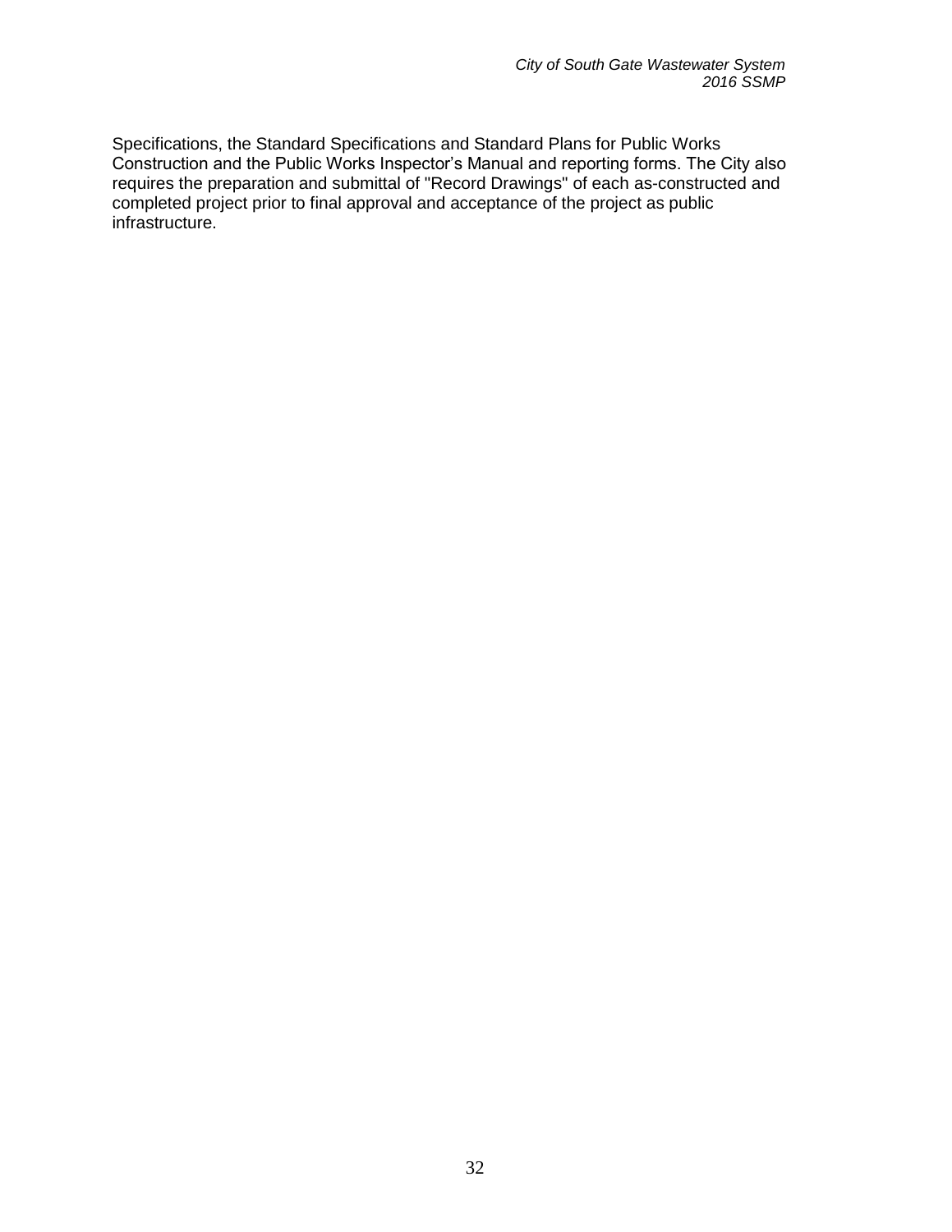# <span id="page-33-0"></span>**SECTION 8 - Overflow and Emergency Response Plan**

| D. 13 (vi) Overflow Emergency Response Plan - Each Enrollee<br>shall develop and implement an overflow emergency response plan<br>that identifies measures to protect public health and the<br>environment. At a minimum, this plan must include the following:<br>(a) Proper notification procedures so that the primary                                                                                                                                                                                                                                                                                                                                                                                                                                                                                                                                                                                                                                                                                                                                                                                                                                                                                                                                                              |
|----------------------------------------------------------------------------------------------------------------------------------------------------------------------------------------------------------------------------------------------------------------------------------------------------------------------------------------------------------------------------------------------------------------------------------------------------------------------------------------------------------------------------------------------------------------------------------------------------------------------------------------------------------------------------------------------------------------------------------------------------------------------------------------------------------------------------------------------------------------------------------------------------------------------------------------------------------------------------------------------------------------------------------------------------------------------------------------------------------------------------------------------------------------------------------------------------------------------------------------------------------------------------------------|
| responders and regulatory agencies are informed of all<br>SSOs in a timely manner;                                                                                                                                                                                                                                                                                                                                                                                                                                                                                                                                                                                                                                                                                                                                                                                                                                                                                                                                                                                                                                                                                                                                                                                                     |
| (b) A program to ensure an appropriate response to all<br>overflows;                                                                                                                                                                                                                                                                                                                                                                                                                                                                                                                                                                                                                                                                                                                                                                                                                                                                                                                                                                                                                                                                                                                                                                                                                   |
| (c) Procedures to ensure prompt notification to appropriate<br>regulatory agencies and other potentially affected entities<br>(e.g. health agencies, Regional Water Boards, water<br>suppliers, etc.) of all SSOs that potentially affect public<br>health or reach the waters of the State in accordance with<br>the MRP. All SSOs shall be reported in accordance with<br>this MRP, the California Water Code, other State Law, and<br>other applicable Regional Water Board WDRs or NPDES<br>permit requirements. The SSMP should identify the<br>officials who will receive immediate notification;<br>(d) Procedures to ensure that appropriate staff and contractor<br>personnel are aware of and follow the Emergency<br>Response Plan and are appropriately trained;<br>(e) Procedures to address emergency operations, such as<br>traffic and crowd control and other necessary response<br>activities; and<br>(f) A program to ensure that all reasonable steps are taken to<br>contain and prevent the discharge of untreated and<br>partially treated wastewater to waters of the United<br>States and to minimize or correct any adverse impact on<br>the environment resulting from the SSOs, including such<br>accelerated or additional monitoring as may be necessary |
| to determine the nature and impact of the discharge.                                                                                                                                                                                                                                                                                                                                                                                                                                                                                                                                                                                                                                                                                                                                                                                                                                                                                                                                                                                                                                                                                                                                                                                                                                   |

# **8.1 Overview**

This element of the SSMP consists of both the contingency plan and the procedures for responding to an overflow event.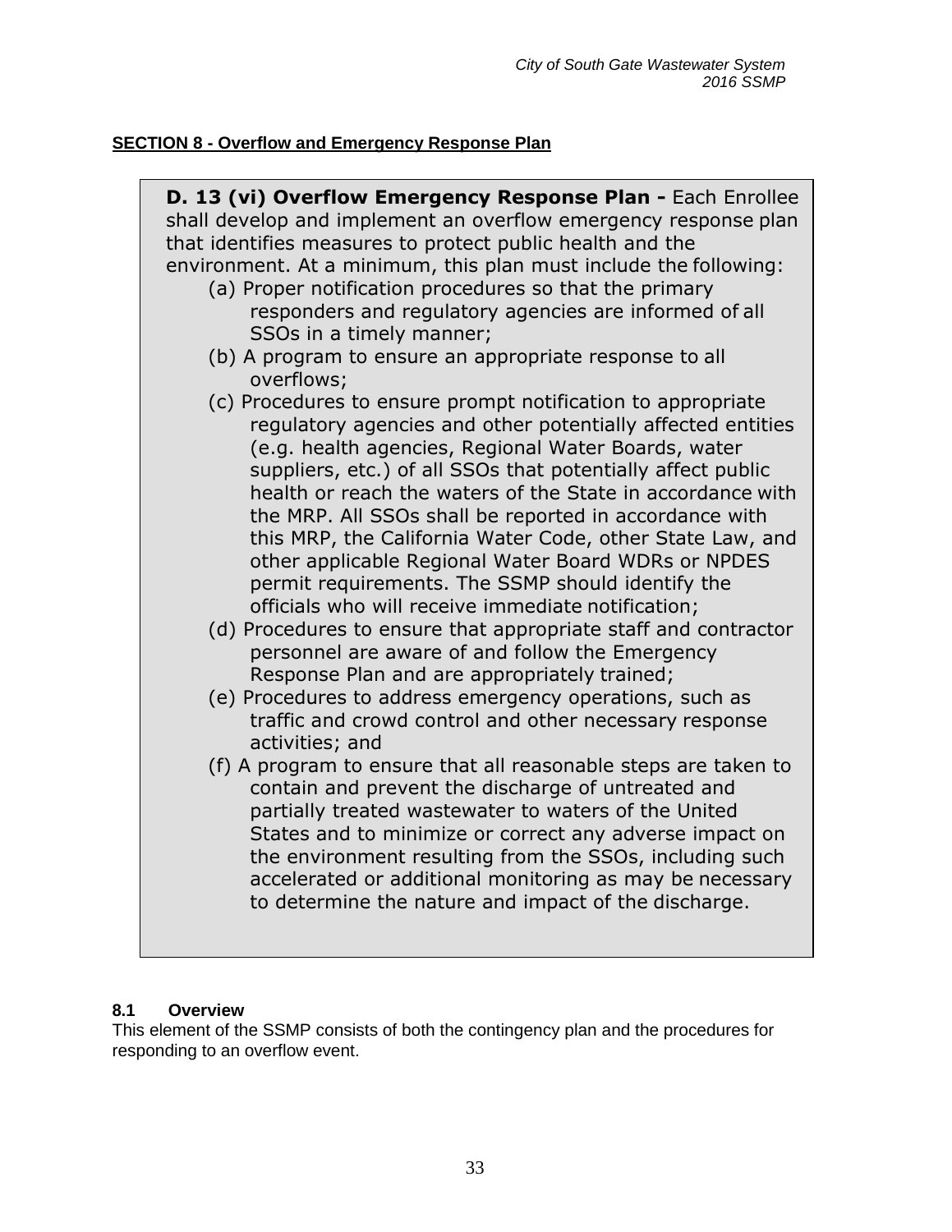# **8.2 Purpose**

Proper procedures must be established and put into practice in order to minimize the negative effects of an SSO. This section requires the implementation of a concise set of procedures that will seek to ensure that all negative effects of an SSO on public health and the environment are minimized. Proper overflow response procedures are one of the main reasons for the development of the WDRs for SSOs.

# **8.3 Minimum Requirements**

At a minimum, each enrollee must include in its overflow emergency response plan:

- 1) Proper notification procedures for primary responders and regulatoryagencies;
- 2) A program to ensure appropriate response to all overflows;
- 3) Procedures to ensure prompt notification of appropriate officials or other potentially affected agencies for reporting purposes;
- 4) Procedures to ensure that all appropriate staff and contractor personnel areaware of and follow the Emergency Response Plan and are properlytrained;
- 5) Procedures to address emergency operations
- 6) A program to ensure all steps are taken to contain untreated wastewater and prevent discharge of untreated wastewater to waters of the United States.

# **8.4 Overflow Response Procedure**

The City provides 24-hour emergency services to investigate and act upon reports or complaints related to problems in the sewer system. Personnel are available 24-hours each day of the year to receive and act on any calls or automated alarms related to problems such as SSO's. During business hours, emergency calls are received by the operator, who will call and dispatch the nearest sewer maintenance crew to the problem site. For after hour emergencies, the Police Department dispatcher will contact the 'On-call' sewer maintenance worker, in the order listed on the emergency home telephone list. The on-call worker who receives the emergency call will investigate the complaints and take appropriate action, including immediate dispatch of a standby crew with necessary equipment to take care of the problem, or refer the call to other agencies if the problem is found to be under another's jurisdiction. These overflow reporting procedures are presented in a flow chart in Section 4

The crew responding to an overflow emergency is required to stop the overflow, contain it as much as possible, limit access to the contaminated area, and ensure that the facility or area is cleaned up and returned to normal operation. Residents or businesses in the immediate vicinity of the overflow are to be informed of the cause of the problem and the remedial action taken.

The County Health Department is notified of all overflows and if the overflow exceeds 1,000 gallons and or reaches the storm drain system, the Regional Water Quality Control Board and the State Office of Emergency Services are notified. The Flood Maintenance District (FMD) is notified of all overflows that discharge into the storm drain system. The role of FMD is to assist in tracing and capturing the spill as much as possible before it reaches the Waters of the United States. The agencies to be notified, method and time frame for notification, the phone/fax numbers of the agencies are presented in Section 8.4.1. The relevant data about the overflow, such as location, volume, agencies notified, etc. is recorded in field report forms and later stored in the computer. All field personnel are trained to be conversant with these procedures and to accurately report of SSO incidents. The SO&M time goal on responding to emergencies, such as SSO, floodouts, or serious stoppages/blockages, is 60 minutes.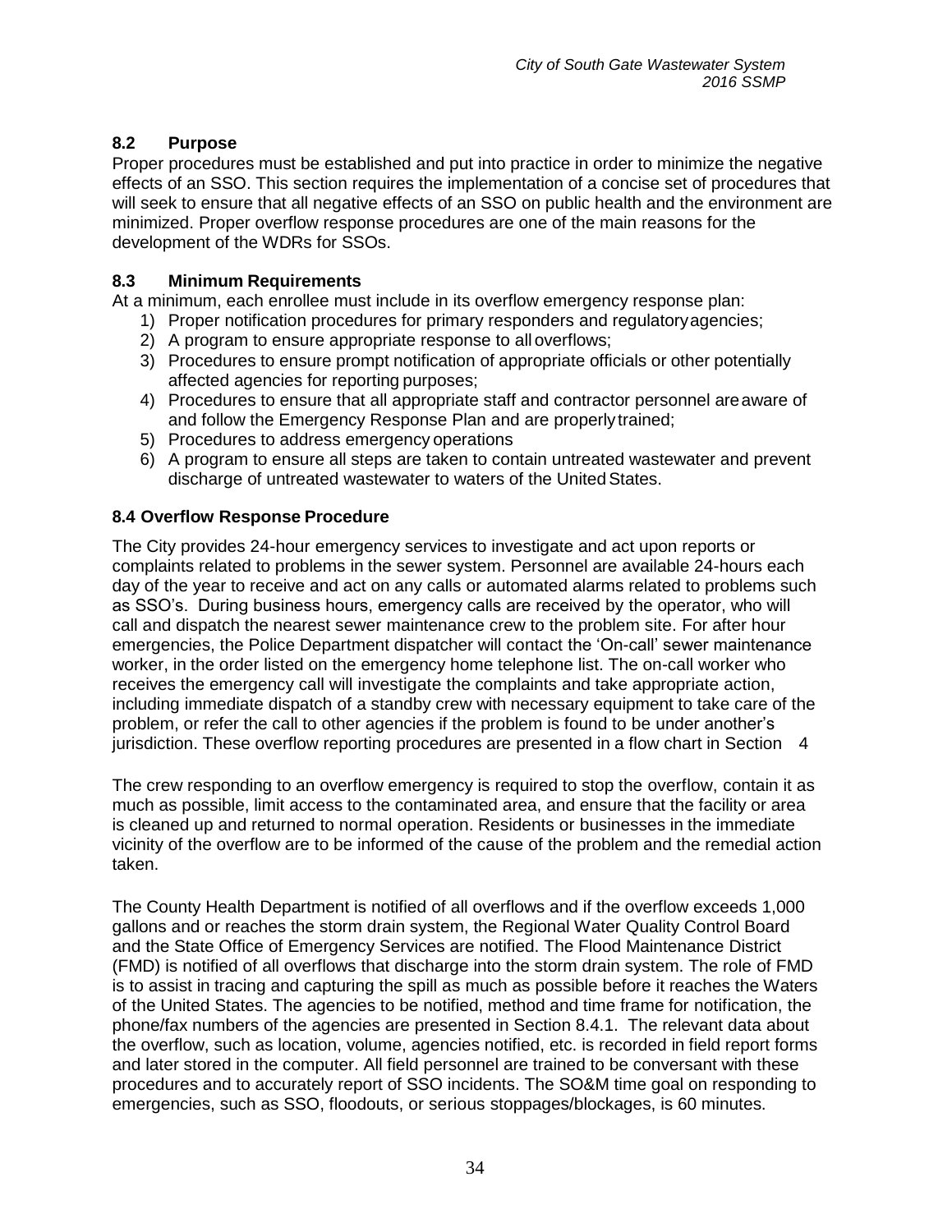| <b>SSO</b>      | <b>Type or Description</b> | <b>Agencies to be</b> | Type of notification and time frame                                                                                                                                                                                                                                                                                                                                                                                 |                                                                                           |
|-----------------|----------------------------|-----------------------|---------------------------------------------------------------------------------------------------------------------------------------------------------------------------------------------------------------------------------------------------------------------------------------------------------------------------------------------------------------------------------------------------------------------|-------------------------------------------------------------------------------------------|
| <b>Category</b> |                            | <b>Notified</b>       | <b>Telephone/Fax</b><br>Within two hours<br>of becoming<br>aware of any<br>Category 1 SSO<br>greater than or<br>equal to<br>1,000 gallons<br>discharged to<br>surface water or<br>spilled in a<br>location where it<br>probably<br>will be discharged<br>to surface water,<br>the City will notify<br>the California<br>Office of<br>Emergency<br>Services (OES)<br>and obtain a<br>notification<br>control number. | Written<br>Report/*Online<br><b>Database</b><br><b>Call Cal OES at:</b><br>(800) 852-7550 |

# **8.4.1 Regulatory Agencies Notification and Time Frame**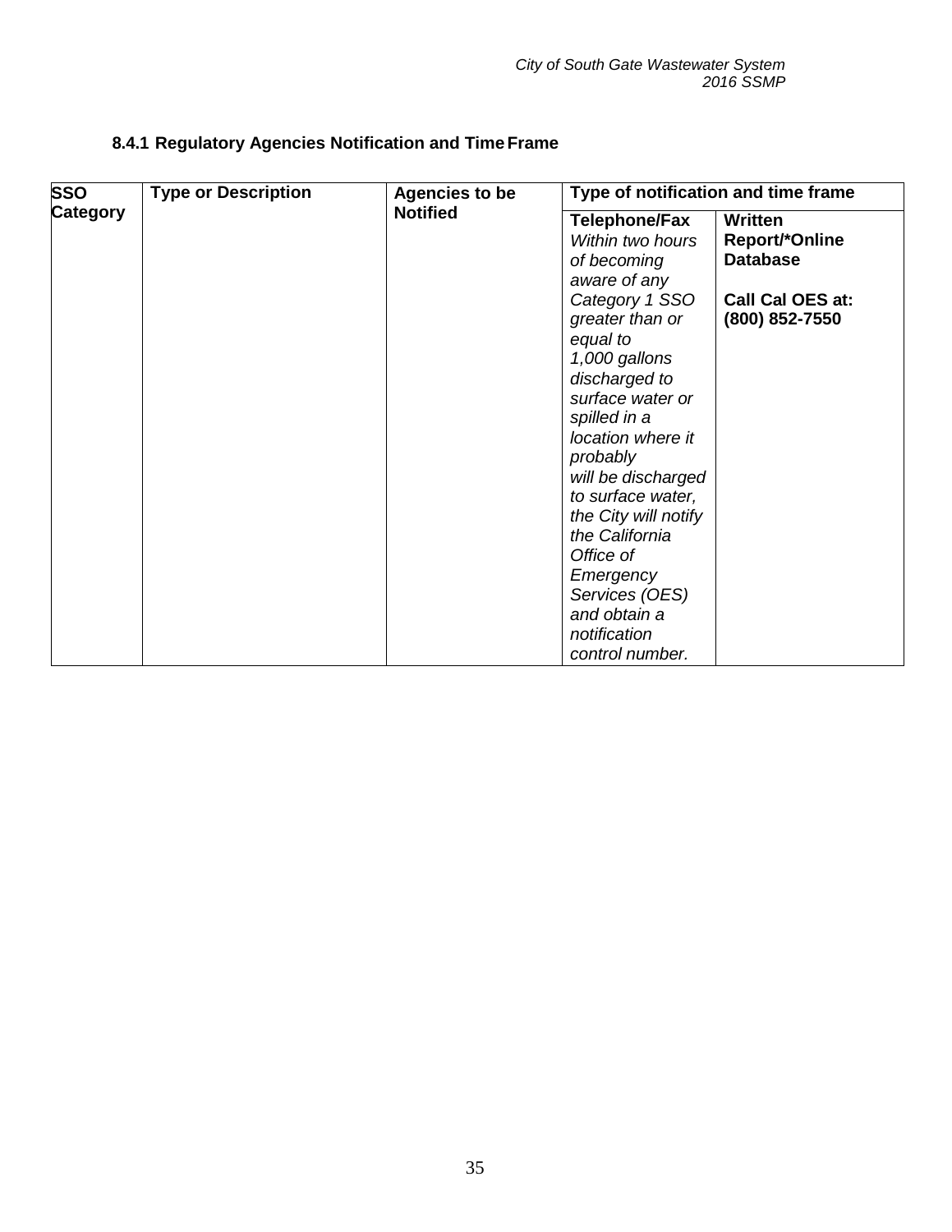|   | Discharges of                       | <b>LA County</b>                       | 626-430-5420-    | N/A                    |
|---|-------------------------------------|----------------------------------------|------------------|------------------------|
|   | untreated or partially              | Health                                 | Bus. Hrs         | N/A                    |
|   | treated wastewater of               | Department,                            | 213-974-1234-    | N/A                    |
| 1 | any volume resulting                | County                                 | <b>After Hrs</b> | N/A                    |
|   | from an enrollee's                  | Operator (notify                       |                  |                        |
|   | sanitary sewer system               | if sewer                               |                  | The City will submit a |
|   | failure or flow condition           | discharge                              |                  | draft report within    |
|   | that:                               | enters waters of                       |                  | three business days of |
|   |                                     | the state)                             |                  | becoming aware of      |
|   | Reach surface water<br>➤            |                                        |                  | the SSO and certify    |
|   | and/or reach a<br>drainage channel  | <b>Flood Maintenance</b>               | 562-861-0316-    | within 15 calendar     |
|   | tributary to a surface              | <b>Division</b>                        | Bus. Hrs         | days of SSO end        |
|   | water; or Reach a                   |                                        |                  | date.                  |
|   | MS4 and are not fully               |                                        |                  |                        |
|   | captured and returned               |                                        |                  |                        |
|   | to the sanitary sewer               | State Office of                        | 800-852-7550     |                        |
|   | system or not<br>otherwise captured | <b>Emergency Services</b>              | $[24/7]$         |                        |
|   | and disposed of                     |                                        |                  |                        |
|   | properly. Any volume                | <b>LA County</b>                       | 562-437-6520     |                        |
|   | of wastewater not                   | <b>Sanitation Districts</b>            | (Same for after  |                        |
|   | recovered from the                  | <b>Sanitation District</b>             | hours)           |                        |
|   | MS4 is considered                   | (Report public sewer                   |                  |                        |
|   | to have reached                     | backups into                           |                  |                        |
|   | surface water unless                | dwellings or the                       |                  |                        |
|   | the storm drain                     | street)                                |                  |                        |
|   | system discharges                   |                                        | 213-576-6657 -   |                        |
|   | to a dedicated storm                | <b>Regional Water</b>                  | Bus. Hrs         |                        |
|   | water or                            | <b>Quality Control</b><br><b>Board</b> | 213-305-2253 -   |                        |
|   | groundwater                         |                                        | <b>After Hrs</b> |                        |
|   | infiltration basin                  |                                        |                  |                        |
|   | (e.g., infiltration pit,            | <b>State Water</b>                     |                  |                        |
|   | percolation pond).                  | <b>Resources Control</b>               | N/A              |                        |
|   |                                     | <b>Board</b>                           |                  |                        |
|   |                                     |                                        |                  |                        |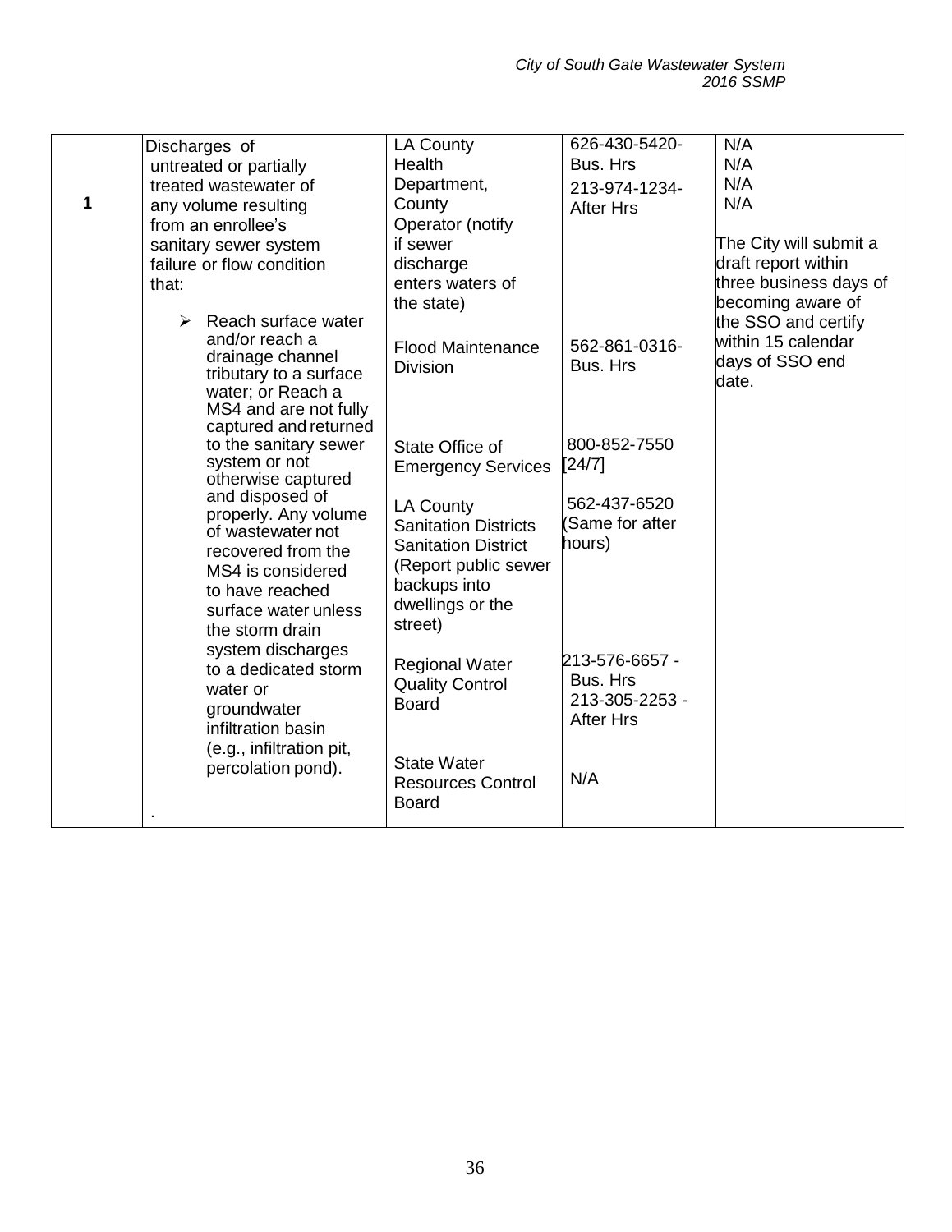| $\mathbf{2}$                                     | Discharges of<br>untreated or partially<br>treated wastewater<br>greater than or equal<br>to 1,000 gallons<br>resulting from an<br>enrollee's sanitary<br>sewer system failure<br>or flow condition that<br>does not reach a<br>surface water, a<br>drainage channel, or<br>the MS4 unless the<br>entire SSO volume<br>discharged to the<br>storm drain system<br>is fully recovered<br>and disposed of<br>properly. | <b>County Health</b><br>Department<br><b>State Water</b><br><b>Resources Control</b><br><b>Board</b> | 626-430-5420-<br>Bus. Hrs<br>213-974-1234-<br><b>After Hrs</b><br>N/A | N/A<br>N/A<br>The City will submit a<br>draft report within 3<br>business days of<br>becoming aware of<br>the SSO and certify<br>within 15 calendar<br>days of the SSO end<br>date. |
|--------------------------------------------------|----------------------------------------------------------------------------------------------------------------------------------------------------------------------------------------------------------------------------------------------------------------------------------------------------------------------------------------------------------------------------------------------------------------------|------------------------------------------------------------------------------------------------------|-----------------------------------------------------------------------|-------------------------------------------------------------------------------------------------------------------------------------------------------------------------------------|
| 3                                                | All other<br>discharges of<br>untreated or<br>partially treated<br>wastewater<br>resulting from an<br>enrollee's sanitary<br>sewer system<br>failure or flow<br>condition.                                                                                                                                                                                                                                           |                                                                                                      |                                                                       | The City will submit a<br>certified report within<br>30 calendar days of<br>the end of month in<br>which SSO the<br>occurred.                                                       |
| <b>Private</b><br><b>Lateral</b><br><b>Spill</b> | A discharge from a privately<br>owned lateral.                                                                                                                                                                                                                                                                                                                                                                       | <b>County Health</b><br>Department<br><b>State Water</b><br><b>Resources Control</b><br><b>Board</b> | 626-430-5420-<br>Bus. Hrs<br>213-974-1234-<br>After Hrs<br>N/A        | On-Line Database at<br>enrollee's discretion                                                                                                                                        |
| N/A                                              | No SSO in a calendar month                                                                                                                                                                                                                                                                                                                                                                                           | <b>State Water</b><br><b>Resources Control</b><br><b>Board</b>                                       | N/A                                                                   | <b>Online Database</b><br>Certified - Within 30<br>days after a calendar<br>month end, file<br>statement that no<br>SSO occurred.                                                   |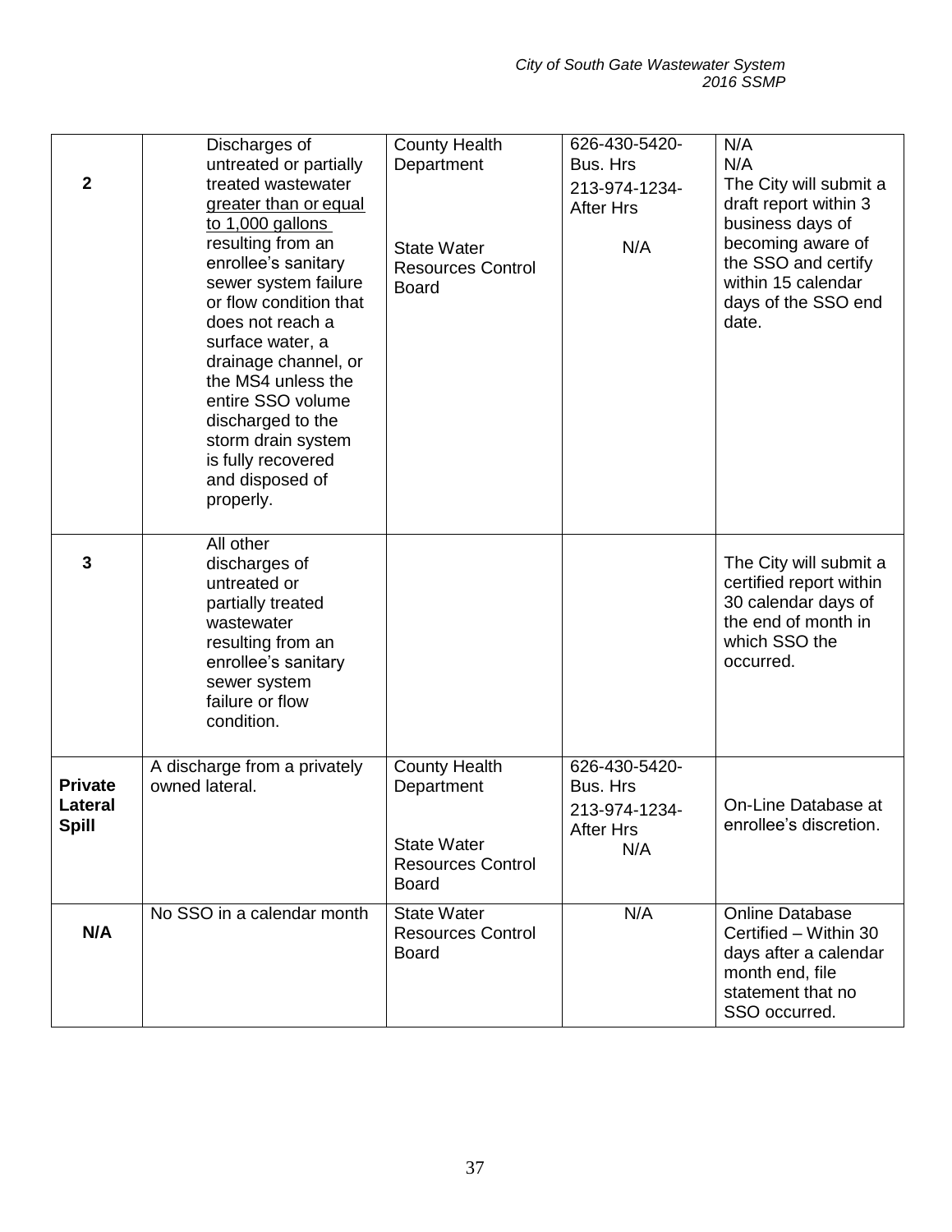#### **8.4.2 Field Response, Report Protocol and Forms**

Corrective actions and reporting guides are described and an investigation and reporting format are included for reference use.

#### **8.4.3 Procedure to ensure that staff and contractors are awareof and are appropriately trained to follow Emergency Response Plan**

The SO&M Emergency Response Plan is available to key personnel who are responsible for managing or responding to SSO's. Copies of the City's instruction manuals are available to field crews and engineers at the office who manage or have the role of preparing SSO reports to regulatory agencies. The experience of the Contractors' emergency response team plays a very important part in the selection process during the selection of the City's' as needed Emergency Contractors.

#### *8.4.4* **Procedures to address emergency operations such as traffic and crowd control and other necessary response activities***.*

The SO&M field personnel and employees of the emergency response contractors who are retained for SSO responses are well trained in traffic and crowd control. The City's vehicles are well equipped with traffic and crowd control tools, including orange traffic control cones, yellow tape, flashing lights, orange uniforms, first-aid supplies, etc.

#### **8.4.5 Program to eliminate or minimize discharge of SSO into Waters of the UnitedStates**

The SO&M personnel and emergency contractors' crews are properly trained on methods and procedures to prevent or limit the amount of SSO into Waters of the United States and how to mitigate their impacts. Some of the methods include the use of sand bags to contain SSO's, absorbent tube socks to prevent SSO discharge into storm drain catch basins, and the use of vacuum trucks to suck up contained spills and dump effluent back into the collection system at other safe locations. SO&M personnel have the reduction of response time for SSO as one of the major goals. Reducing response time would significantly limit the amount of SSO that reaches the Waters of the United States.

#### **8.4.6 SSO flow estimation tables and photographs**

City crews have been provided with flow estimation pictures and tables that help in estimating sewer overflows.

The following chart shows the City's current Sanitary Sewer Overflow Response Plan. City will be updating this Response Plan to ensure its adequacy, in 2017.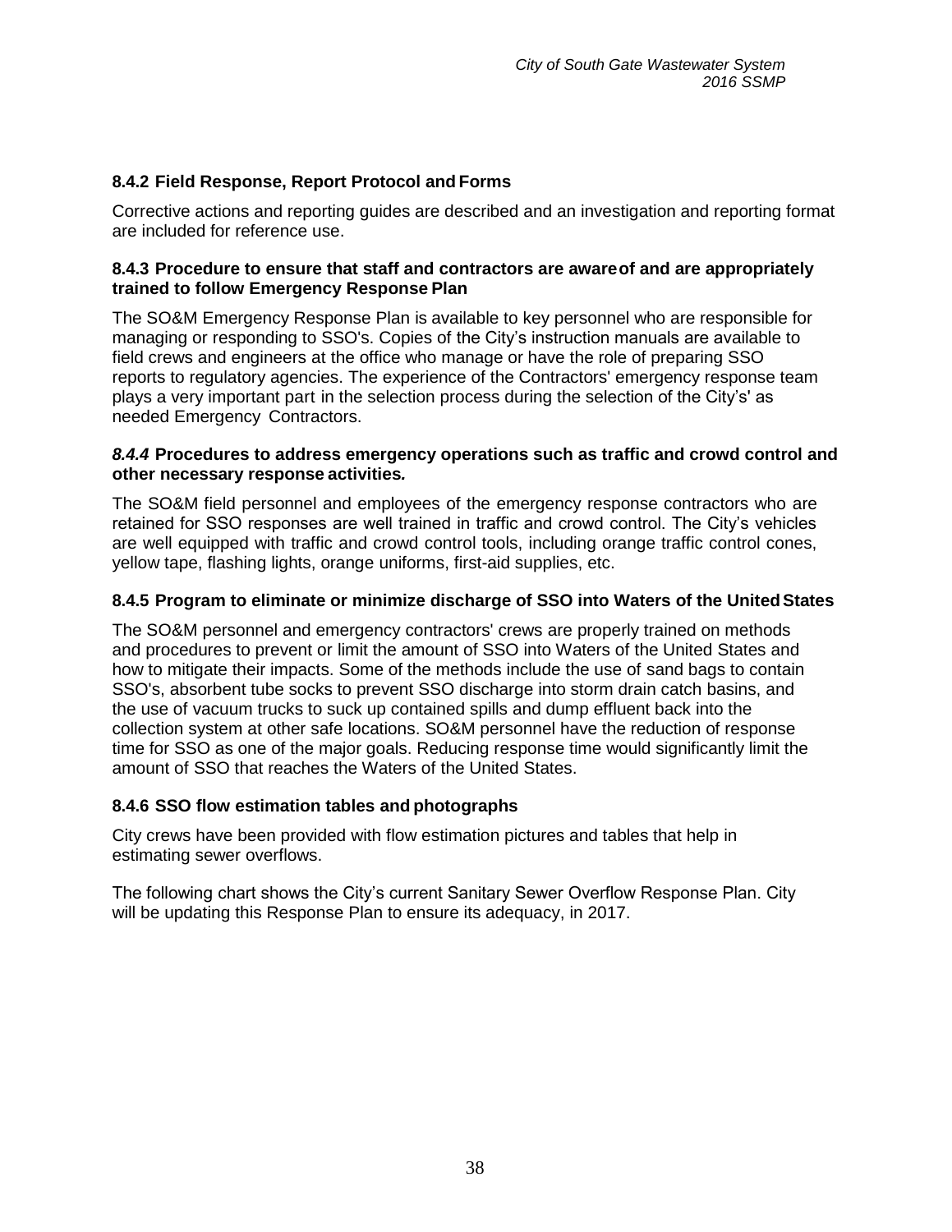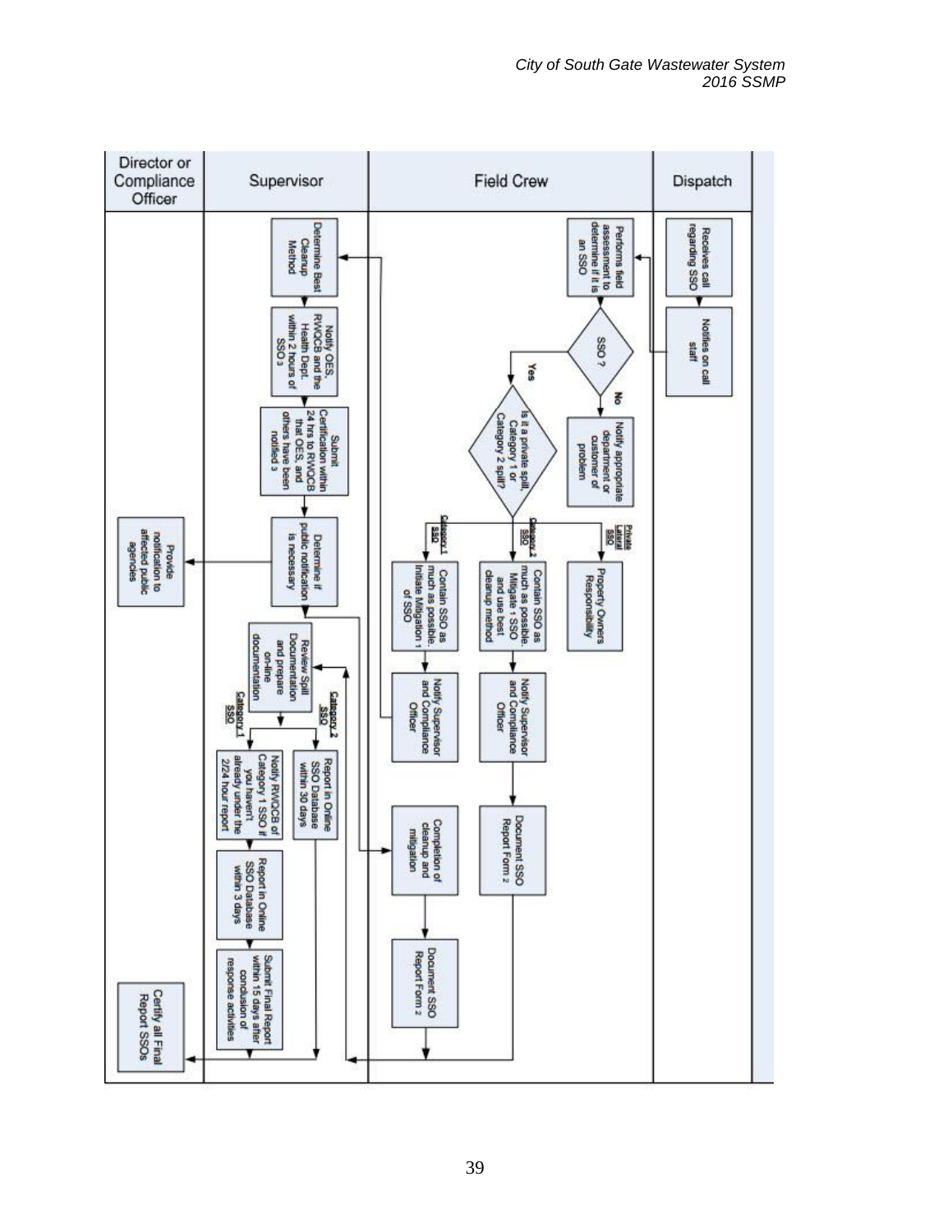# <span id="page-40-0"></span>**SECTION 9 - FOG Control**

**D. 13 (vii) FOG Control Program -** Each Enrollee shall evaluate its service area to determine whether a FOG control program is needed. If an Enrollee determines that a FOG program is not needed, the Enrollee must provide justification for why it is not needed. If FOG is found to be a problem, the enrollee must prepare and implement a FOG source control program to reduce the amount of these substances discharged to the sanitary sewer system. The plan shall include the following as appropriate:

- (a) An implementation plan and schedule for a public education outreach program that promotes proper disposal of FOG;
- (b) A plan and schedule for the disposal of FOG generated within the sanitary sewer system service area. This may include a list of acceptable disposal facilities and/or additional facilities needed to adequately dispose of FOG generated within a sanitary sewer system service area;
- (c) The legal authority to prohibit discharges to the system and identify measures to prevent SSOs and blockages caused by FOG;
- (d) Requirements to install grease removal devices (such as traps or interceptors), design standards for the removal devices, maintenance requirements, BMP requirements, record keeping and reporting requirements;
- (e) Authority to inspect grease producing facilities, enforcement authorities, and whether the Enrollee has sufficient staff to inspect and enforce the FOG ordinance;
- (f) An identification of sanitary sewer system sections subject to FOG blockages and establishment of a cleaning maintenance schedule for each section; and
- (g) Development and implementation of source control measures for all sources of FOG discharged to the sanitary sewer system for each section identified in (f) above.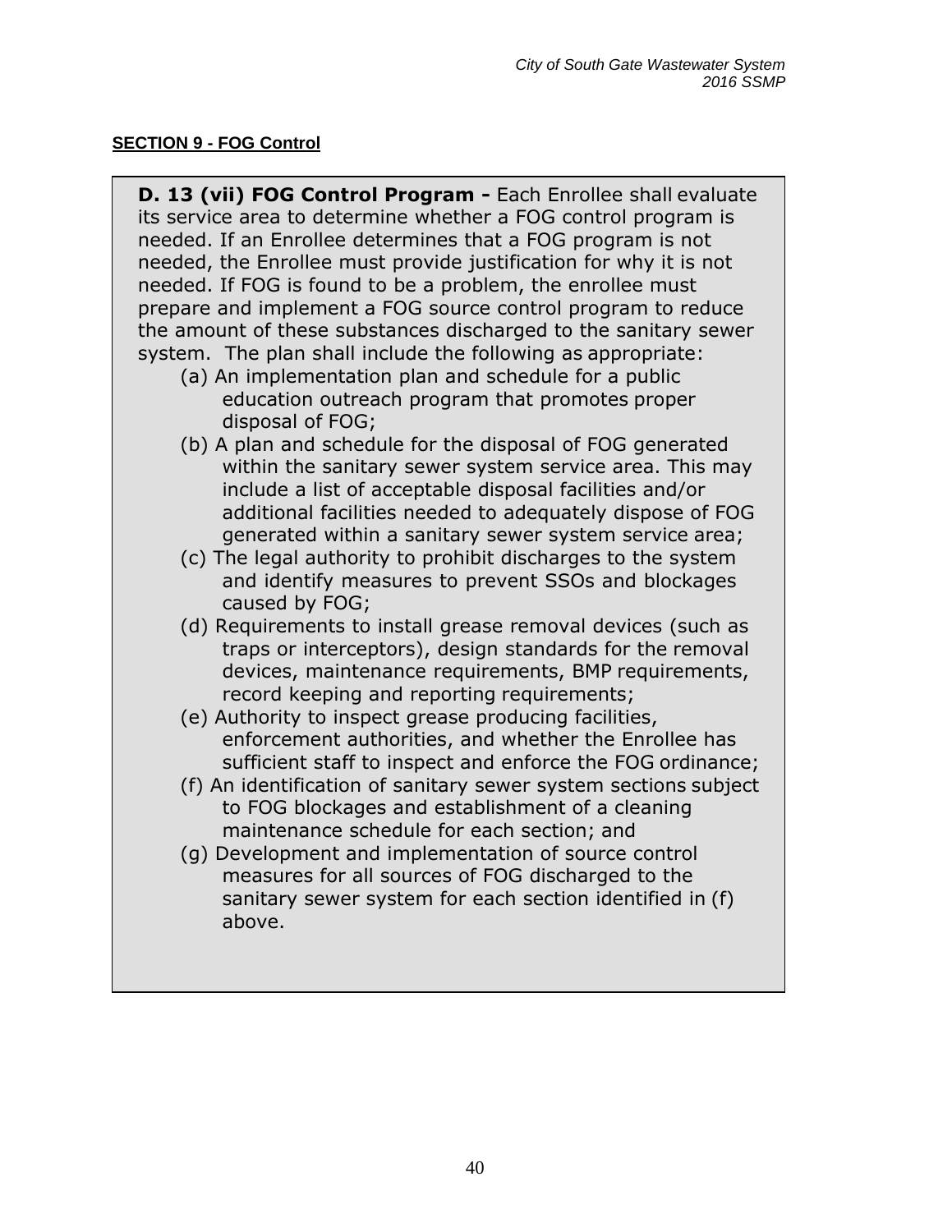# **9.1 Overview**

Under the Order, the City is required to evaluate its service area to determine whether a Fats, Oils, and Grease (FOG) control program is needed. If the City determines that a FOG program is not needed, it must provide justification for why it is not needed. If FOG is found to be a problem, the City must prepare and implement a FOG source control program to reduce the amount of these substances discharged to the sanitary sewer system.

# **9.2 Purpose**

FOG is generated in most types of restaurants and food service establishments during food preparation, food service, and kitchen clean up. If flushed down the drain, FOG can build up in pipes, pumps, and equipment -- causing significant problems in the sanitary sewer system, including line blockages. Blockages can lead to sewer overflows, posing environmental and public health hazards. Understanding and controlling discharges of FOG will greatly reduce potential liability of SSOs and efforts required to keep lines clean. The key to reducing FOG in the sanitary sewer system includes both a good source control program, as well as preventative maintenance to ensure FOG that does build up within the system is cleaned before significant buildup can occur. Additionally, understanding your collection system and the type of discharges within the service area is paramount to the strategic implementation of a FOG program.

# **9.3 Minimum Requirements**

At a minimum, each enrollee must:

- 1) Determine if FOG is (or could be) an issue within the service area. (If FOG is found not to be an issue, then justification must be provided).
- 2) Create a plan and schedule for a public education outreach program thatpromotes proper disposal of FOG;
- 3) Develop a plan and schedule for the disposal of FOG generated within the sanitary sewer system service area. This may include a list of acceptable disposal facilities and/or additional facilities needed to adequately dispose of FOG generated within a sanitary sewer system service area;
- 4) Ensure that the appropriate legal authority to prohibit discharges to the systemand identify measures to prevent SSOs and blockages caused byFOG;
- 5) Require the installation of grease removal devices (such as traps or interceptors), including design standards for the removal devices,maintenance requirements, BMP requirements, record keeping and reporting requirements;
- 6) Make sure that the agency has the authority to inspect grease producing facilities, enforcement authorities, and whether the agency has sufficient staff to inspect and enforce the FOG ordinance;
- 7) Identify sections of the sanitary sewer system that are subject to FOG blockages and establish a cleaning maintenance schedule for each section;and
- 8) Develop and implement a source control and/or cleaning program for all sources ofFOG discharged to the sanitary sewer system.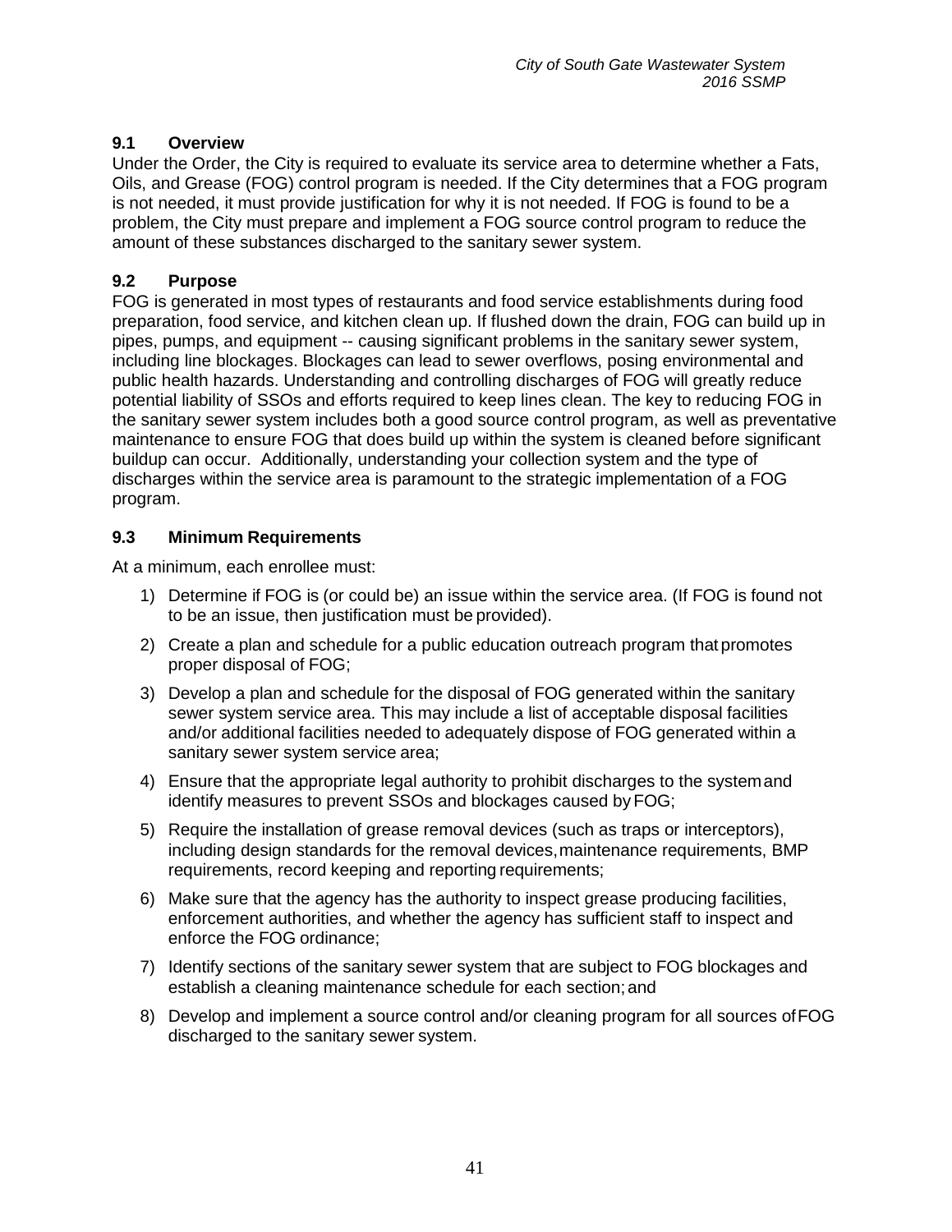#### **9.4 Public education and outreach program**

City proactively reaches out to users of its sewer system regarding the community's FOG source control program. Information on proper disposal of FOG and other SSO prevention measures, including installation of grease traps, backwater valves, sewer lateral maintenance, etc. is disseminated through publication of quarterly articles in newsletters, and notices with business license renewals, on a usual schedule. These notifications provide descriptions of grease control efforts that can be undertaken by homeowners and businesses alike.

The City uses John Hunter and Associates to provide informational and educational information to businesses and residents.

FOG in the local sewer system can be a prime contributor to an SSO and its corresponding health and safety impacts. Related health and safety issues can also result from the discharge of pharmaceuticals and pesticides into the sanitary sewer system. Although not usually a causative factor in sewer overflows, these chemicals can be toxic and have disruptive environmental and biological effects. Discharges of such chemical compounds into the sewers should also be avoided and addressed in the education and outreach program. "*No drugs or household pesticides down the drain",* is a compatible health and safety advisory.

## **9.5 Disposal method and schedule for FOG generated within the system servicearea**

Solidified FOG, found in the public sewer system during regular scheduled cleaning operations or clearing of a blockage, is trapped, collected and taken to an available local rendering company or qualifying dump bin (site), or to the Joint Water Pollution Control Plant (JWPCP), in the City of Carson, operated by CSD. The solid debris (FOG, roots, grit, etc.) collected from the system are taken to permitted FOG disposal facilities such as a land fill or the JWPCP. FOG in liquid form is flushed down by hydro jetting to receiving treatment facilities for disposal.

Additionally, City's FOG consultant also direct business to the calfog.org website so they can find FOG rendering business and also have a list that they provide during the inspections.

#### **9.6 The legal authority to prohibit discharges to the system and identify measuresto prevent SSOs and blockages caused by FOG.**

The legal authority to prohibit illicit discharges (i.e. FOG, etc.) into the sewer system is discussed in Section 5 of this document. Requiring grease interceptors at FSE to prevent the discharge of grease to the public sewer system and educating the public on proper disposal methods for FOG are also discussed in this chapter. Discharges from industrial classification facilities are usually controlled under the terms of an industrial wastewater discharge permit, which is issued and monitored by the local sewering agency.

#### **9.7 Requirements to install grease removal devices, design standards, maintenance, BMP's, record keeping and reporting requirements.**

The City Building Official is authorized to monitor and enforce the terms of the Plumbing Code and the Public Health Code, respectively. This includes domestic waste disposal from residential and commercial facilities. The City Code prohibits the discharge of "any material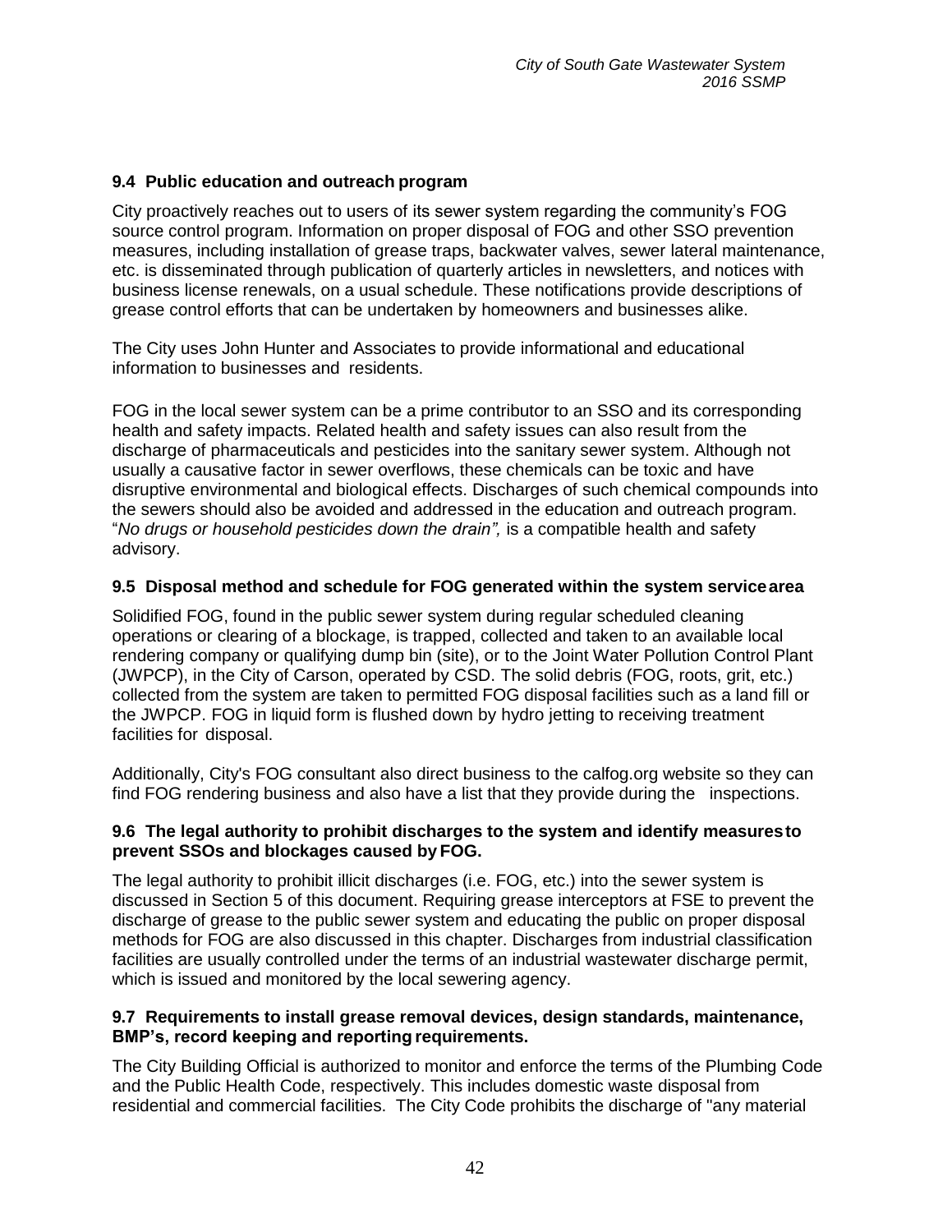which may create a public nuisance, or menace to the public health or safety, or which may pollute underground or surface waters, or which may cause damage to any storm-drain channel or public or private property."

The DPW is charged with reviewing, permitting, and inspecting the existing 200+/- industrial waste facilities that discharge into the City's wastewater collection system. Pretreatment devices are required for industrial waste generating facilities, including restaurants and other FSE. Grease removal devices are required to be designed per the PC, Chapter 10, approved, installed and operated in a manner to control discharges of FOG into the sanitary sewer system. Such devices are also to ensure that connected facilities do not create nuisances or menaces to the public peace, health or safety hazards, or adverse impacts on the public sewerage system, soil, underground and/or surface waters. If there is a FOG related problem associated with an industrial waste permit, City will take enforcement action against the permittee.

If during inspection of the sanitary sewer system, SO&M personnel determine that a FOG related problem exists and is traceable to a domestic sewage source of such character that is not satisfactory, under the City Code, pretreatment could be required or the discharge required to be eliminated. Domestic waste containing FOG can lead to SSO which are public nuisances, and California Health and Safety Code Division 5, Part 3, Chapter 6, Article 2 can also be used to impose appropriate domestic sewage discharge requirements.

The effectiveness of any grease removal devices is dependent upon their routine maintenance and monitoring/inspection for conformance with its intended purpose. Regular inspection and maintenance activity logging with quarterly reporting are required and are verified by City staff as part of the Industrial /Non-Domestic Waste Permit inspections.

#### **9.8 Authority to inspect grease producing facilities, to enforcement, and evidence of adequate staffing to inspect and enforce the FOG ordinance.**

As discussed in Section 5 of this document, the City has legal authority to inspect and enforce the local FOG ordinances. City has adequate staff to conduct inspections of the few pretreatment facilities at the permitted FSE connected into the city sewer system. The funding mechanism now in place allows for increases in permit and other services charges if necessary to hire additional staff.

#### **9.9 Cleaning schedule for identified FOG prone sewer segments**

Experience has shown that FOG contributes to about 50% of the total SSO events that occur in a community sewer system. The remaining 50% is usually attributable to root intrusion into the system and other structural causes. As indicated in Section 6 of this document, FOG prone sections of City's collection system, otherwise called "hot spots," are identified during routine maintenance operations and investigation of stoppages resulting in a SSO event. These "hot spots" are typically cleaned by hydro jetting and rodding or cutting if roots are encountered. Those portions of the system found to have persistent FOG problems are inspected and cleaned more frequently, depending on the magnitude of the problem. Furthermore, segments of the collection system with persistent FOG problems are referred to the DPW for additional evaluation and corrective actions.

For example, City has increased maintenance frequency in the known hot spot areas. Several known hot spot areas are equipped with Smart Manhole Covers. Food service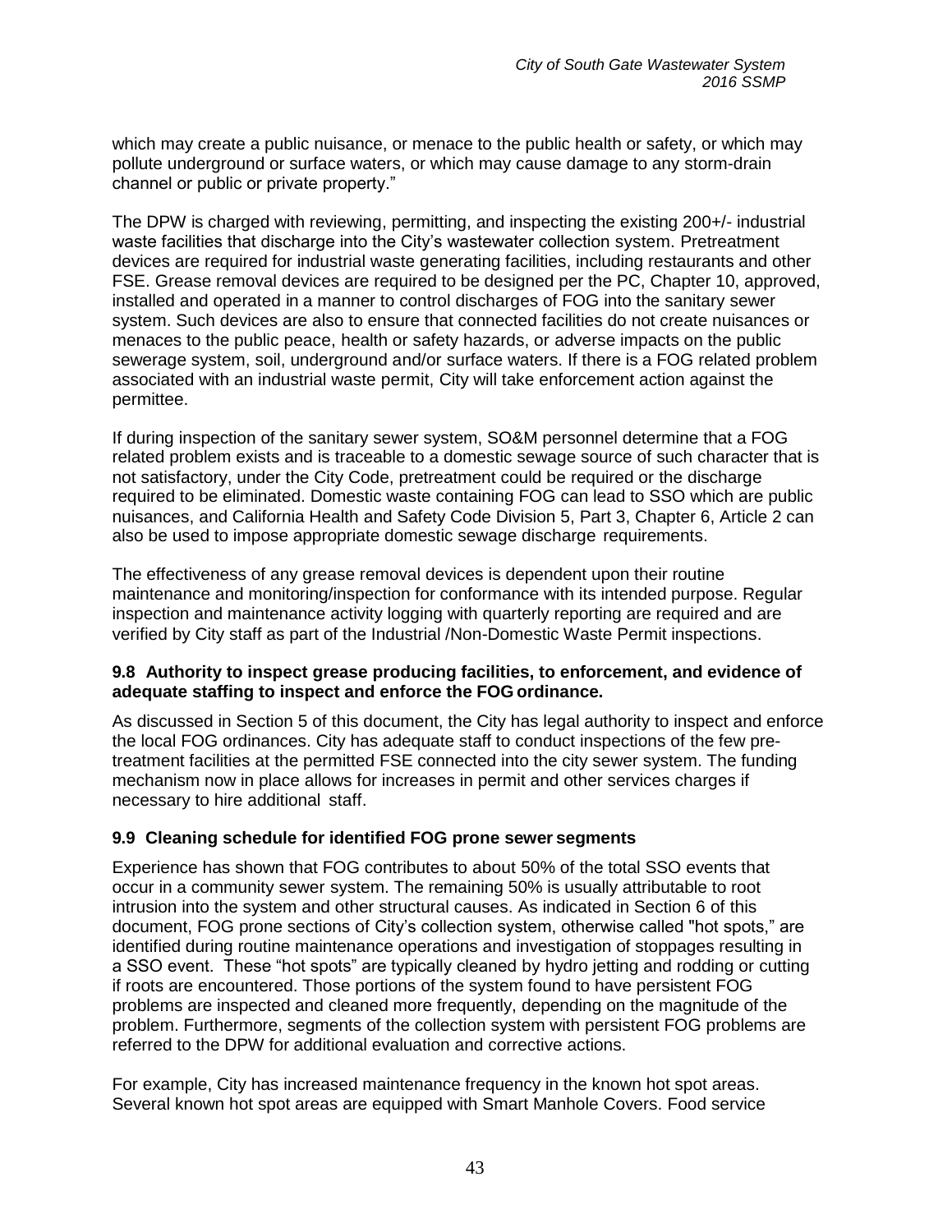facilities discharging to the known hot spots have grease removal devices and their maintenance frequency is also increased. The maintenance of the grease interceptors and grease traps is verified during the annual Industrial Waste Inspection. If a facility is contributing excess amount of FOG and they do not have a grease removal device they will be notified by the Public Works Director to install a pretreatment system.

## **9.10 Source control measures developed and implemented for "hot spots"**

Each "hot spot" cause and condition is not the same. For each identified problem location, the means of effective maintenance is noted on the respective "hot spots" list for review and regular follow-up action by the sewer maintenance crews. The activities can be amended as needed.

## **9.11 Some BMPs for Fats, Oils and Grease**

Examples of BMPs for local application are on the following pages.

#### **Some Best Management Practice (BMP) for Fats, Oils, and Grease**

Residual fats, oils and grease (FOG) are by-products that food preparation and food service establishments and automotive service facilities and machine shops must constantly manage. Typically, FOG enters a facility's plumbing from wash sinks and floor drains during daily operations. Sanitary sewer systems are not designed or equipped to handle accumulating FOG on the interior of sewer collection system pipes due to unmanaged – unmaintained discharges. Keeping FOG materials out of the plumbing system, by reasonable methods, is an important factor. The following are suggestions for proper FOG management:

#### **Bulk or Dry Clean-Up**

- Practice bulk and dry materials clean-up before using wet methods that use water.
- Remove bulk or other solid food and grease laden substances into a suitable container before rinsing or washing the initial containers or surfaces that will drain into the plumbing system.
- Keep drain screens in place and fully serviceable to avoid clogging drains or accumulating FOG or grit on the interiors of pipes.
- Do not pour grease, fats, or oils down the drain nor place food scraps in the drain.
- Use food grade paper to soak up oils and grease and dispose of appropriately.
- Use paper towels to wipe down surfaces and work areas. Cloth towels require washing and thereby introducing FOG back into the drains.

• Success of bulk or dry clean-up is dependent upon the behavior of individuals and their access to tools and materials for use in removing bulk and dry materials before washing.

#### **Spill Prevention**

- Preventing spills reduces the amount of waste that will require clean-up.
- A dry surface work place is safer for everyone in avoiding slips, trips and falls.
- Capture bulk or dryer materials and place them into an appropriate container.
- **Empty containers before they are full** to avoid spills.
- Cover any FOG container before transporting to the rendering storage container.
- Provide employees with proper tools to transport materials without spilling.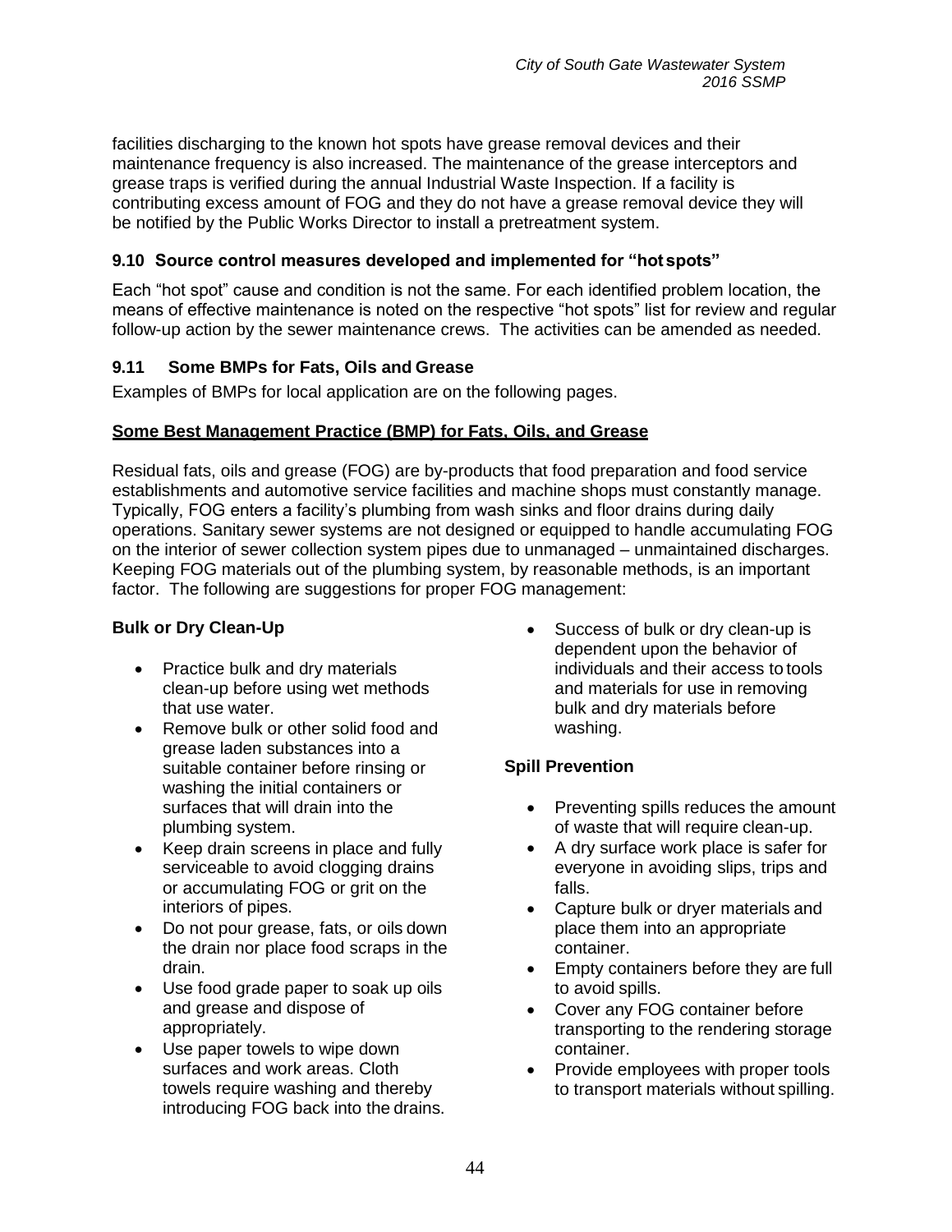## **Maintenance**

- Whatever method(s) are being used to collect, filter and store FOG, ensure that equipment is regularly maintained.
- Employees should be aware of and trained to perform correct and scheduled cleaning procedures.
- A daily and weekly maintenance schedule is highly recommended.
- Contract with a responsible service company to regularly and thoroughly clean larger components and spaces requiring specialized equipment and skills (e.g. large hood filters, hot tanks, floor drain pipes, specialty tools).
- Smaller and less complex elements can be cleaned by hand by the user (e.g. small hood filters, counter/bench tops, sinks, storage areas, daily tools).
- Skim/filter fryer grease daily and test the oil to determine when change is necessary. Build-up of carbon deposits on the bottom of the fryer acts as an insulator that forces the fryer to heat longer, thus causing the oil to break down sooner. This extends the life of both the fryer and the oil.
- Avoid discharging fryer oil into a drain or grease trap, but dispose into a rendering container for transport to a rendering company.
- Cleaning intervals depend upon the type of product being prepared and the typical deposition of materials experienced. The larger the volume produced and deposits incurred, the more frequent the cleaning. This may warrant setting up a system of high use, high deposition work to be done in certain equipment that is cleaned more frequently than others to confine maintenance efforts.

#### **Grease Traps and Interceptors**

- For grease traps and interceptors to be effective, the units must be properly sized, constructed and installed in a location to provide an adequate retention time for settling and accumulation of the FOG.
- For information on properly locating, constructing and sizing grease traps and interceptors, contact the local governmental agency and examine EPA guidance documents and UPC criteria.
- Ensure all grease-bearing drains discharge to the grease trap/interceptor.
- No toilet or shower waste should be plumbed to the trap/interceptor

#### **Oil and Grease Collection/Recycling and Food Donations**

- FOG consists of commodities that if handled properly can be treated as a valuable resource.
- Some rendering companies will offer services free-of-charge and other will give a rebate on the materials collected. Contact local rendering representative for specific information and details.
- Use only covered rendering barrels and make sure all drain screens are installed.
- Use a 3-compartment sink for ware washing. Begin with a hot pre-wash, then a scouring detergent wash, then a hot rinse. Each step should be trapped to capture non-emulsified FOG.
- Donations can reduce disposal costs. Ensure that edible food is not washed or flushed down the drain. Edible food waste may be donated to a local food bank. Inedible food waste can be collected by a garbage feeder that will use discards for feeding livestock.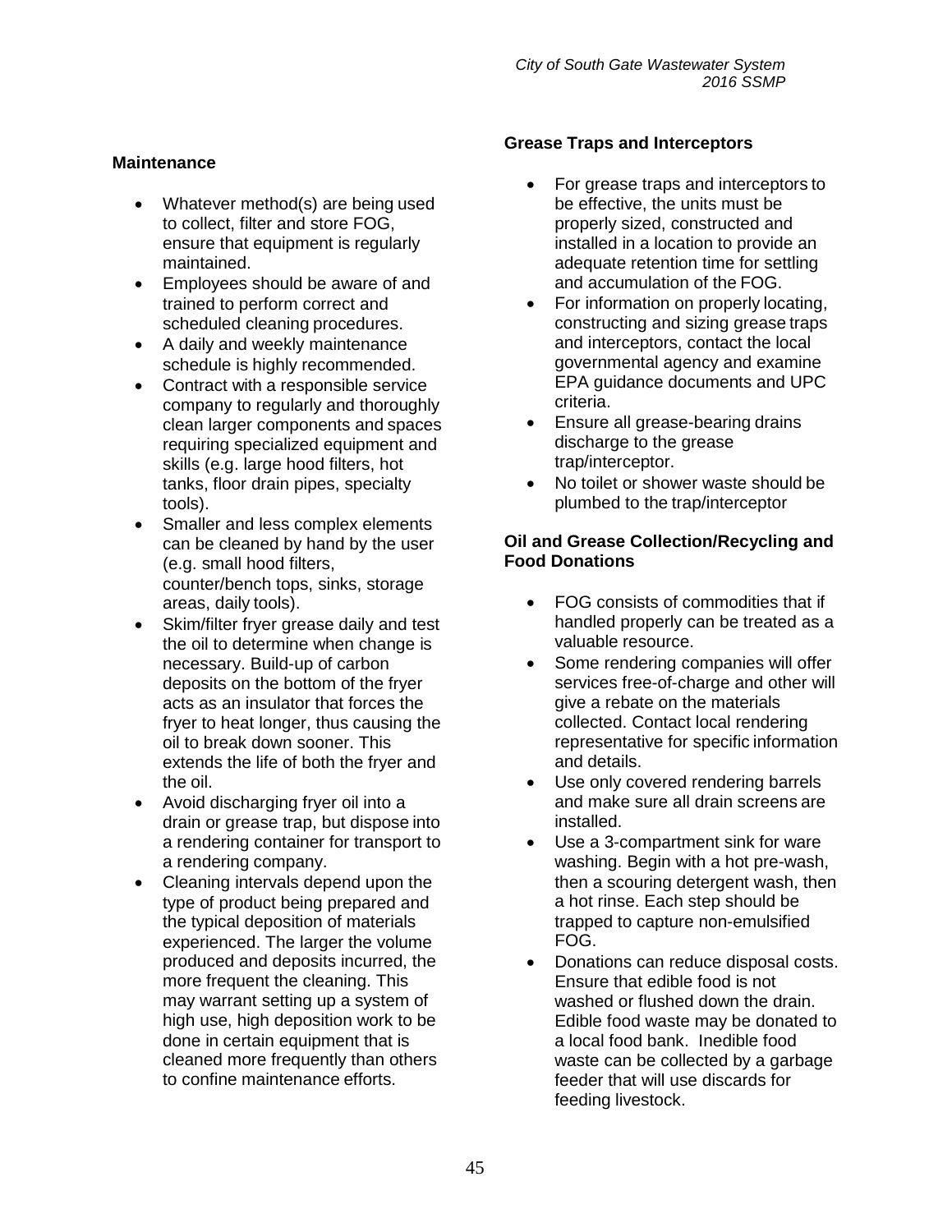## <span id="page-46-0"></span>**SECTION 10 - System Evaluation and Capacity Assurance**

**D. 13 (viii) System Evaluation and Capacity Assurance** 

**Plan**: The Enrollee shall prepare and implement a capital improvement plan (CIP) that will provide hydraulic capacity of key sanitary sewer system elements for dry weather peak flow conditions, as well as the appropriate design storm or wet weather event. At a minimum, the plan must include:

(a) **Evaluation**: Actions needed to evaluate those portions of the sanitary sewer system that are experiencing or contributing to an SSO discharge caused by hydraulic deficiency. The evaluation must provide estimates of peak flows (including flows from SSOs that escape from the system) associated with conditions similar to those causing overflow events, estimates of the capacity of key system components, hydraulic deficiencies (including components of the system with limiting capacity) and the major sources that contribute to the peak flows associated with overflow events;

(b) **Design Criteria:** Where design criteria do not exist or are deficient, undertake the evaluation identified in (a) above to establish appropriate design criteria; and

(c) **Capacity Enhancement Measures:** The steps needed to establish a short- and long-term CIP to address identified hydraulic deficiencies, including prioritization, alternatives analysis, and schedules. The CIP may include increases in pipe size, I/I reduction programs, increases and redundancy in pumping capacity, and storage facilities. The CIP shall include an implementation schedule and shall identify sources of funding.

(d) **Schedule:** The Enrollee shall develop a schedule of completion dates for all portions of the capital improvement program developed in (a)-(c) above. This schedule shall be reviewed and updated consistent with the SSMP review and update requirements as described in Section D. 14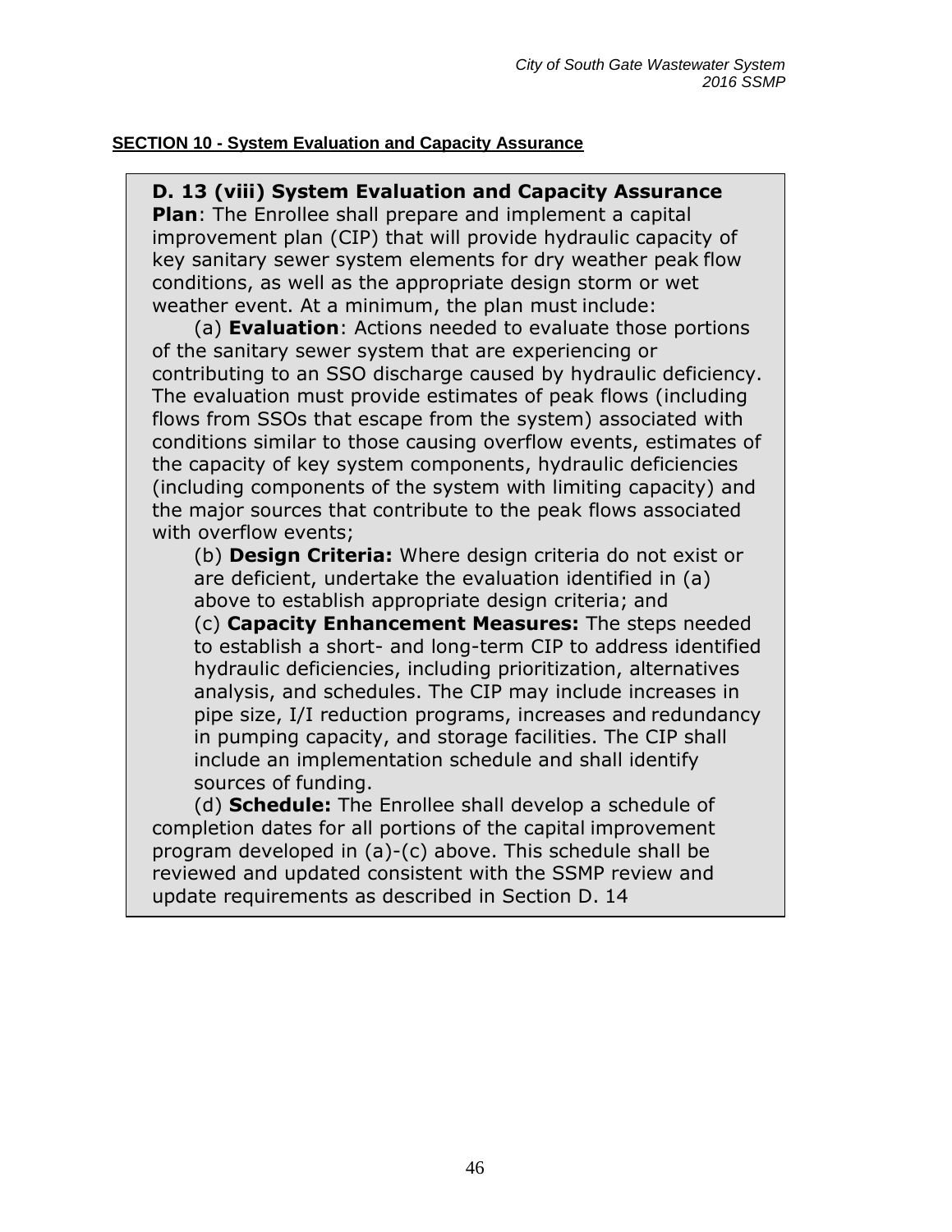# **10.1 Overview**

This element of the SSMP includes several major programs and activities regarding development of a capital improvement plan and hydraulic analysis. Most of the requirements would be satisfied by a recent collection system master plan.

## **10.2 Purpose**

An important step in attempting to minimize the amount of SSOs in a given system, one must determine how the system will react to different conditions and stresses. Once this is achieved, City officials can identify areas in need of improvement and prioritize projects for a capital improvement program.

#### **10.3 Minimum Requirements**

At a minimum, each enrollee must:

- 1) Describe the methods used to identify areas of the sanitary sewer system that lack the sufficient capacity to convey an appropriate peak flow;
- 2) Establish consistent design criteria;
- 3) The identification of capacity needs and the approach used to take the results of the capacity evaluation to produce a prioritized list of capacity improvement projects; and
- 4) The development of a project schedule that addresses both condition-related and capacity-related projects.

#### **10.4 System Evaluation**

To assess the adequacy of the existing sewer system, a hydraulic evaluation of the city's sewer system will be updated in 2017. The resulting report and recommended improvements will be added to this SSMP at that time.

#### **10.5 Design Criteria**

SGMC Section 6.62.010 forms the foundation upon which the City Engineer is given the legal responsibility for ensuring sound, logical, and functional design of the public sewer infrastructure. The Code defines terms, establishes fees, sets out provisions for enforcement and maintenance, and sets the basis of design standards for sewers. For specifics on design and performance provisions, refer to Section 7.

# **10.6 Adequate Capacity**

City's Public Works Department is the first line of defense in ensuring that the public sewer infrastructure is adequately planned, sized, correctly designed and easily maintainable. PWD legal authority to perform this important task is set forth in the multiple documents discussed in Section 5 and as detailed below.

For any new or expanded sewage discharges, the city requires completion of a sewer capacity study, by a registered engineer, prior to giving approval for projects that can affect the capacity of the public sewer system. The completed study will analyze the capacity in the existing system and will set forth mitigation requirements for the applicant to ensure adequate capacity. The study will also justify the sizing of proposed lines to accommodate the peak flows from all areas tributary to the mainline sewer under consideration or pumping station, now and in the future. The approved capacity study is referenced directly by the city's plan checker when design plans for the new infrastructure are submitted to assure adequate capacity. All proposals for new connection to existing sewer must also comply with the DPW's policies for managing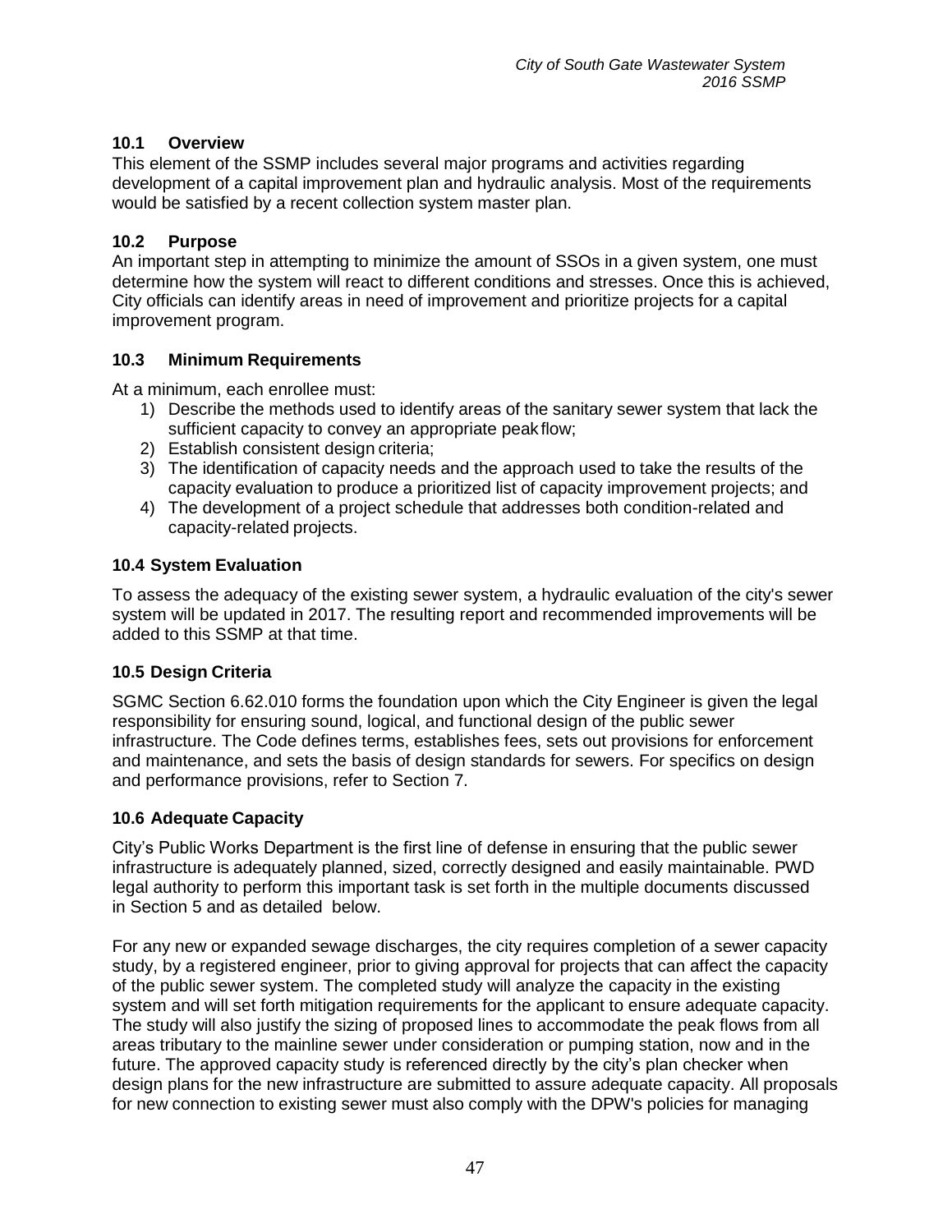available sewer capacity.

# **10.7 CIP Schedule**

An updated sewer CIP will be done upon completion of the new Sewer Master Plan update, and added to this document.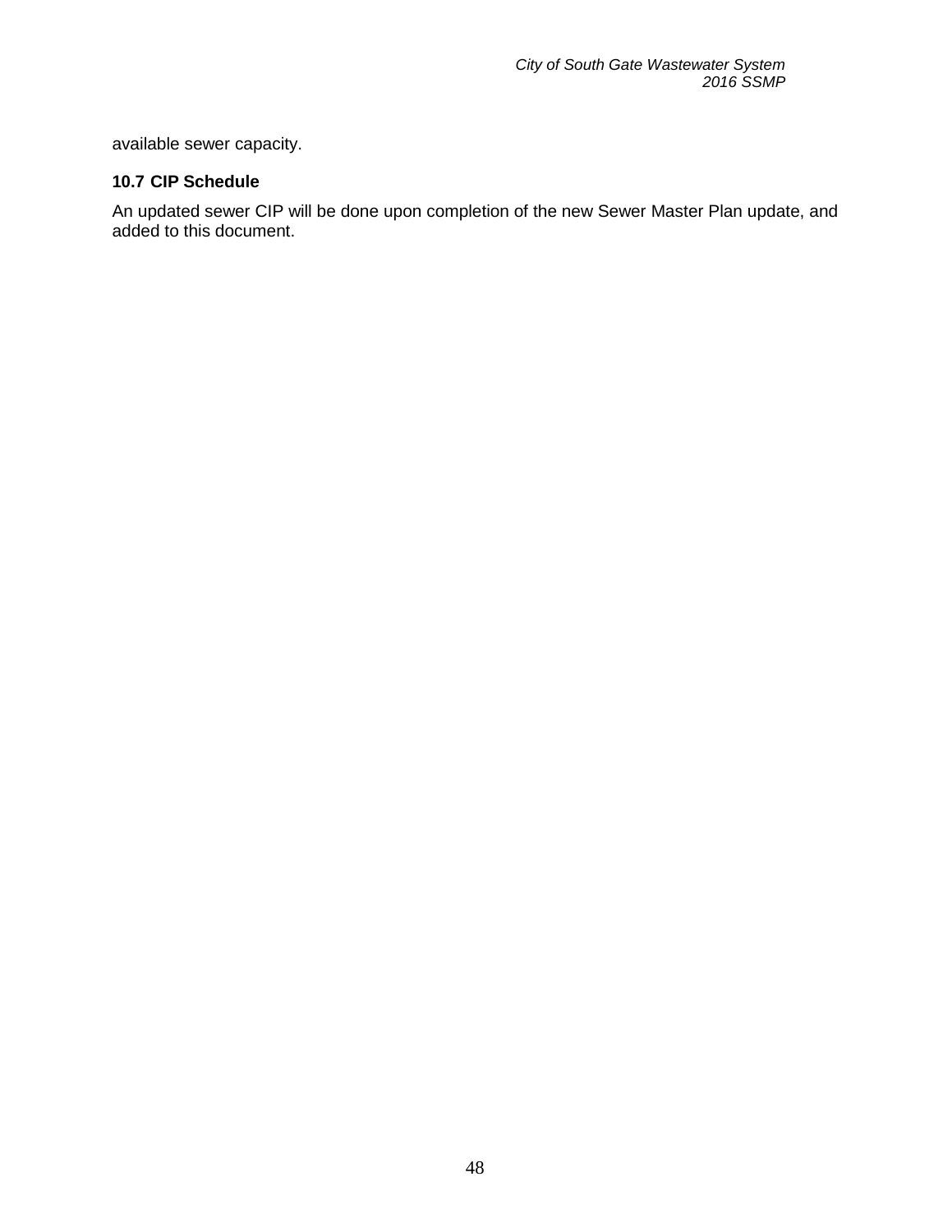## <span id="page-49-0"></span>**SECTION 11 - Monitoring, Measurement, and Program Modification**

| D.13 (ix) Monitoring, Measurement, and Program                                                                  |
|-----------------------------------------------------------------------------------------------------------------|
| <b>Modifications: The Enrollee shall:</b>                                                                       |
| a. Maintain relevant information that can be used to<br>establish and prioritize appropriate SSMP activities;   |
| b. Monitor the implementation and, where appropriate,<br>measure the effectiveness of each element of the SSMP; |
| c Assess the success of the preventative<br>maintenance program;                                                |
| d. Update program elements, as appropriate, based<br>on monitoring or performance evaluations; and              |
| e. Identify and illustrate SSO trends, including: frequency,<br>location, and volume                            |

#### **11.1 Overview**

It is critical that the City monitors implementation of the SSMP elements, and measures the effectiveness of SSMP elements in reducing SSOs. Effectiveness should be measured by developing and tracking performance indicators on a regular basis. Performance indicators should be selected to meet the goals of the wastewater collection system agency.

#### **11.2 Purpose**

In order to effectively manage programs, performance measures that gauge success should be developed and data to support the findings must be collected. To this end, accurate and consistent data keeping is extremely important for successful sewer system management. It is imperative that the correct data is captured, in a format that is easily extractable, and that operations personnel understand their role in this process. Focus should be placed on performance metrics, components of trend tracking, and bench-marking procedures both internally and externally. Based upon data collected, decisions can be made as to changes that may be warranted and needed in order to maximize program efficiencies. Setting up a Monitoring, Measurement, and Program Modification program will allow a community to better manage and implement SSMP programs.

#### **11.3 Minimum Requirements**

At a minimum, the enrollee must:

- a. Maintain relevant information that can beused to establish and prioritize appropriate SSMP activities;
- b. Monitor the implementation and, where appropriate, measure theeffectiveness of each element of the SSMP;
- c. Assess the success of the preventative maintenance program;
- d. Update program elements, as appropriate, based on monitoring orperformance evaluations; and
- e. Identify and illustrate SSO trends, including: frequency, location, andvolume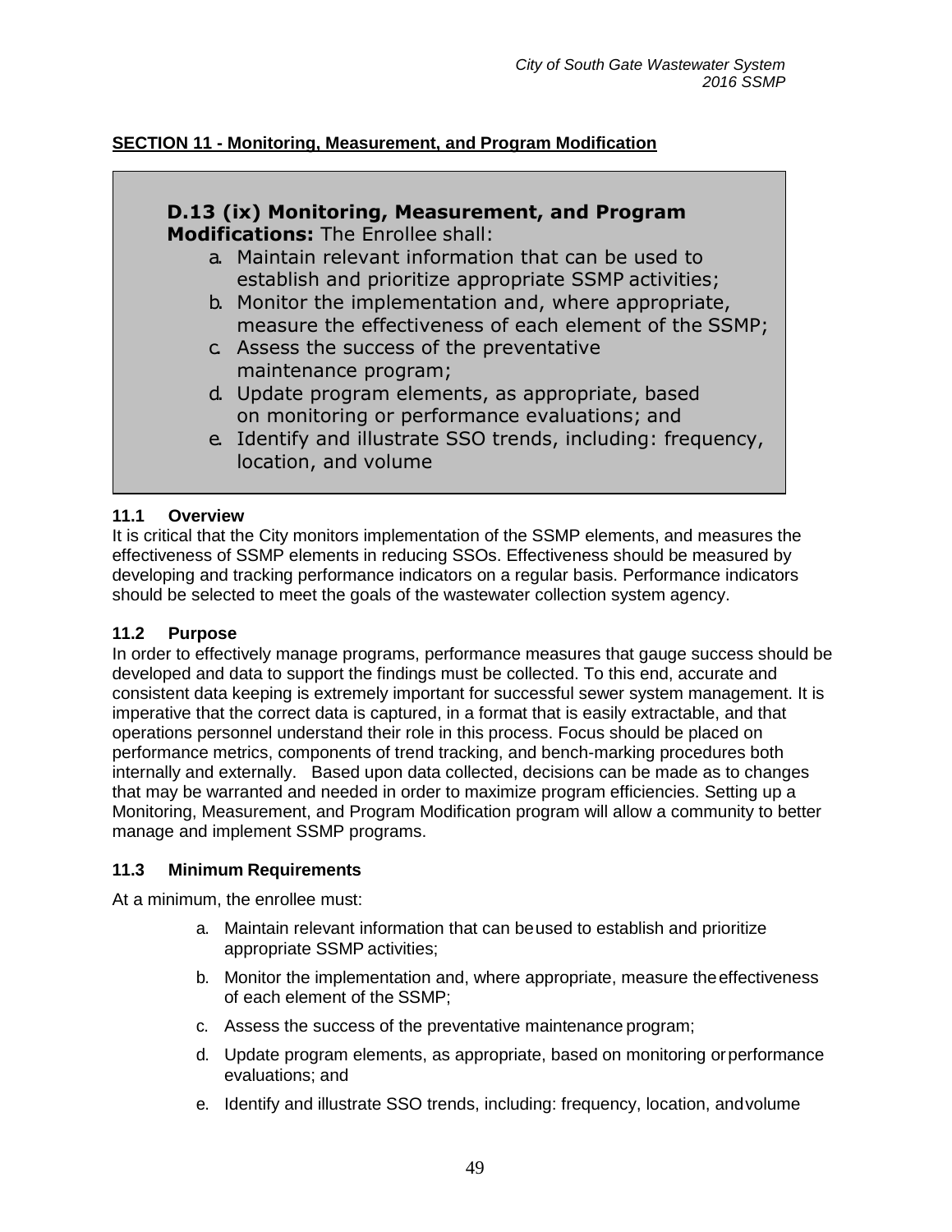# **11.4 Monitoring**

Relevant data on all work done in the implementation and execution of the SSMP program will be documented and maintained in the DPW filing system and used in preparing the monthly Summary of Maintenance of Productivity. These data files are used in the evaluation of the effectiveness of the overall program.

# **11.5 Program Effectiveness Evaluation**

The effectiveness of the program shall be monitored and tracked through the City Performance Measure Indicators of key activities to minimize sewer overflows. These include:

- total number of overflows
- total number equal to or greater than 1000 gallons discharged or reaching the Waters of the United States
- overflow response time
- **•** reduction in repeated incidents of overflow at the same location
- reduction in number of overflows caused by flows exceeding the capacity of the collection system.

# **11.6 Program Modifications**

The City will be establishing the preventive maintenance sewer metrics for use in monitoring, measuring and adjusting sewer maintenance activities. After these metrics are included in the City's work order system, they will be monitored on a regular basis. Until this time, City staff will compile and monitor the most relevant indicators, which include the number and causes of SSOs, length of pipes cleaned, length of pipes televised, and length of pipes repaired.

# **11.7 SSO Location Mapping and Trends**

# *11.7.1 Location Map*

The locations of SSO occurrences are plotted annually on a citywide map. The causes of the SSO are also recorded. These maps are used for establishing SSO patterns, identifying hot spots as indicated by clusters on the maps, and for scheduling work assignments and providing information on SSOactivities.

# *11.7.2 Mapping of SSO Frequencies*

The monthly numbers of SSO's are also depicted in charts and graphs. The charts are used to identify SSO trends and as an indicator of infiltration/inflow problems that need to be corrected. The graphs are used to identify SSO trends and to evaluate overall SSMP program success especially by comparing the graphs to different years and with results from other sewering agencies.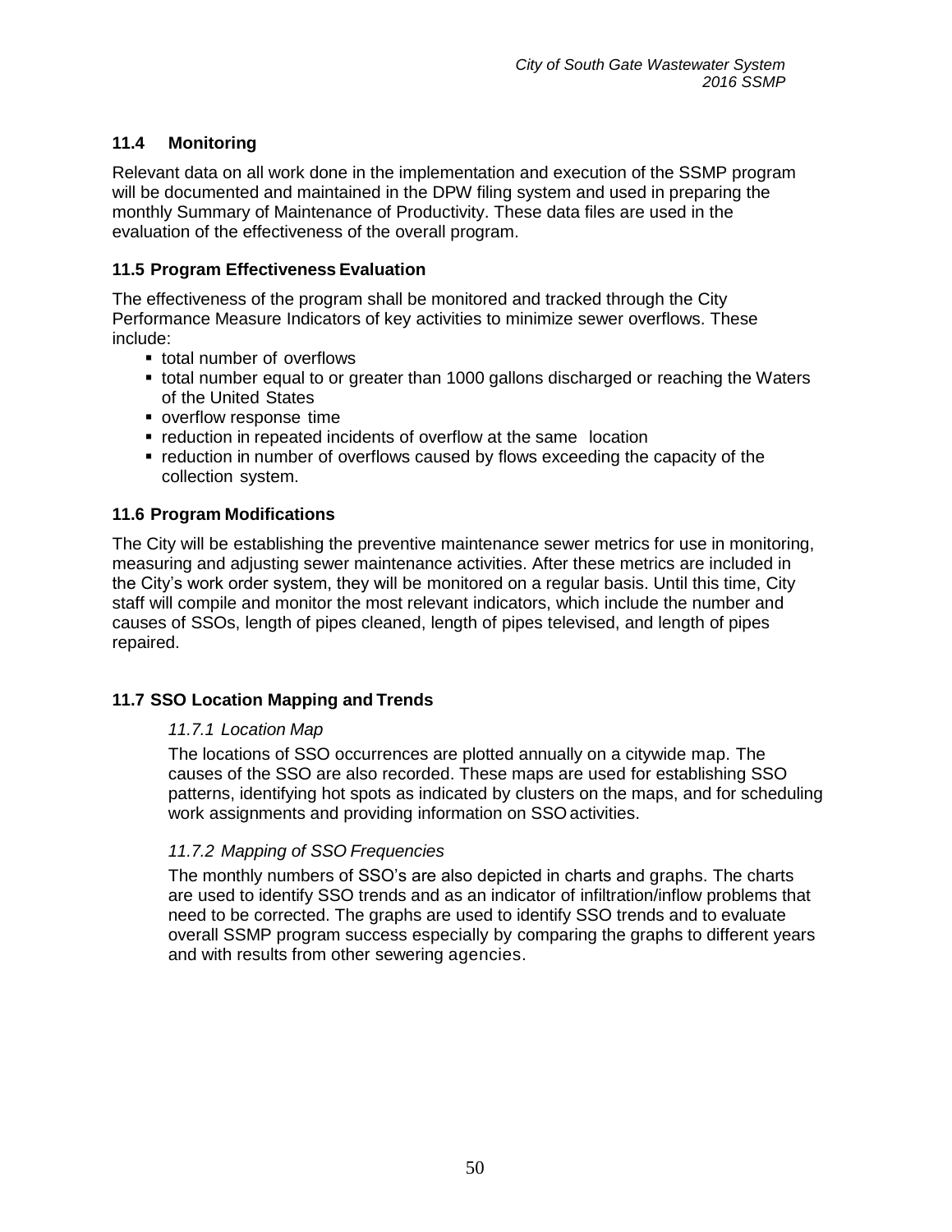# <span id="page-51-0"></span> **SECTION 12 - Program Audit Procedures**

**D.13 (x) SSMP Program Audits** - As part of the SSMP, the Enrollee shall conduct periodic internal audits, appropriate to the size of the system and the number of SSOs. At a minimum, these audits must occur every two years and a report must be prepared and kept on file. This audit shall focus on evaluating the effectiveness of the SSMP and the Enrollee's compliance with the SSMP requirements identified in this subsection (D.13), including identification of any deficiencies in the SSMP and steps to correct them

# **12.1 Overview**

Audit programs are intended to provide controls for ensuring that all programs associated with the SSMP are being implemented as planned and managed appropriately. Audit outcomes should provide information about challenges and successes in implementing the SSMP by evaluating work practices and operations, documentation, procedures records and staff for implementation effectiveness and consistency. The audit will identify any program or policy changes that may be needed to continually improve effective implementation. Information collected as part of an audit should be used in to plan program or procedure revisions necessary to improve program performance.

# **12.2 Purpose**

SSMP audit program development should be developed specifically for the sanitary sewer system, but agency-wide procedures should be incorporated to ensure program sustainability. The audit can contain information about successes in implementing the most recent version of the SSMP, and identify revisions that may be needed for a more effective program. Information collected as part of the Monitoring, Measurement, and Program Modifications program should be used in preparing the audit. Quite often, performance measures and other management indicators are developed, providing a baseline that performance can be measured against. Tables, figures, and charts can be used to summarize information about these indicators. An explanation of the SSMP development and accomplishments in improving the sewer system should be included in the audit, including:

- Progress made on development of SSMP elements, and if the sewer system agency is on schedule in developing all elements of the SSMP;
- SSMP implementation efforts over the timeframe in question;
- The effectiveness of implementing SSMP elements;
- A description of the additions and improvements made to the sanitary sewercollection system in the past reporting year; and
- A description of the additions and improvements planned for the upcoming reportingyear with an estimated schedule for implementation.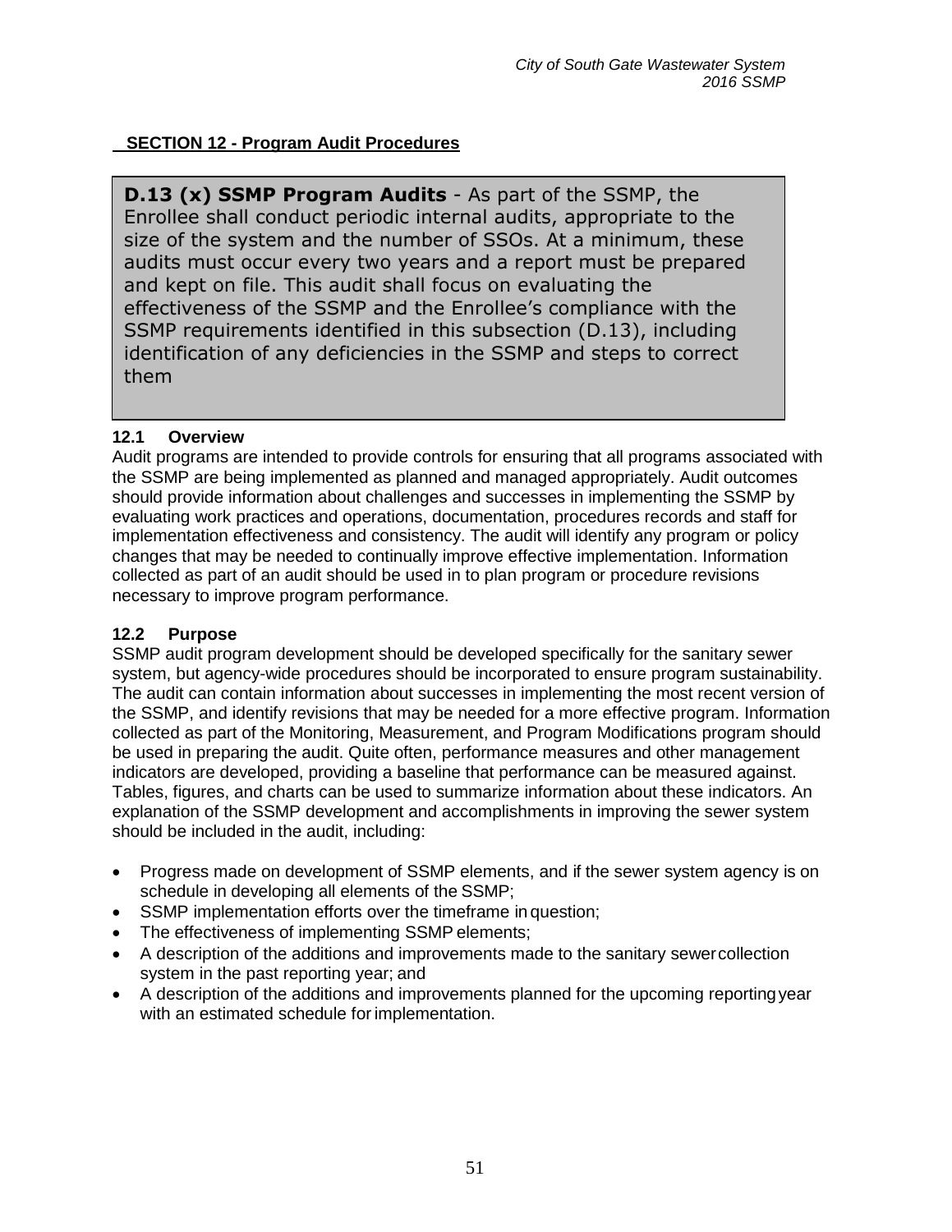## **12.3 Minimum Requirements**

The WDR requires that all agencies develop appropriate audit procedures necessary to evaluate the effectiveness of the SSMP, as well as the agency's compliance with all requirements identified in the WDR. The audit must identify any deficiencies in an agency's SSMP programs and include steps to correct these issues. At a minimum, audits must be conducted every two years and a report of the findings must be prepared and kept on file.

## **12.4 SSMP Program Audit**

The City will conduct periodic internal audits and prepare a report, at a minimum of every two years. The audit will focus on evaluating the operational and cost effectiveness of the SSMP as well as the City's compliance with all elements of the SSMP. This will include:

- **IDENTIFICATE:** Identification of any deficiencies in the SSMP
- **Steps taken to correct any identified deficiencies**
- Notes of interviews with key responding personnel and any contractors utilized
- Notes of operational observations, especially of each SSO event
- Notes on related equipment inspections
- **Findings of all reviews of related records**

The City hired an outside consultant this year to conduct a comprehensive audit and gap analysis. The results and recommendations of this audit was used to update the SSMP document. All audits including the 2014 audit and gap analysis will be kept on file in the Office of the City Clerk, the DPW office and at the field maintenance yard site.

#### **12.5 SSMP Certification**

The SSMP has been presented to and acted upon by the South Gate City Council at a public meeting. Subsequent SSMP approval must also be considered and acted upon at a public meeting. Once it is approved, the Director of Public Works must certify its approval in compliance with the WDR requirements, including completion of the certification portion in the Online SSO Database Questionnaire by checking the appropriate milestone box, printing and signing the automated form and sending the signed form to:

> State Water Resources Control Board Division of Water Quality Attn: SSO Program Manager P.O. Box 100 Sacramento, CA 95812

#### **12.6 SSMP Modification and Re-certification**

The SSMP must be updated every five years to keep it current. When significant amendments are made to any portion or portions of the SSMP, it must be resubmitted to the City Council for approval and re-certification. The re-certification shall be in accordance with the certification process described in section 12.5 above.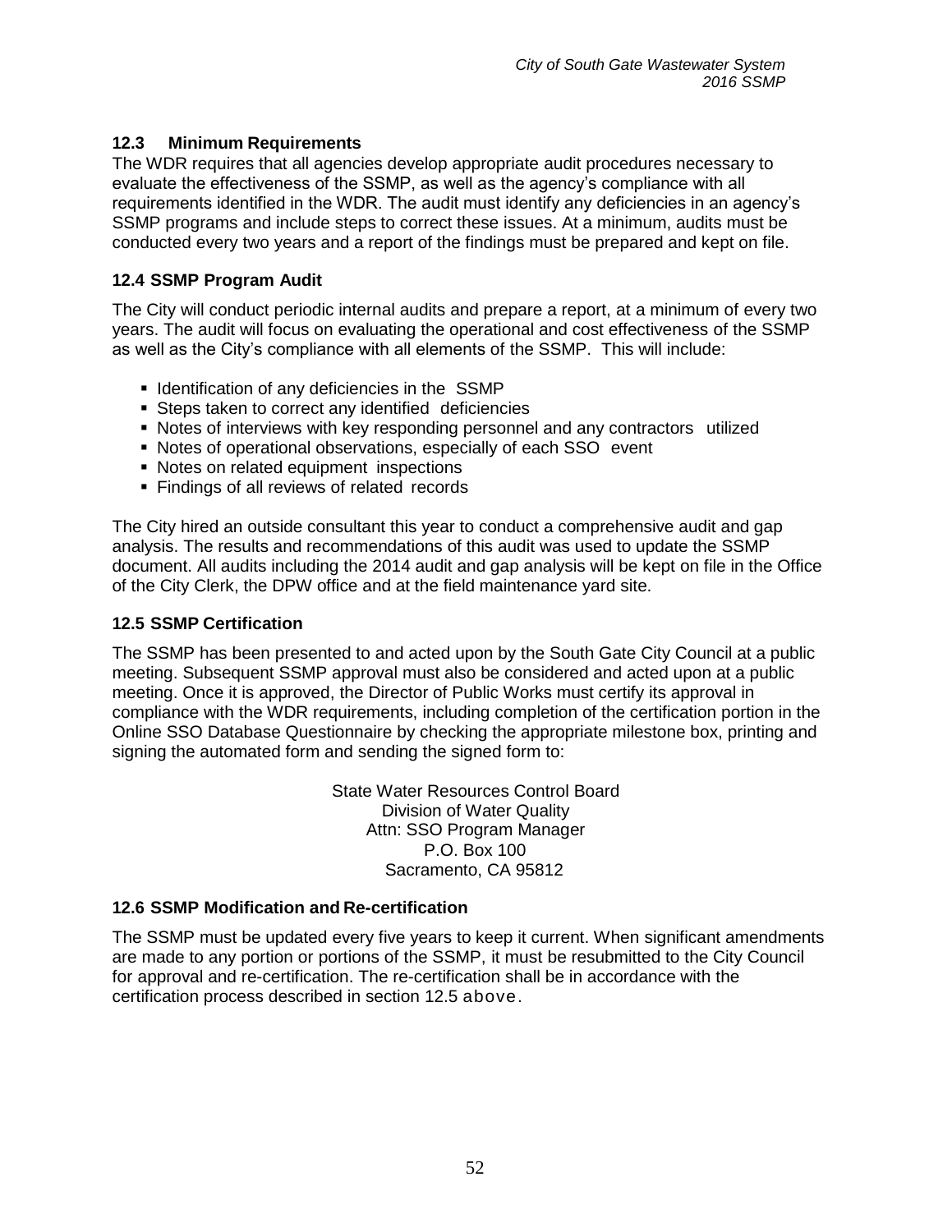# <span id="page-53-0"></span>**SECTION 13 - Communication Program**

(xi) **Communication Program** – The Enrollee shall communicate on a regular basis with the public on the development, implementation, and performance of its SSMP. The communication system shall provide the public the opportunity to provide input to the Enrollee as the program is developed and implemented. The Enrollee shall also create a plan of communication with systems that are tributary and/or satellite to the Enrollee's sanitary sewer system.

# **13.1 Overview**

Communication programs are often underrated and overlooked. However, an effective communication program may end up being the key element that keeps your organization from missing critical SSMP deadlines. Involving the public early and at appropriate times will help your organization avoid last minute comments that delay approval of your SSMP by your governing body. A quality communication program with satellite agencies will help to minimize negative operational impacts on your plant or collection system.

It is important to identify an individual who will be responsible for development of your communication program. Larger agencies will typically have Communications and Media Officers or Public Information Officers who are appropriate to lead the development of the communication program. Smaller agencies who don't have these staff in-house should look to those within the agency who have exhibited strong writing skills, public speaking skills, experience with customer interface, or have successfully completed controversial projects. A self-assessment and rough timeline follow to help you on your way to a successful communication program!

# **13.2 Purpose**

Identifying key stakeholders and key issues, and thinking about how various stakeholders might react are the first steps to developing a communication plan. Understanding what elements of an SSMP they will be most concerned with, is one of the many potential considerations that an agency may identify. Involving the right stakeholders on potentially controversial issues as early as possible is important to the success of any new program. Emphasizing collaboration and shared goals to reach a workable solution will not always ensure buy off, but will promote ownership and understanding. Avoiding proper outreach efforts for controversial issues in the hope that interested parties won't catch on usually backfires. These issues should be considered when developing a communication program.

# **13.3 Minimum Requirements**

a) The Enrollee shall communicate on a regular basis with the public on thedevelopment, implementation, and performance of its SSMP. The communication system shall provide the public the opportunity to provide input to the Enrollee as the program is developed and implemented.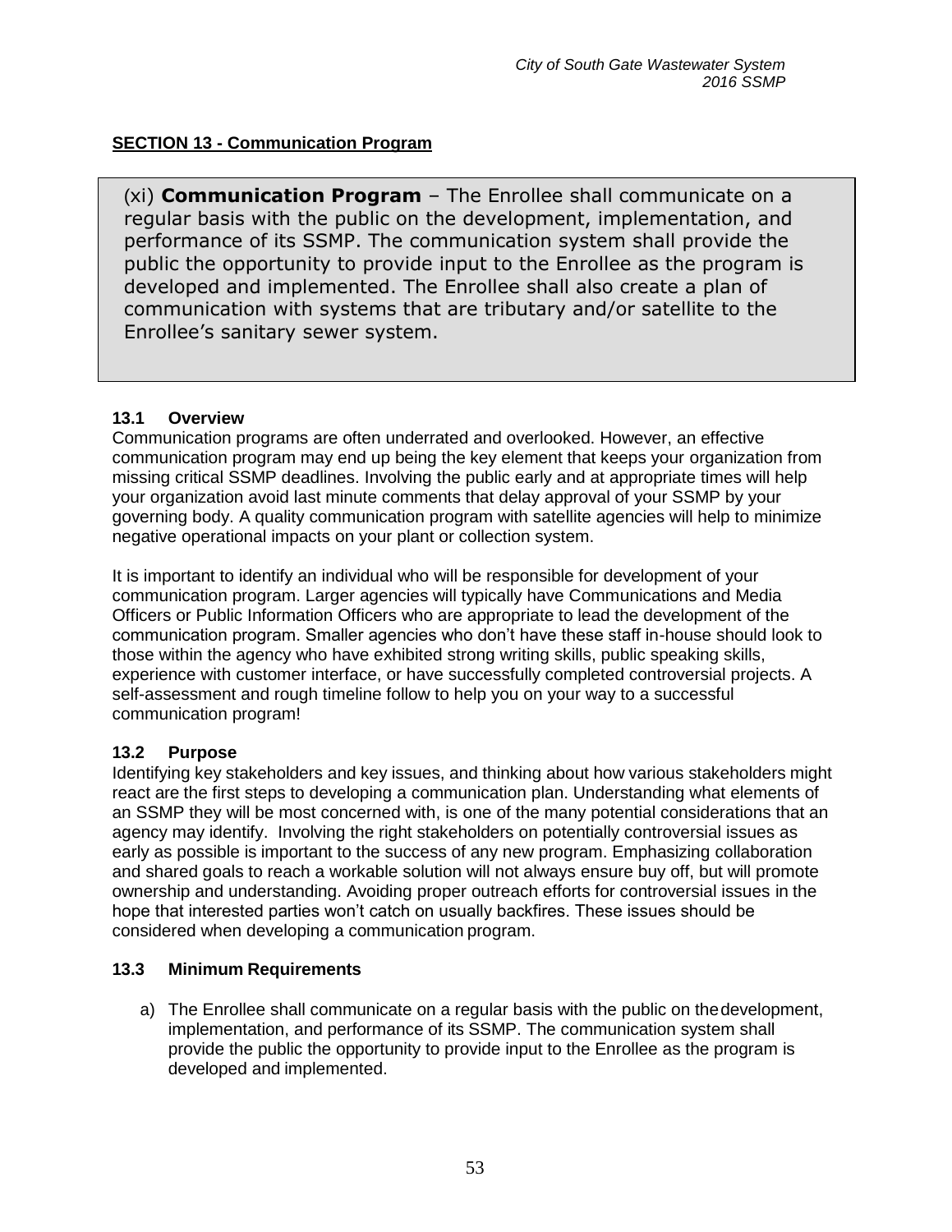b) The Enrollee shall also create a plan of communication with systems that aretributary and/or satellite to the Enrollee's sanitary sewer system.

#### **13.4 Communication**

The City will provide all stakeholders and interested parties, the general public and other agencies, with status updates on the development and implementation of the SSMP and consider comments received from them. The City will utilize media such as quarterly newsletter, billing insert, special brochures, annual reports, notices in newspapers, and the City's home web page for conveying this information. Additionally, the City will:

- *Identify an individual within its organization who is responsible for development, implementation, and interface for the communication program.*
- *Identify resources necessary to solicit and incorporate input on each phaseof your SSMP (development, implementation, and performance), as well as document your outreach efforts.*
- *Identify key community stakeholders and key issues thatvarious stakeholders may be interested in and/or concerned with.*
- *Make sure to involve the right stakeholders on potentially controversial issuesas early as possible. Emphasize collaboration and shared goals to reach a workable solution.*
- *Create a list of key milestones in each phase of your SSMP when stakeholder input would be most useful and effective.*
- *Create a convenient mechanism for stakeholder input. Additionally, key considerations, while developing a communication program include:*
- *Consider the development of a variety of communication methods, including newsletters, public meetings, web pages, and public service announcements. Different agencies will find that different communication methods are effective. Look for a method that reaches the desired audience at a reasonablecost.*
- *Consider joint efforts to develop a website with other agencies or professional organizations and share costs. The website could contain general information about the new Waste Discharge Requirements and SSMP components, provide space to make documents available for public review, and contain contact, meeting times and locations, and other agency-specificinformation.*
- *For communication with other satellite agencies, consider regular coordination meetings, annual surveys for changes in their system, and/or web pages devoted to satellite agency issues.*
- *Make sure to have identified a staff person responsible for satellite agency coordination. This person will ensure that the program is sustained, and City's efforts to get the program up and running aren't wasted once the SSMP is complete.*

#### **13.5 SSMP Availability**

Copies of the SSMP will be maintained in the City offices of the City Clerk, the City Engineer, and the Director of Public Works and at each SO&M field yard sites, with applicable